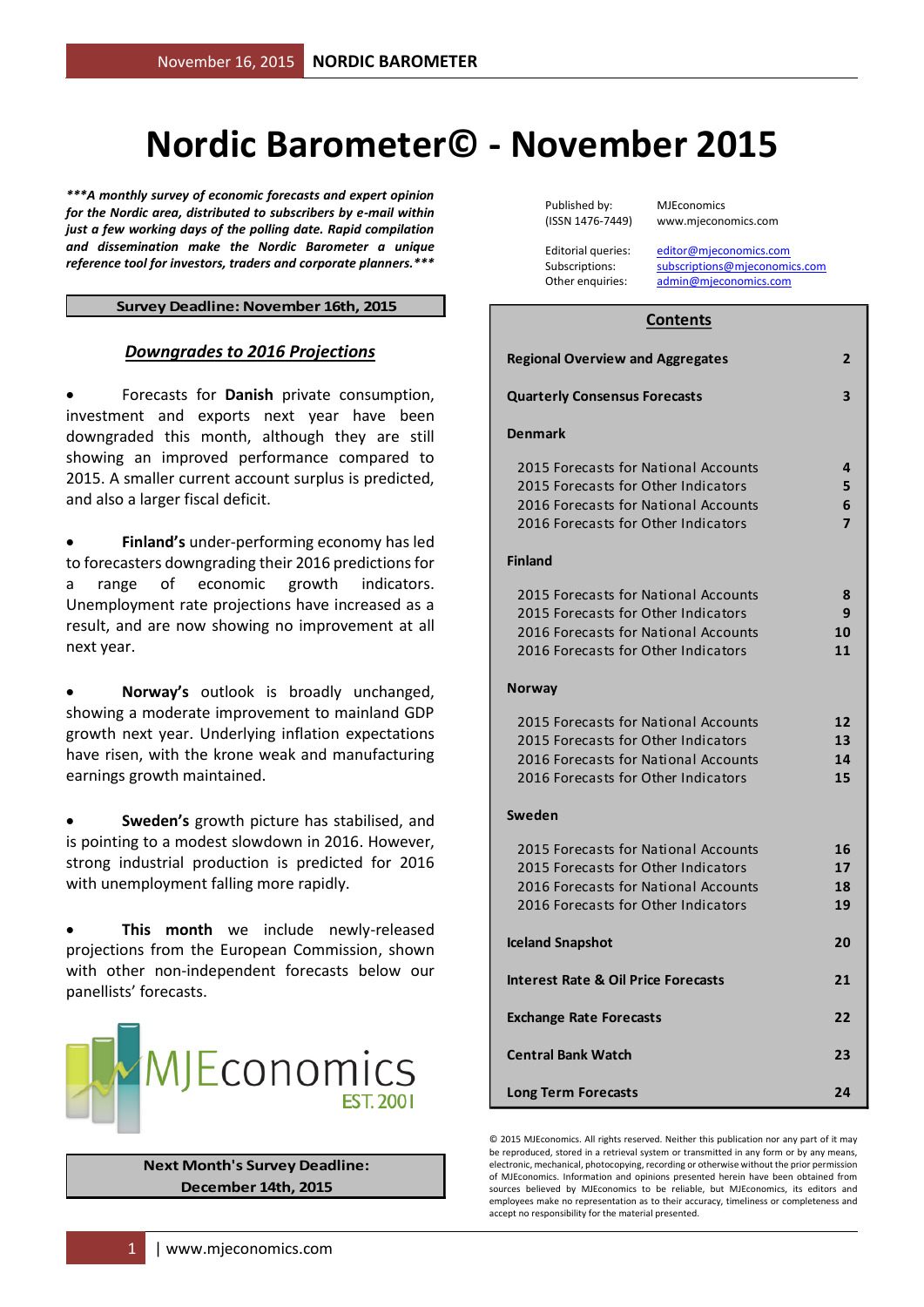| <b>Calculated Regional Aggregates</b>            |      |      |      |       |       |  |  |  |  |  |  |
|--------------------------------------------------|------|------|------|-------|-------|--|--|--|--|--|--|
| (% change year-on-year, unless otherwise stated) | 2012 | 2013 | 2014 | 2015f | 2016f |  |  |  |  |  |  |
| <b>Gross Domestic Product</b>                    | 0.6  | 0.6  | 1.7  | 1.7   | 1.8   |  |  |  |  |  |  |
| <b>Private Consumption</b>                       | 1.7  | 1.7  | 1.7  | 2.0   | 1.8   |  |  |  |  |  |  |
| <b>Government Consumption</b>                    | 1.1  | 1.1  | 1.7  | 1.5   | 1.6   |  |  |  |  |  |  |
| <b>Gross Fixed Investment</b>                    | 2.2  | 1.5  | 2.5  | 0.1   | 2.2   |  |  |  |  |  |  |
| Unemployment Rate (% of labour force)            | 6.2  | 6.4  | 6.5  | 6.7   | 6.8   |  |  |  |  |  |  |
| <b>Consumer Price Inflation</b>                  | 1.3  | 1.1  | 0.9  | 0.8   | 1.6   |  |  |  |  |  |  |
| <b>General Government Balance (% GDP)</b>        | 4.3  | 2.9  | 1.9  | 1.2   | 1.1   |  |  |  |  |  |  |

*Notes: Regional totals are weighted averages calculated from the individual country data, using fixed GDP weights for 2010 and converted to euros at average 2010 exchange rates. f = consensus (mean average) forecast.*

#### **Moderate Growth Profile Maintained**

 Our calculated forecasts for Nordic area GDP are unchanged this month, showing 1.7% growth this year, rising slightly to 1.8% in 2016. The forecast for government consumption next year has risen by a tenth of a percentage point, but the private consumption outlook is downgraded by an equivalent amount, with investment forecasts unchanged.

 Inflation expectations are stable, pointing to consumer prices rising at a faster pace next year as oil prices slowly rebound, compounded by weaker currencies against the US dollar. Budget surplus predictions are unchanged, and there is likely to be no improvement to the regional unemployment rate until economic growth steps up.





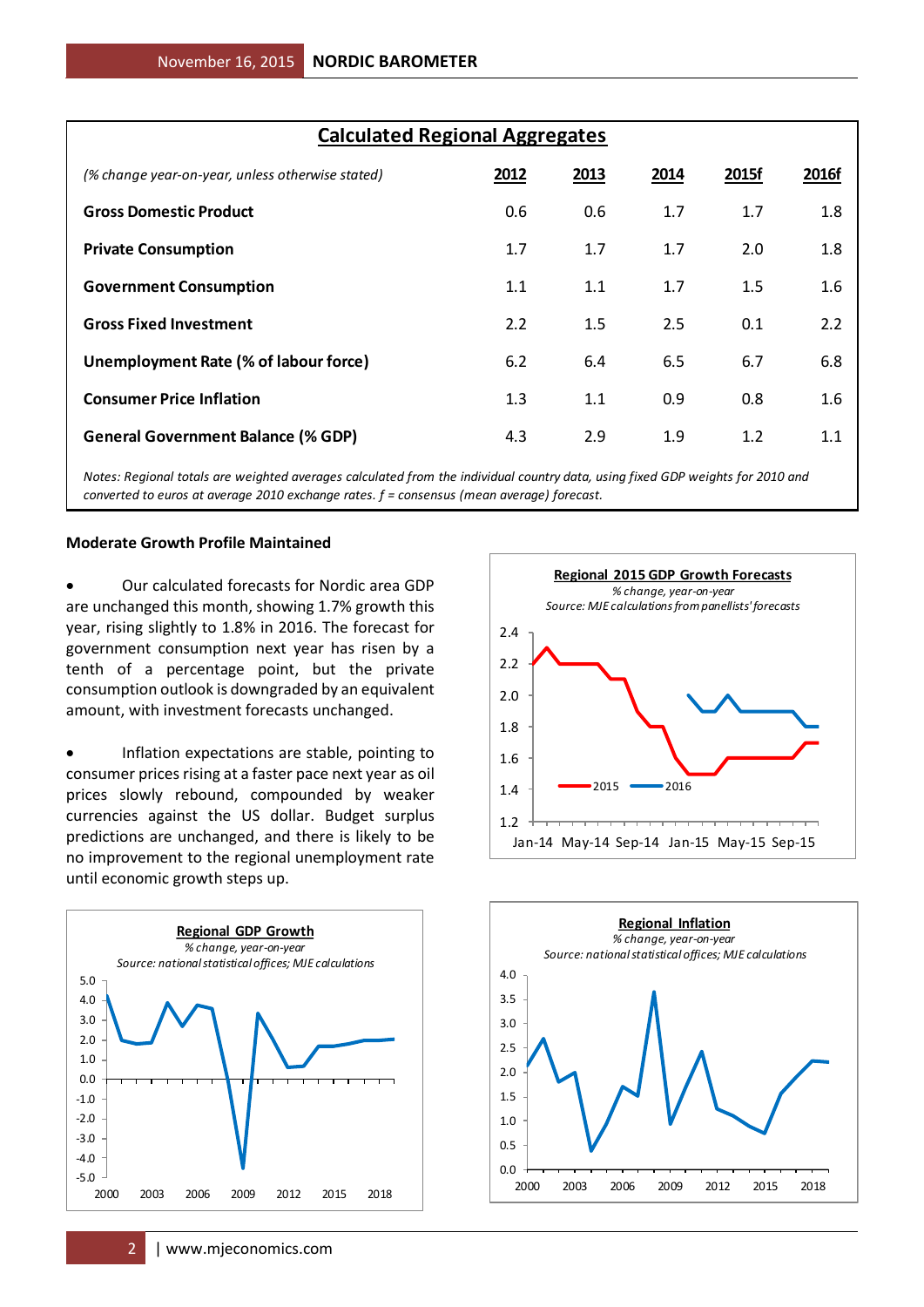| <b>Quarterly Forecasts and Historical Data</b>   |              |         |         |         |         |         |
|--------------------------------------------------|--------------|---------|---------|---------|---------|---------|
| (% change year-on-year, unless otherwise stated) |              |         |         |         |         |         |
| <b>Denmark</b>                                   | <u>Q1'14</u> | Q2'14   | Q3'14   | Q4'14   | Q1'15   | Q2'15   |
| <b>Gross Domestic Product</b>                    | 1.3          | 0.5     | 1.3     | 1.5     | 1.7     | 1.8     |
| <b>Consumer Prices</b>                           | 0.6          | 0.6     | 0.6     | 0.4     | 0.3     | 0.6     |
| 3 month Interest Rate, % per annum, end period   | 0.30         | 0.38    | 0.29    | 0.28    | $-0.16$ | $-0.21$ |
| 10 Year Bond Yield, % per annum, end period      | 1.62         | 1.29    | 1.21    | 0.84    | 0.24    | 1.01    |
|                                                  |              |         |         |         |         |         |
|                                                  | Q3'15        | Q4'15   | Q1'16   | Q2'16   | Q3'16   | Q4'16   |
| <b>Gross Domestic Product</b>                    | 1.6          | 1.3     | 1.3     | $1.5\,$ | 1.5     | $1.5\,$ |
| <b>Consumer Prices</b>                           | 0.6          | 0.6     | $1.0\,$ | $1.1$   | 1.4     | $1.7$   |
| 3 month Interest Rate, % per annum, end period   | $-0.05$      | $-0.11$ | $-0.06$ | $-0.05$ | $-0.04$ | 0.01    |
| 10 Year Bond Yield, % per annum, end period      | 0.87         | 0.69    | 0.89    | 43.14   | 1.17    | 1.18    |
|                                                  |              |         |         |         |         |         |
| <b>Finland</b>                                   | Q1'14        | Q2'14   | Q3'14   | Q4'14   | Q1'15   | Q2'15   |
| <b>Gross Domestic Product</b>                    | $-0.1$       | 0.2     | $-0.7$  | $-0.5$  | 0.0     | 0.0     |
| <b>Industrial Production</b>                     | $-3.4$       | $-2.0$  | $-2.1$  | $-1.0$  | $-2.9$  | $-2.0$  |
| <b>Consumer Prices</b>                           | 1.3          | 0.9     | 1.1     | 0.8     | $-0.1$  | $-0.2$  |
| 3 month Interest Rate, % per annum, end period   | 0.31         | 0.21    | 0.08    | 0.08    | 0.02    | $-0.02$ |
| 10 Year Bond Yield, % per annum, end period      | 1.87         | 1.45    | 1.07    | 0.65    | 0.20    | 1.00    |
|                                                  |              |         |         |         |         |         |
|                                                  |              |         |         | Q2'16   |         |         |
| <b>Gross Domestic Product</b>                    | Q3'15        | Q4'15   | Q1'16   |         | Q3'16   | Q4'16   |
|                                                  | $-0.4$       | 0.1     | 0.4     | 0.5     | 0.8     | 1.0     |
| Industrial Production                            | $-0.2$       | $-1.2$  | 1.6     | 2.3     | 2.6     | 2.9     |
| <b>Consumer Prices</b>                           | $-0.3$       | $0.0\,$ | 0.6     | 0.6     | 1.1     | 1.2     |
| 3 month Interest Rate, % per annum, end period   | $-0.04$      | $-0.05$ | $-0.05$ | $-0.06$ | $-0.05$ | $-0.05$ |
| 10 Year Bond Yield, % per annum, end period      | 0.88         | 0.87    | 0.99    | 1.21    | 1.49    | 1.75    |
|                                                  |              |         |         |         |         |         |
| <b>Norway</b>                                    | Q1'14        | Q2'14   | Q3'14   | Q4'14   | Q1'15   | Q2'15   |
| Gross Domestic Product                           | 4.1          | $-0.1$  | 1.7     | 3.0     | 1.6     | 2.3     |
| Industrial Production                            | 5.3          | 0.1     | 2.3     | 6.4     | 1.3     | 1.2     |
| <b>Consumer Prices</b>                           | 2.1          | 1.8     | 2.1     | 2.0     | 2.0     | 2.2     |
| 3 month Interest Rate, % per annum, end period   | 1.73         | 1.75    | 1.65    | 1.48    | 1.48    | 1.33    |
| 10 Year Bond Yield, % per annum, end period      | 2.89         | 2.48    | 2.26    | 1.55    | 1.36    | 1.85    |
|                                                  |              |         |         |         |         |         |
|                                                  | Q3'15        | Q4'15   | Q1'16   | Q2'16   | Q3'16   | Q4'16   |
| Gross Domestic Product                           | 3.0          | 0.4     | 0.7     | $1.2$   | $1.4\,$ | 1.9     |
| Industrial Production                            | 2.7          | $-1.0$  | 0.1     | 1.4     | $-1.6$  | 0.1     |
| <b>Consumer Prices</b>                           | $2.0$        | 2.3     | 2.5     | 2.5     | 2.6     | 2.3     |
| 3 month Interest Rate, % per annum, end period   | 1.12         | 1.07    | 0.86    | 0.80    | 0.73    | 0.78    |
| 10 Year Bond Yield, % per annum, end period      | 1.47         | 1.62    | 1.54    | 1.50    | 1.47    | 1.61    |
|                                                  |              |         |         |         |         |         |
| <b>Sweden</b>                                    | Q1'14        | Q2'14   | Q3'14   | Q4'14   | Q1'15   | Q2'15   |
| Gross Domestic Product                           |              |         |         |         |         |         |
|                                                  | 1.7          | 1.9     | 2.1     | 2.6     | 2.5     | 3.0     |
| <b>Industrial Production</b>                     | $-1.3$       | $-1.2$  | $-3.7$  | $-2.5$  | $-2.4$  | 2.7     |
| <b>Consumer Prices</b>                           | $-0.3$       | $0.0\,$ | $-0.2$  | $-0.2$  | $0.0\,$ | $-0.1$  |
| 3 month Interest Rate, % per annum, end period   | 0.92         | 0.75    | 0.47    | 0.26    | $-0.07$ | $-0.22$ |
| 10 Year Bond Yield, % per annum, end period      | 2.12         | 1.85    | 1.49    | 0.94    | 0.27    | 0.98    |
|                                                  |              |         |         |         |         |         |
|                                                  | Q3'15        | Q4'15   | Q1'16   | Q2'16   | Q3'16   | Q4'16   |
| Gross Domestic Product                           | 3.4          | 2.9     | 3.0     | 2.7     | 2.9     | 3.0     |
| <b>Industrial Production</b>                     | 2.0          | 2.0     | 1.8     | 3.2     | 5.4     | 6.1     |
| <b>Consumer Prices</b>                           | $-0.1$       | 0.3     | 0.7     | $1.0\,$ | $1.2$   | 1.5     |
| 3 month Interest Rate, % per annum, end period   | $-0.30$      | $-0.27$ | $-0.29$ | $-0.30$ | $-0.09$ | 0.25    |
| 10 Year Bond Yield, % per annum, end period      | 0.69         | 0.97    | 1.15    | 1.36    | 1.57    | 1.84    |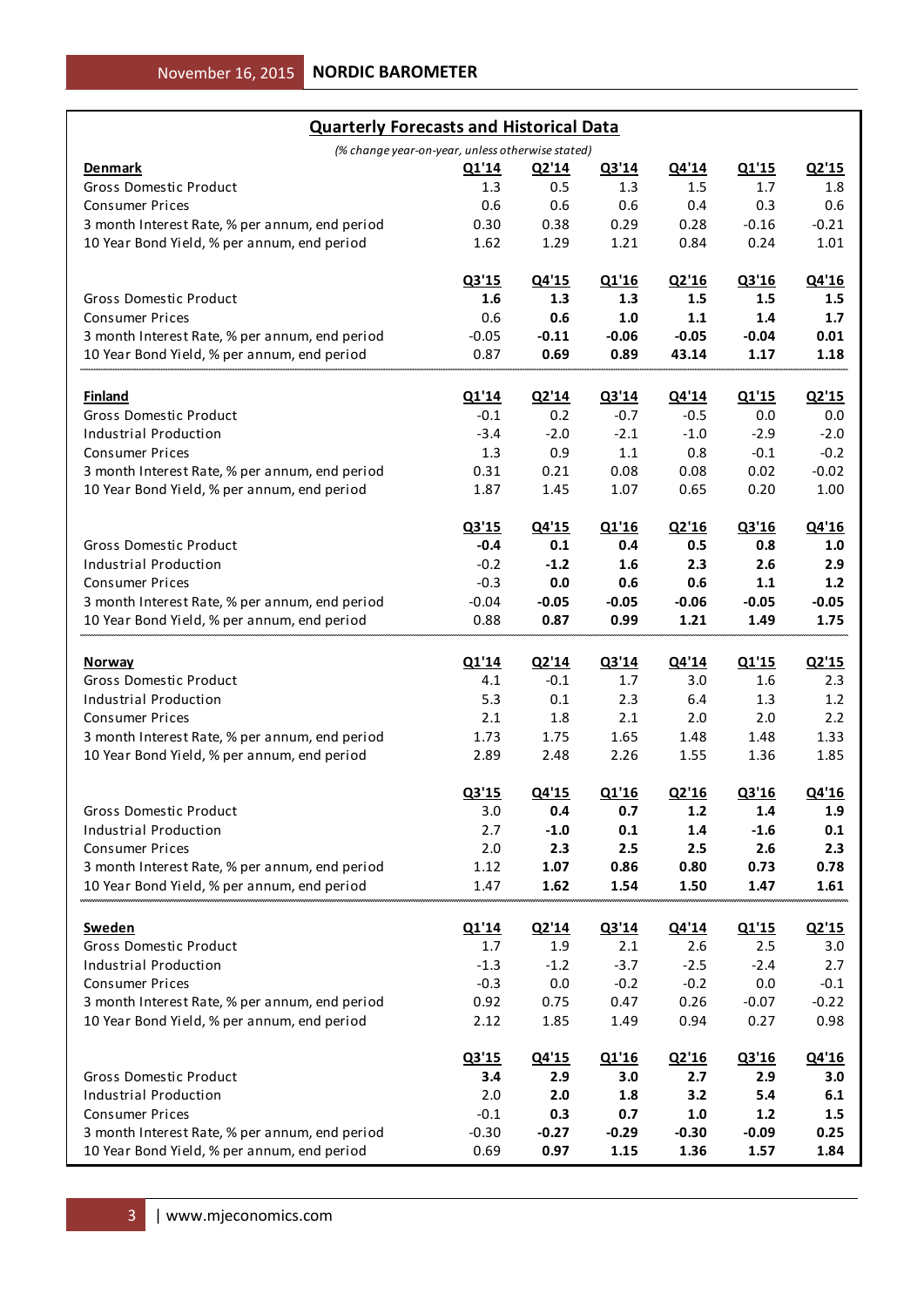| <b>Denmark: 2015 Forecasts</b>                                                       |                              |                             |                             |                           |                                      |                                |                                |                                       |  |
|--------------------------------------------------------------------------------------|------------------------------|-----------------------------|-----------------------------|---------------------------|--------------------------------------|--------------------------------|--------------------------------|---------------------------------------|--|
| <b>National Accounts</b><br>(constant prices)<br>average % change from previous year | Gross<br>Domestic<br>Product | Private<br>Consump-<br>tion | Govern-<br>ment<br>Consump- | Gross<br>Fixed<br>Invest- | Stock<br>(inventory)<br>Building,    | Goods &<br>Services<br>Exports | Goods &<br>Services<br>Imports | <b>Net</b><br>Exports, %<br>contribu- |  |
| unless otherwise noted                                                               |                              |                             | tion                        | ment                      | % contribu-<br>tion to GDP<br>growth |                                |                                | tion to<br>GDP growth                 |  |
| <b>Panellists</b>                                                                    |                              |                             |                             |                           |                                      |                                |                                |                                       |  |
| Danske Bank                                                                          | 1.6                          | 2.0                         | 1.2                         | 0.1                       | $-0.5$                               | 0.4                            | $-1.9$                         | 1.2                                   |  |
| Econ Intelligence Unit                                                               | 1.5                          | 1.7                         | 1.5                         | 1.3                       | $-0.2$                               | 1.5                            | 0.4                            | 0.7                                   |  |
| Handelsbanken                                                                        | 1.2                          | 1.6                         | 1.3                         | 0.0                       | na                                   | 0.1                            | $-1.9$                         | na                                    |  |
| <b>IHS Economics</b>                                                                 | 1.7                          | 2.0                         | 1.6                         | 0.9                       | na                                   | 1.9                            | $-0.2$                         | na                                    |  |
| Nykredit                                                                             | 1.6                          | na                          | na                          | na                        | na                                   | na                             | na                             | na                                    |  |
| <b>Oxford Economics</b>                                                              | 1.8                          | 2.1                         | 1.7                         | 0.5                       | $-0.8$                               | 1.4                            | $-0.5$                         | 0.0                                   |  |
| <b>SEB</b>                                                                           | 1.8                          | 2.5                         | 1.3                         | 2.2                       | $-0.3$                               | 3.4                            | 3.2                            | na                                    |  |
| <b>Consensus (Mean Average)</b>                                                      | 1.6                          | 2.0                         | 1.4                         | 0.8                       | $-0.5$                               | 1.5                            | $-0.2$                         | 0.6                                   |  |
| Last Month                                                                           | 1.6                          | 2.0                         | 1.4                         | 1.0                       | $-0.5$                               | 1.8                            | 0.9                            | 1.3                                   |  |
| 2 Months Ago                                                                         | 1.7                          | 2.0                         | 1.4                         | 2.2                       | $-0.3$                               | 3.4                            | 2.0                            | 0.5                                   |  |
|                                                                                      |                              |                             |                             |                           |                                      |                                |                                |                                       |  |
| Median                                                                               | 1.6                          | 2.0                         | 1.4                         | 0.7                       | $-0.4$                               | 1.5                            | $-0.4$                         | 0.7                                   |  |
| High                                                                                 | 1.8                          | 2.5                         | 1.7                         | 2.2                       | $-0.2$                               | 3.4                            | 3.2                            | 1.2                                   |  |
| Low                                                                                  | 1.2                          | 1.6                         | 1.2                         | 0.0                       | $-0.8$                               | 0.1                            | $-1.9$                         | 0.0                                   |  |
| <b>Standard Deviation</b>                                                            | 0.2                          | 0.3                         | 0.2                         | 0.8                       | 0.3                                  | 1.2                            | 1.9                            | 0.6                                   |  |
| <b>Number of Forecasts</b>                                                           | 7                            | 6                           | 6                           | 6                         | $\overline{4}$                       | 6                              | 6                              | $\overline{3}$                        |  |
|                                                                                      |                              |                             |                             |                           |                                      |                                |                                |                                       |  |
| <b>Other Forecasts</b>                                                               |                              |                             |                             |                           |                                      |                                |                                |                                       |  |
| Econ Council (November '15)                                                          | 1.6                          | 1.9                         | 1.2                         | 0.3                       | $-0.4$                               | 0.1                            | $-1.3$                         | na                                    |  |
| Finance Ministry (August '15)                                                        | 1.5                          | 1.4                         | 1.4                         | na                        | 0.0                                  | 4.0                            | 4.1                            | na                                    |  |
| Nationalbank (October '15)                                                           | 1.8                          | 1.8                         | 1.2                         | na                        | $-0.3$                               | 1.1                            | $-0.5$                         | na                                    |  |
| EC (November '15)                                                                    | 1.6                          | 1.9                         | 1.2                         | 0.7                       | $-0.3$                               | 1.1                            | 0.2                            | 0.5                                   |  |
| IMF (October '15)                                                                    | 1.6                          | na                          | na                          | na                        | na                                   | na                             | na                             | na                                    |  |
| OECD (June '15)                                                                      | 1.9                          | 1.9                         | 0.9                         | 3.4                       | 0.0                                  | 3.0                            | 3.1                            | 0.1                                   |  |

- Although Denmark's economic growth figures for Q3 2015 had not been released in time for this month's survey, it is interesting to note that economic sentiment polled by the European Commission improved in October after having weakened in Q3.
- Confidence among the nation's export-oriented manufacturers rose for a third successive month to a new high in October, buoyed by the calming of fears surrounding the health of China's economy and other emerging markets, and the weaker euro exchange rate to which the Danish krone is tied.
- Confidence among consumers waned a little further in October, undermined possibly by the effects of the migrant crisis. However, retailer confidence improved, which is a sure sign of households still willing to spend, underpinned by low inflation, easy access to credit and an improving labour market - the unemployment rate having eased back to 6.2% (harmonised) in September.
- Having withstood pressure on the krone caused by the decoupling of the Swiss franc peg earlier in the year Denmark's strong triple-A credit ratings are justified.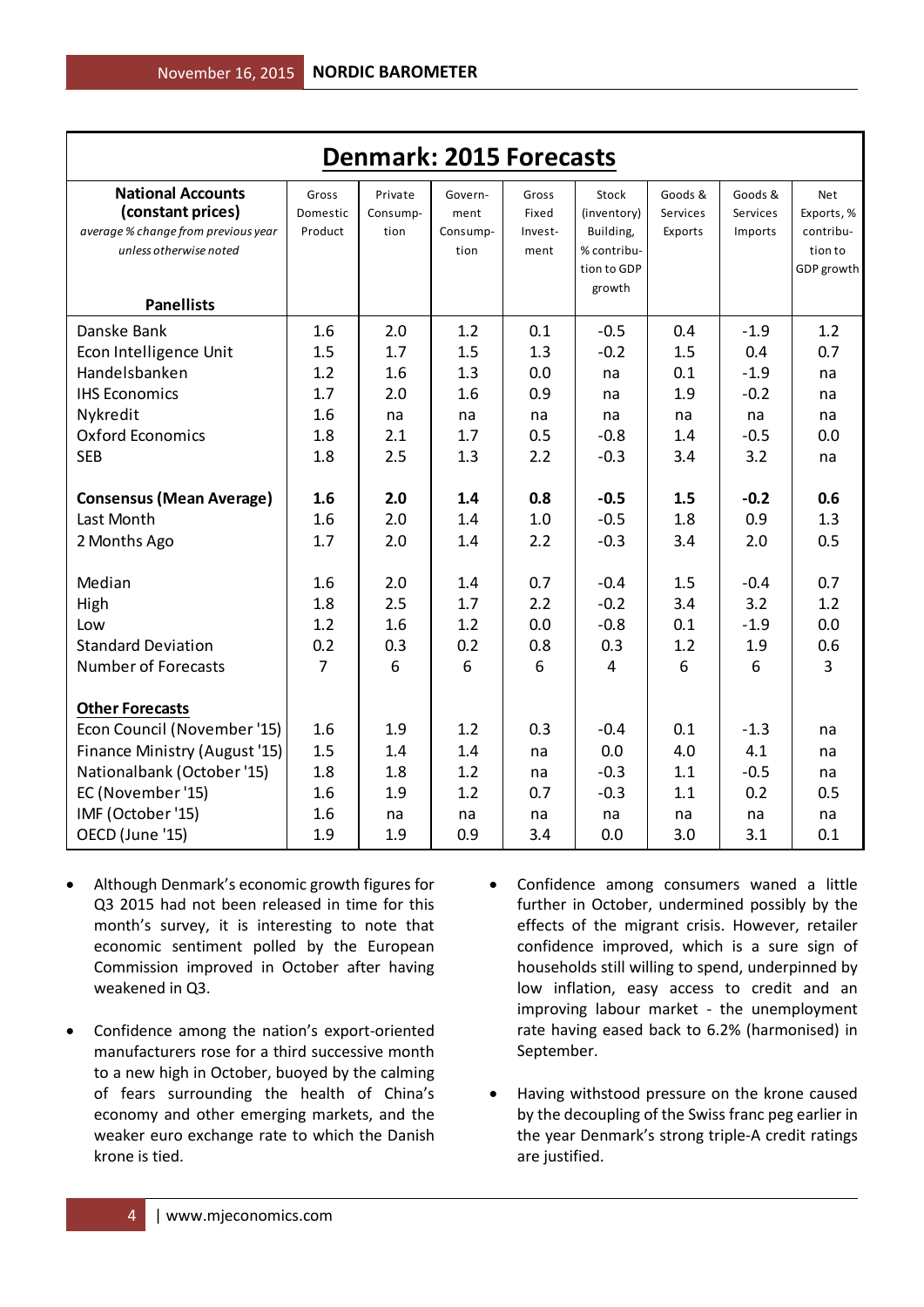|                                                               | <b>Denmark: 2015 Forecasts</b> |                              |                     |                    |                       |                         |  |  |  |  |  |  |
|---------------------------------------------------------------|--------------------------------|------------------------------|---------------------|--------------------|-----------------------|-------------------------|--|--|--|--|--|--|
| <b>Other Indicators</b>                                       | Unemploy-                      | Consumer                     | Average             | Current            | Current               | General                 |  |  |  |  |  |  |
|                                                               | ment Rate                      | Prices                       | Earnings            | Account            | Account               | Government              |  |  |  |  |  |  |
| average % change from previous year<br>unless otherwise noted | (% of labour<br>force)         | (national<br>index, headline | (private<br>sector) | Balance<br>(annual | Balance<br>(% of GDP) | Balance<br>$(%$ of GDP) |  |  |  |  |  |  |
|                                                               |                                | rate)                        |                     | total, Dkr bn)     |                       |                         |  |  |  |  |  |  |
|                                                               |                                |                              |                     |                    |                       |                         |  |  |  |  |  |  |
| <b>Panellists</b>                                             |                                |                              |                     |                    |                       |                         |  |  |  |  |  |  |
| Danske Bank                                                   | 4.7                            | 0.6                          | 1.6                 | 130.0              | 6.6                   | $-1.9$                  |  |  |  |  |  |  |
| Econ Intelligence Unit                                        | 4.7                            | 0.6                          | 1.4                 | 123.2              | 6.2                   | $-3.0$                  |  |  |  |  |  |  |
| Handelsbanken                                                 | na                             | 0.6                          | na                  | 125.0              | 6.4                   | $-2.8$                  |  |  |  |  |  |  |
| <b>IHS Economics</b>                                          | na                             | 0.5                          | na                  | na                 | na                    | $-1.3$                  |  |  |  |  |  |  |
| Nykredit                                                      | na                             | 0.6                          | na                  | na                 | na                    | na                      |  |  |  |  |  |  |
| <b>Oxford Economics</b>                                       | 4.7                            | 0.5                          | 2.1                 | 118.8              | 6.0                   | na                      |  |  |  |  |  |  |
| <b>SEB</b>                                                    | na                             | 0.5                          | 1.7                 | na                 | 7.0                   | $-2.0$                  |  |  |  |  |  |  |
|                                                               |                                |                              |                     |                    |                       |                         |  |  |  |  |  |  |
| <b>Consensus (Mean Average)</b>                               | 4.7                            | 0.6                          | 1.7                 | 124.3              | 6.4                   | $-2.2$                  |  |  |  |  |  |  |
| Last Month                                                    | 4.7                            | 0.5                          | 1.7                 | 121.2              | 6.6                   | $-2.1$                  |  |  |  |  |  |  |
| 2 Months Ago                                                  | 4.6                            | 0.6                          | 1.7                 | 127.7              | 6.9                   | $-1.8$                  |  |  |  |  |  |  |
|                                                               |                                |                              |                     |                    |                       |                         |  |  |  |  |  |  |
| Median                                                        | 4.7                            | 0.6                          | 1.7                 | 124.1              | 6.4                   | $-2.0$                  |  |  |  |  |  |  |
| High                                                          | 4.7                            | 0.6                          | 2.1                 | 130.0              | 7.0                   | $-1.3$                  |  |  |  |  |  |  |
| Low                                                           | 4.7                            | 0.5                          | 1.4                 | 118.8              | 6.0                   | $-3.0$                  |  |  |  |  |  |  |
| <b>Standard Deviation</b>                                     | 0.0                            | 0.1                          | 0.3                 | 4.6                | 0.4                   | 0.7                     |  |  |  |  |  |  |
| <b>Number of Forecasts</b>                                    | $\overline{3}$                 | 7                            | 4                   | 4                  | 5                     | 5                       |  |  |  |  |  |  |
|                                                               |                                |                              |                     |                    |                       |                         |  |  |  |  |  |  |
| <b>Other Forecasts</b>                                        |                                |                              |                     |                    |                       |                         |  |  |  |  |  |  |
| Econ Council (November '15)                                   | na                             | 1.0                          | na                  | 124.0              | 6.3                   | $-3.2$                  |  |  |  |  |  |  |
| Finance Ministry (August '15)                                 | na                             | 0.7                          | na                  | na                 | 7.1                   | $-2.7$                  |  |  |  |  |  |  |
| Nationalbank (October '15)                                    | na                             | 0.3                          | 1.9                 | na                 | 6.3                   | $-2.4$                  |  |  |  |  |  |  |
| EC (November '15)                                             | na                             | na                           | na                  | na                 | 7.0                   | $-3.3$                  |  |  |  |  |  |  |
| IMF (October '15)                                             | na                             | 0.5                          | na                  | na                 | 7.0                   | na                      |  |  |  |  |  |  |
| OECD (June '15)                                               | na                             | 0.5                          | na                  | na                 | 7.0                   | $-1.7$                  |  |  |  |  |  |  |
|                                                               |                                |                              |                     |                    |                       |                         |  |  |  |  |  |  |
| Denmark: Historical Data (% change, year-on-year)             |                                |                              | 2010                | 2011               | 2012<br>2013          | 2014                    |  |  |  |  |  |  |
| <b>Gross Domestic Product</b>                                 |                                |                              | 1.6                 | 1.2                | $-0.7$<br>$-0.5$      | 1.1                     |  |  |  |  |  |  |
| <b>Private Consumption</b>                                    |                                |                              | 0.8                 | 0.1                | 0.4<br>0.0            | 0.7                     |  |  |  |  |  |  |

| 0.8    | 0.1    | 0.4    | 0.0    | 0.7     |
|--------|--------|--------|--------|---------|
| 1.3    | $-1.4$ | $-0.2$ | $-0.5$ | 0.2     |
| $-4.0$ | 0.3    | 0.6    | 0.9    | 4.0     |
| 1.3    | 0.9    | $-0.6$ | $-0.2$ | 0.4     |
| 1.9    | 7.3    | 0.1    | 0.8    | 2.6     |
| 0.9    | 7.2    | 0.9    | 1.5    | 3.8     |
| 0.6    | 0.5    | $-0.4$ | $-0.3$ | $-0.4$  |
| 6.1    | 6.0    | 6.1    | 5.8    | 5.1     |
| 2.3    | 2.8    | 2.4    | 0.8    | 0.6     |
| 2.3    | 1.8    | 1.6    | 1.2    | 1.3     |
| 103.0  | 105.3  | 107.1  | 135.8  | 149.9   |
| 5.7    | 5.7    | 5.7    | 7.2    | 7.8     |
| $-2.7$ | $-2.1$ | $-3.6$ | $-1.3$ | $1.5\,$ |
|        |        |        |        |         |
|        |        |        |        |         |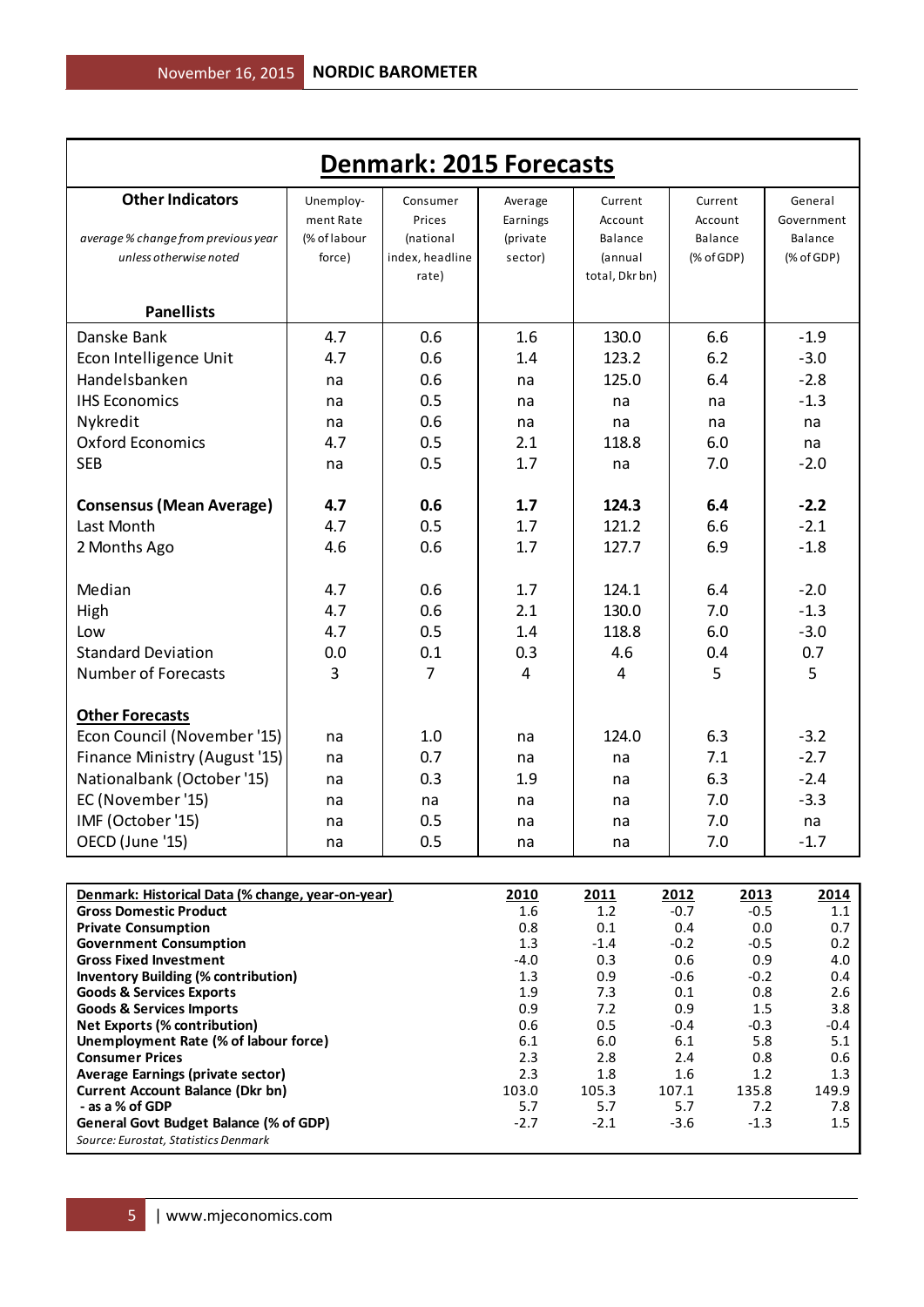| <b>Denmark: 2016 Forecasts</b>      |                |          |          |         |             |          |          |            |  |
|-------------------------------------|----------------|----------|----------|---------|-------------|----------|----------|------------|--|
| <b>National Accounts</b>            | Gross          | Private  | Govern-  | Gross   | Stock       | Goods &  | Goods &  | <b>Net</b> |  |
| (constant prices)                   | Domestic       | Consump- | ment     | Fixed   | (inventory) | Services | Services | Exports, % |  |
| average % change from previous year | Product        | tion     | Consump- | Invest- | Building,   | Exports  | Imports  | contribu-  |  |
| unless otherwise noted              |                |          | tion     | ment    | % contribu- |          |          | tion to    |  |
|                                     |                |          |          |         | tion to GDP |          |          | GDP growth |  |
|                                     |                |          |          |         | growth      |          |          |            |  |
| <b>Panellists</b>                   |                |          |          |         |             |          |          |            |  |
| Danske Bank                         | 1.9            | 2.1      | 0.2      | 2.6     | 0.3         | 3.0      | 2.9      | 0.2        |  |
| Econ Intelligence Unit              | 1.4            | 1.4      | 1.0      | 2.5     | $-0.1$      | 3.3      | 3.5      | 0.1        |  |
| Handelsbanken                       | 0.9            | 1.0      | 0.2      | 1.1     | na          | 1.5      | 1.4      | na         |  |
| <b>IHS Economics</b>                | 1.9            | 1.4      | 1.5      | 4.5     | na          | 4.1      | 4.5      | na         |  |
| Nykredit                            | 1.7            | na       | na       | na      | na          | na       | na       | na         |  |
| <b>Oxford Economics</b>             | 2.0            | 2.0      | 1.8      | 3.4     | 0.3         | 3.5      | 5.0      | $-0.5$     |  |
| <b>SEB</b>                          | 2.2            | 3.0      | 0.5      | 4.6     | 0.0         | 3.6      | 4.2      | na         |  |
|                                     |                |          |          |         |             |          |          |            |  |
| <b>Consensus (Mean Average)</b>     | 1.7            | 1.8      | 0.9      | 3.1     | 0.1         | 3.2      | 3.6      | $-0.1$     |  |
| Last Month                          | 1.7            | 2.0      | 1.0      | 3.6     | 0.1         | 3.6      | 4.1      | 0.7        |  |
| 2 Months Ago                        | 1.8            | 1.9      | 0.9      | 4.1     | 0.1         | 4.1      | 4.6      | 0.1        |  |
|                                     |                |          |          |         |             |          |          |            |  |
| Median                              | 1.9            | 1.7      | 0.8      | 3.0     | 0.2         | 3.4      | 3.9      | 0.1        |  |
| High                                | 2.2            | 3.0      | 1.8      | 4.6     | 0.3         | 4.1      | 5.0      | 0.2        |  |
| Low                                 | 0.9            | 1.0      | 0.2      | 1.1     | $-0.1$      | 1.5      | 1.4      | $-0.5$     |  |
| <b>Standard Deviation</b>           | 0.4            | 0.7      | 0.7      | 1.3     | 0.2         | 0.9      | 1.3      | 0.4        |  |
| <b>Number of Forecasts</b>          | $\overline{7}$ | 6        | 6        | 6       | 4           | 6        | 6        | 3          |  |
|                                     |                |          |          |         |             |          |          |            |  |
| <b>Other Forecasts</b>              |                |          |          |         |             |          |          |            |  |
| Econ Council (November '15)         | 2.1            | 2.5      | 0.9      | 5.1     | 0.3         | 3.3      | 5.1      | na         |  |
| Finance Ministry (August '15)       | 1.9            | 1.5      | 0.1      | na      | 0.2         | 5.0      | 5.5      | na         |  |
| Nationalbank (October '15)          | 2.1            | 2.2      | 0.1      | na      | 0.1         | 3.6      | 4.0      | na         |  |
| EC (November '15)                   | 2.0            | 2.0      | 0.3      | 3.7     | 0.0         | 4.4      | 4.7      | 0.2        |  |
| IMF (October '15)                   | 2.0            | na       | na       | na      | na          | na       | na       | na         |  |
| OECD (June '15)                     | 2.3            | 2.2      | 0.6      | 3.2     | 0.0         | 4.9      | 4.4      | 0.5        |  |



#### **Denmark: Background Information**

**Government Debt:** 45.2%<br>**Corporate Tax Rate:** 24.5% **Corporate Tax Rate:** 

**Government:** Liberal Party minority<br>**Next Election:** 2019 (parliamentary) **Next Election:** 2019 (parliamentary) **Capital City:** Copenhagen (GMT +1 hour) **Currency:** Danish Krone (pegged to the euro)

**Nominal GDP:** \$342 bn (2014)<br>**Population:** 5.7m (1st Jan. 2) **Population:** 5.7m (1st Jan. 2015)

**Economic Freedom:** 10th out of 178 countries<br> **Doing Business:** 3rd out of 189 countries **Doing Business:** 3rd out of 189 countries<br> **Competitiveness:** 13th out of 144 countries **Competitiveness:** 13th out of 144 countries<br> **Corruption:** 1st out of 175 countries 1st out of 175 countries<br>45.2% of GDP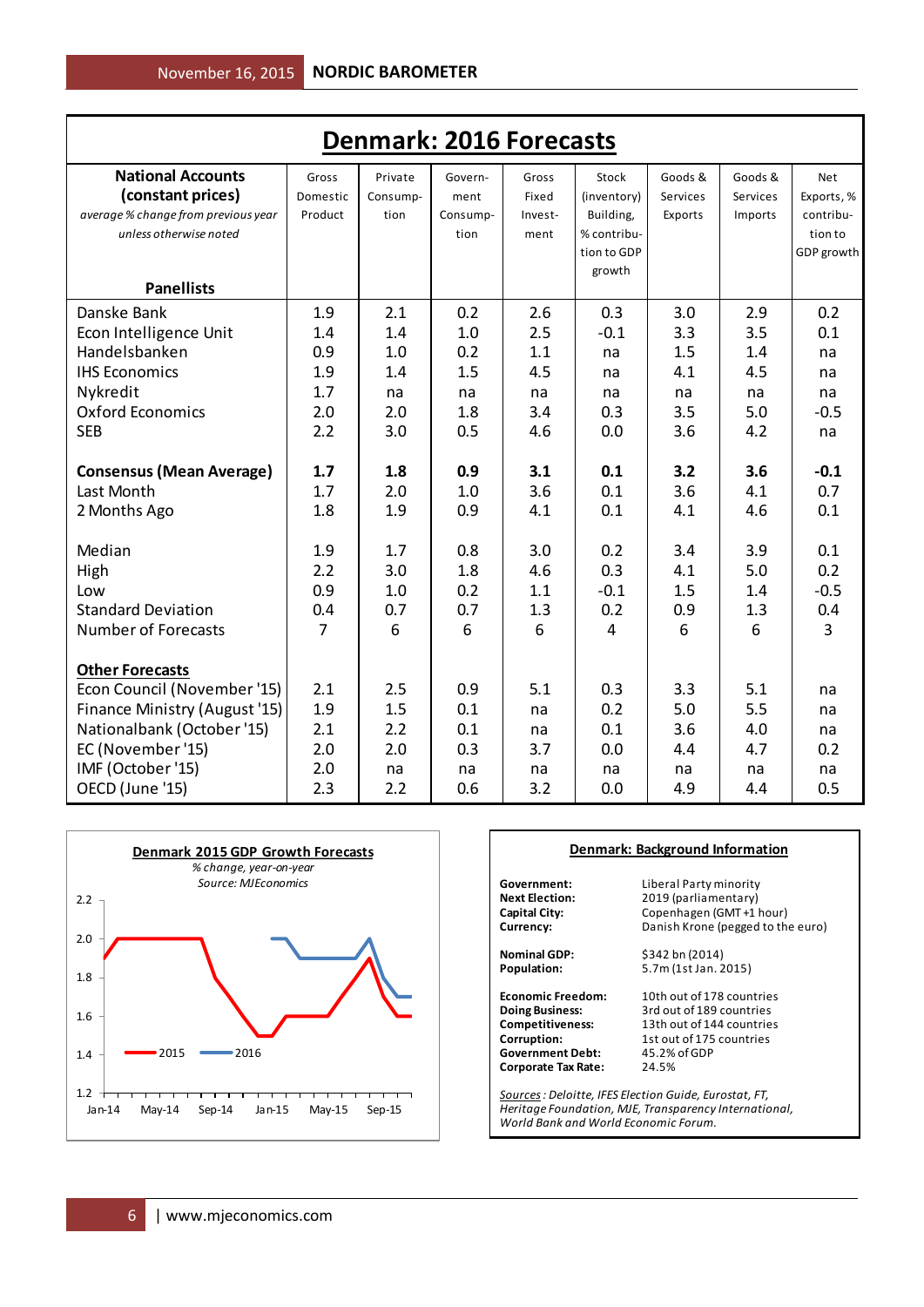| <b>Denmark: 2016 Forecasts</b>      |                        |                    |                     |                    |                                  |                       |  |  |  |  |  |
|-------------------------------------|------------------------|--------------------|---------------------|--------------------|----------------------------------|-----------------------|--|--|--|--|--|
| <b>Other Indicators</b>             | Unemploy-<br>ment Rate | Consumer<br>Prices | Average<br>Earnings | Current<br>Account | Current<br>Account               | General<br>Government |  |  |  |  |  |
| average % change from previous year | (% of labour           | (national          | (private            | Balance            | Balance                          | Balance               |  |  |  |  |  |
| unless otherwise noted              | force)                 | index, headline    | sector)             | (annual            | $(% \mathcal{L}_{0})$ (% of GDP) | (% of GDP)            |  |  |  |  |  |
|                                     |                        | rate)              |                     | total, Dkr bn)     |                                  |                       |  |  |  |  |  |
| <b>Panellists</b>                   |                        |                    |                     |                    |                                  |                       |  |  |  |  |  |
| Danske Bank                         | 4.4                    | 1.6                | 2.2                 | 135.0              | 6.6                              | $-2.4$                |  |  |  |  |  |
| Econ Intelligence Unit              | 4.5                    | 1.7                | 2.2                 | 109.6              | 5.3                              | $-3.0$                |  |  |  |  |  |
| Handelsbanken                       | na                     | 1.3                | na                  | 110.0              | 5.5                              | $-3.0$                |  |  |  |  |  |
| <b>IHS Economics</b>                | na                     | 1.0                | na                  | na                 | na                               | $-2.3$                |  |  |  |  |  |
| Nykredit                            | na                     | 1.1                | na                  | na                 | na                               | na                    |  |  |  |  |  |
| <b>Oxford Economics</b>             | 4.5                    | 1.4                | 3.4                 | 108.3              | 5.2                              | na                    |  |  |  |  |  |
| <b>SEB</b>                          | na                     | 1.2                | 2.2                 | na                 | 6.5                              | $-1.0$                |  |  |  |  |  |
| <b>Consensus (Mean Average)</b>     | 4.5                    | 1.3                | 2.5                 | 115.7              | 5.8                              | $-2.3$                |  |  |  |  |  |
| Last Month                          | 4.5                    | 1.3                | 2.5                 | 121.1              | 6.4                              | $-2.0$                |  |  |  |  |  |
| 2 Months Ago                        | 4.4                    | 1.4                | 2.7                 | 128.0              | 6.7                              | $-1.9$                |  |  |  |  |  |
| Median                              | 4.5                    | 1.3                | 2.2                 | 109.8              | 5.5                              | $-2.4$                |  |  |  |  |  |
| High                                | 4.5                    | 1.7                | 3.4                 | 135.0              | 6.6                              | $-1.0$                |  |  |  |  |  |
| Low                                 | 4.4                    | 1.0                | 2.2                 | 108.3              | 5.2                              | $-3.0$                |  |  |  |  |  |
| <b>Standard Deviation</b>           | 0.1                    | 0.3                | 0.6                 | 12.9               | 0.7                              | 0.8                   |  |  |  |  |  |
| <b>Number of Forecasts</b>          | 3                      | $\overline{7}$     | $\overline{4}$      | 4                  | 5                                | 5                     |  |  |  |  |  |
|                                     |                        |                    |                     |                    |                                  |                       |  |  |  |  |  |
| <b>Other Forecasts</b>              |                        |                    |                     |                    |                                  |                       |  |  |  |  |  |
| Econ Council (November '15)         | na                     | 1.6                | na                  | 121.0              | 5.9                              | $-3.2$                |  |  |  |  |  |
| Finance Ministry (August '15)       | na                     | 1.5                | na                  | na                 | 7.5                              | $-2.8$                |  |  |  |  |  |
| Nationalbank (October '15)          | na                     | 1.5                | 2.6                 | na                 | 6.6                              | $-2.3$                |  |  |  |  |  |
| EC (November '15)                   | na                     | na                 | na                  | na                 | 6.9                              | $-2.5$                |  |  |  |  |  |
| IMF (October '15)                   | na                     | 1.8                | na                  | na                 | 7.2                              | na                    |  |  |  |  |  |
| OECD (June '15)                     | na                     | 1.2                | na                  | na                 | 7.2                              | $-2.6$                |  |  |  |  |  |



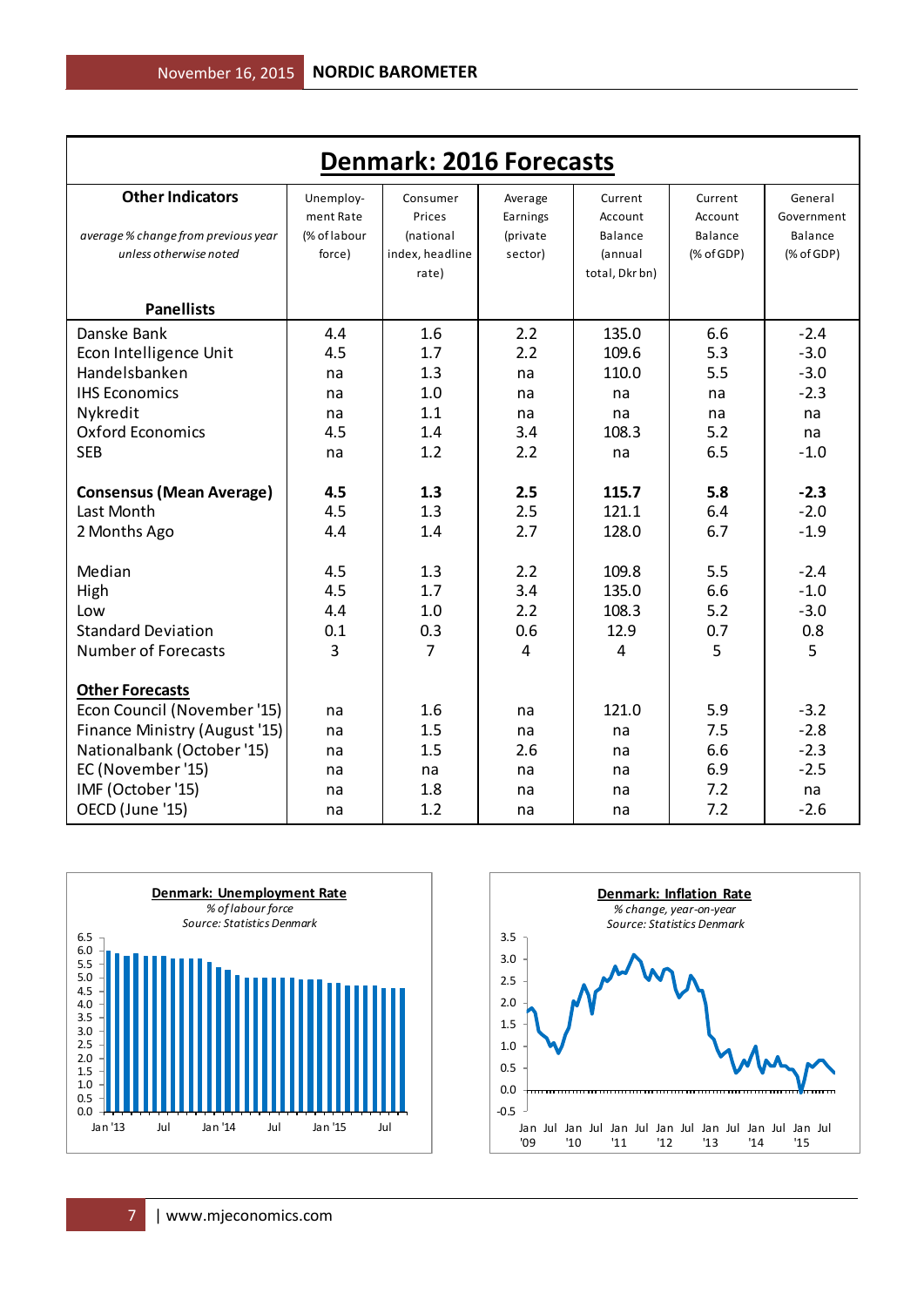| <b>Finland: 2015 Forecasts</b>      |          |              |          |         |             |          |          |                |  |
|-------------------------------------|----------|--------------|----------|---------|-------------|----------|----------|----------------|--|
| <b>National Accounts</b>            | Gross    | Private      | Govern-  | Gross   | Stock       | Goods &  | Goods &  | <b>Net</b>     |  |
| (constant prices)                   | Domestic | Consump-     | ment     | Fixed   | (inventory) | Services | Services | Exports, %     |  |
| average % change from previous year | Product  | tion         | Consump- | Invest- | Building,   | Exports  | Imports  | contribu-      |  |
| unless otherwise noted              |          |              | tion     | ment    | % contribu- |          |          | tion to        |  |
|                                     |          |              |          |         | tion to GDP |          |          | GDP growth     |  |
| <b>Panellists</b>                   |          |              |          |         | growth      |          |          |                |  |
| Aktia Bank                          | 0.1      | 0.8          | $-0.2$   | $-4.0$  | na          | $-0.5$   | $-1.2$   | na             |  |
| Danske Bank                         | 0.0      | 0.4          | $-0.2$   | $-2.0$  | na          | 1.0      | $-0.3$   | na             |  |
| DZ Bank                             | $-0.1$   | 0.6          | $-0.1$   | $-2.5$  | na          | 0.5      | $-0.2$   | na             |  |
| Econ Intelligence Unit              | 0.3      | 0.7          | $-0.2$   | $-0.6$  | $-0.2$      | 0.8      | 0.7      | 0.1            |  |
| <b>ETLA</b>                         | 0.2      | 0.7          | 0.0      | $-1.8$  | na          | $-1.0$   | $-1.6$   | na             |  |
| Handelsbanken                       | $-0.2$   | 0.5          | 0.5      | $-0.6$  | na          | 0.0      | $-0.2$   | 0.1            |  |
| <b>IHS Economics</b>                | $-0.1$   | 0.7          | $-0.1$   | $-2.8$  | na          | 0.1      | $-1.0$   | na             |  |
| <b>Oxford Economics</b>             | 0.0      | 0.6          | $-0.1$   | $-2.2$  | $-1.5$      | 0.5      | $-3.7$   | 1.7            |  |
| <b>SEB</b>                          | 0.2      | 0.2          | 0.2      | $-1.0$  | 0.0         | 0.0      | 0.0      | na             |  |
| <b>Consensus (Mean Average)</b>     | 0.0      | 0.6          | 0.0      | $-1.9$  | $-0.6$      | 0.2      | $-0.8$   | 0.6            |  |
| Last Month                          | 0.0      | 0.6          | $-0.1$   | $-2.2$  | $-0.6$      | $-0.1$   | $-0.8$   | 0.1            |  |
| 2 Months Ago                        | 0.1      | 0.7          | 0.0      | $-2.4$  | 0.1         | $-0.1$   | $-0.2$   | 0.0            |  |
| Median                              | 0.0      | 0.6          | $-0.1$   | $-2.0$  | $-0.2$      | 0.1      | $-0.3$   | 0.1            |  |
| High                                | 0.3      | 0.8          | 0.5      | $-0.6$  | 0.0         | 1.0      | 0.7      | 1.7            |  |
| Low                                 | $-0.2$   | 0.2          | $-0.2$   | $-4.0$  | $-1.5$      | $-1.0$   | $-3.7$   | 0.1            |  |
| <b>Standard Deviation</b>           | 0.2      | 0.2          | 0.2      | 1.1     | 0.8         | 0.6      | 1.3      | 0.9            |  |
| <b>Number of Forecasts</b>          | 9        | $\mathbf{q}$ | 9        | 9       | 3           | q        | 9        | $\overline{3}$ |  |
| <b>Other Forecasts</b>              |          |              |          |         |             |          |          |                |  |
| Bank of Finland (June '15)          | 0.2      | 0.2          | 0.0      | na      | 0.0         | 0.6      | $-0.4$   | 0.4            |  |
| Finance Ministry (Sept '15)         | 0.2      | 1.0          | 0.2      | $-1.3$  | na          | 0.9      | $-0.2$   | na             |  |
| EC (November '15)                   | 0.3      | 0.7          | $-0.1$   | $-2.0$  | 0.1         | $-0.1$   | $-0.7$   | 0.2            |  |
| IMF (October '15)                   | 0.4      | na           | na       | na      | na          | na       | na       | na             |  |
| OECD (June '15)                     | 0.4      | 0.6          | 0.5      | $-0.5$  | 0.0         | 1.2      | 0.7      | 0.2            |  |

- After having racked up much-needed, albeit weak growth during Q2 2015, the economy nosedived again during Q3. GDP contracted in real terms by 0.6%  $q/q$ , and by 0.7%  $y/y$ , highlighting cyclical swings, but also the structural problems of low productivity growth and population ageing.
- Among those economies reporting GDP data for Q3 Finland's was the worst outturn, out-pipping Greece and Estonia. The unemployment rate has meanwhile levelled off at 9.5%, with youth unemployment still at around 23%, and worryingly parliament is to discuss whether Finland should leave the euro zone in the wake of a 50,000 strong petition triggering the debate, and the rise of the Finns, a Eurosceptic party.
- There is nevertheless some prospect of Finland pulling out of its torpor soon, after economic sentiment revived in October to its highest level all year. Although some parts of the economy remain depressed, manufacturing confidence substantially improved (for a second successive month), signalling the weaker euro and reviving euro zone growth are at last having a positive effect.
- Confidence in the services sector brightened, too, in October, sentiment in the construction sector soared, and retailers were also more upbeat even though consumer confidence continued to decline, which suggests households are spending more.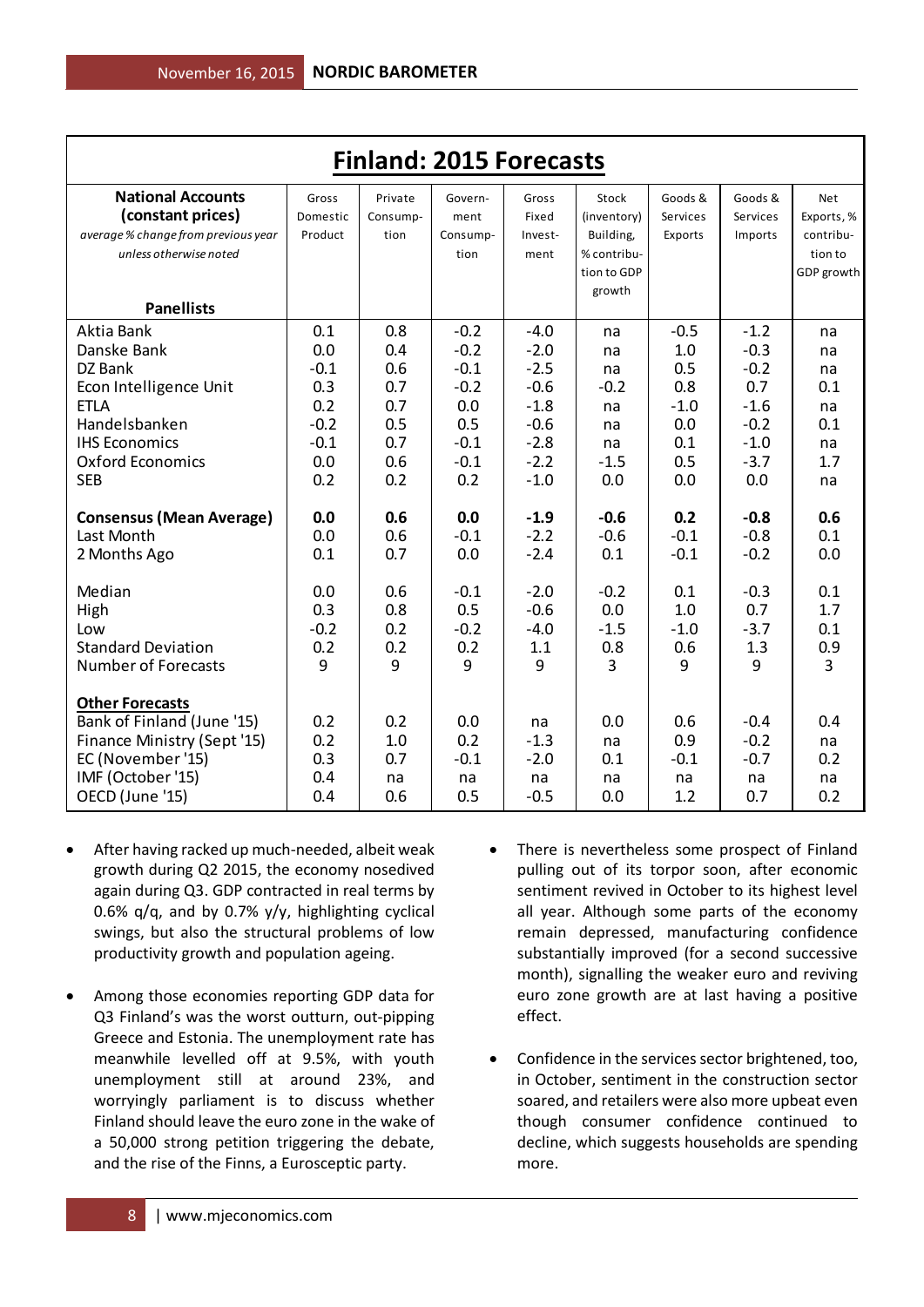| <b>Finland: 2015 Forecasts</b>      |            |              |           |                |          |           |            |                                  |  |
|-------------------------------------|------------|--------------|-----------|----------------|----------|-----------|------------|----------------------------------|--|
| <b>Other Indicators</b>             | Industrial | Unemploy-    | Consumer  | Producer       | Wages &  | Current   | Current    | General                          |  |
|                                     | Production | ment Rate    | Prices    | Prices         | Salaries | Account   | Account    | Govt                             |  |
| average % change from previous year |            | (% of labour | (national | (total         | (private | Balance   | Balance    | Balance                          |  |
| unless otherwise noted              |            | force)       | index,    | industry)      | sector)  | (annual   | (% of GDP) | $(% \mathcal{L}_{0})$ (% of GDP) |  |
|                                     |            |              | headline  |                |          | total,    |            |                                  |  |
|                                     |            |              | rate)     |                |          | Euros bn) |            |                                  |  |
| <b>Panellists</b>                   |            |              |           |                |          |           |            |                                  |  |
| Aktia Bank                          | na         | 9.6          | 0.0       | na             | 1.0      | $-1.5$    | $-0.7$     | $-3.4$                           |  |
| Danske Bank                         | na         | 9.6          | $-0.1$    | na             | na       | na        | 0.4        | $-3.3$                           |  |
| DZ Bank                             | na         | 9.4          | $-0.1$    | na             | na       | na        | 0.4        | $-3.5$                           |  |
| Econ Intelligence Unit              | $-2.5$     | 9.4          | $-0.2$    | $-1.2$         | 0.8      | na        | na         | $-2.5$                           |  |
| <b>ETLA</b>                         | $-1.4$     | 9.6          | $-0.1$    | na             | 1.1      | $-2.0$    | $-1.0$     | $-3.0$                           |  |
| Handelsbanken                       | $-0.8$     | 9.5          | $-0.3$    | na             | 1.1      | $-1.5$    | $-0.7$     | $-3.3$                           |  |
| <b>IHS Economics</b>                | $-2.1$     | 9.4          | $-0.1$    | na             | na       | $-1.4$    | $-0.7$     | $-3.1$                           |  |
| <b>Oxford Economics</b>             | $-2.1$     | 9.4          | $-0.2$    | $-0.9$         | 1.5      | $-0.7$    | $-0.3$     | $-3.4$                           |  |
| <b>SEB</b>                          | na         | 9.5          | 0.0       | na             | 1.8      | na        | $-2.0$     | $-3.1$                           |  |
| <b>Consensus (Mean Average)</b>     | $-1.8$     | 9.5          | $-0.1$    | $-1.1$         | 1.2      | $-1.4$    | $-0.6$     | $-3.2$                           |  |
| Last Month                          | $-1.1$     | 9.5          | 0.0       | $-0.9$         | 1.3      | $-1.5$    | $-0.6$     | $-3.1$                           |  |
| 2 Months Ago                        | $-0.9$     | 9.3          | 0.1       | $-1.7$         | 1.2      | $-1.6$    | $-0.8$     | $-3.0$                           |  |
| Median                              | $-2.1$     | 9.5          | $-0.1$    | $-1.1$         | 1.1      | $-1.5$    | $-0.7$     | $-3.3$                           |  |
| High                                | $-0.8$     | 9.6          | 0.0       | $-0.9$         | 1.8      | $-0.7$    | 0.4        | $-2.5$                           |  |
| Low                                 | $-2.5$     | 9.4          | $-0.3$    | $-1.2$         | 0.8      | $-2.0$    | $-2.0$     | $-3.5$                           |  |
| <b>Standard Deviation</b>           | 0.7        | 0.1          | 0.1       | 0.2            | 0.4      | 0.5       | 0.8        | 0.3                              |  |
| <b>Number of Forecasts</b>          | 5          | 9            | 9         | $\overline{2}$ | 6        | 5         | 8          | 9                                |  |
| <b>Other Forecasts</b>              |            |              |           |                |          |           |            |                                  |  |
| Bank of Finland (June '15)          | na         | 9.1          | 0.1       | na             | 1.1      | $-2.2$    | $-1.1$     | $-3.1$                           |  |
| Finance Ministry (Sept '15)         | na         | 9.6          | $-0.1$    | na             | 1.1      | $-2.4$    | $-1.2$     | $-3.4$                           |  |
| EC (November '15)                   | na         | 9.6          | na        | na             | na       | na        | $-1.1$     | $-3.2$                           |  |
| IMF (October '15)                   | na         | 9.5          | 0.0       | na             | na       | na        | $-1.1$     | na                               |  |
| OECD (June '15)                     | na         | 8.8          | na        | na             | na       | na        | $-0.9$     | $-3.2$                           |  |

| Finland: Historical Data (% change year-on-year) | 2010   | 2011   | <u>2012</u> | 2013   | 2014   |
|--------------------------------------------------|--------|--------|-------------|--------|--------|
| <b>Gross Domestic Product</b>                    | 3.0    | 2.6    | $-1.4$      | $-1.1$ | $-0.4$ |
| <b>Private Consumption</b>                       | 3.1    | 2.9    | 0.3         | $-0.3$ | 0.5    |
| <b>Government Consumption</b>                    | $-0.1$ | $-0.1$ | 0.5         | 0.8    | $-0.2$ |
| <b>Gross Fixed Investment</b>                    | 1.1    | 4.1    | $-2.2$      | $-5.2$ | $-3.3$ |
| <b>Inventory Building (% contribution)</b>       | 1.5    | 1.5    | $-1.0$      | 0.0    | 0.5    |
| <b>Goods &amp; Services Exports</b>              | 6.2    | 2.0    | 1.2         | 1.1    | $-0.7$ |
| <b>Goods &amp; Services Imports</b>              | 6.5    | 6.0    | 1.6         | 0.0    | 0.0    |
| Net Exports (% contribution)                     | 0.0    | $-1.5$ | $-0.2$      | 0.4    | $-0.3$ |
| <b>Industrial Production</b>                     | 5.3    | 1.7    | $-1.4$      | $-3.2$ | $-2.1$ |
| Unemployment Rate (% of labour force)            | 8.4    | 7.8    | 7.8         | 8.2    | 8.7    |
| <b>Consumer Prices</b>                           | 1.2    | 3.4    | 2.8         | 1.5    | 1.0    |
| <b>Producer Prices</b>                           | 5.2    | 5.6    | 1.3         | $-0.4$ | $-0.9$ |
| <b>Wages and Salaries (private sector)</b>       | 2.2    | 2.6    | 2.9         | 2.2    | 1.6    |
| <b>Current Account Balance (Euros bn)</b>        | 2.3    | $-3.5$ | $-3.9$      | $-3.4$ | $-1.8$ |
| - as a % of GDP                                  | 1.2    | $-1.8$ | $-1.9$      | $-1.7$ | $-0.9$ |
| General Govt Budget Balance (% of GDP)           | $-2.6$ | $-1.0$ | $-2.1$      | $-2.5$ | $-3.3$ |
| Source: Eurostat, Statistics Finland             |        |        |             |        |        |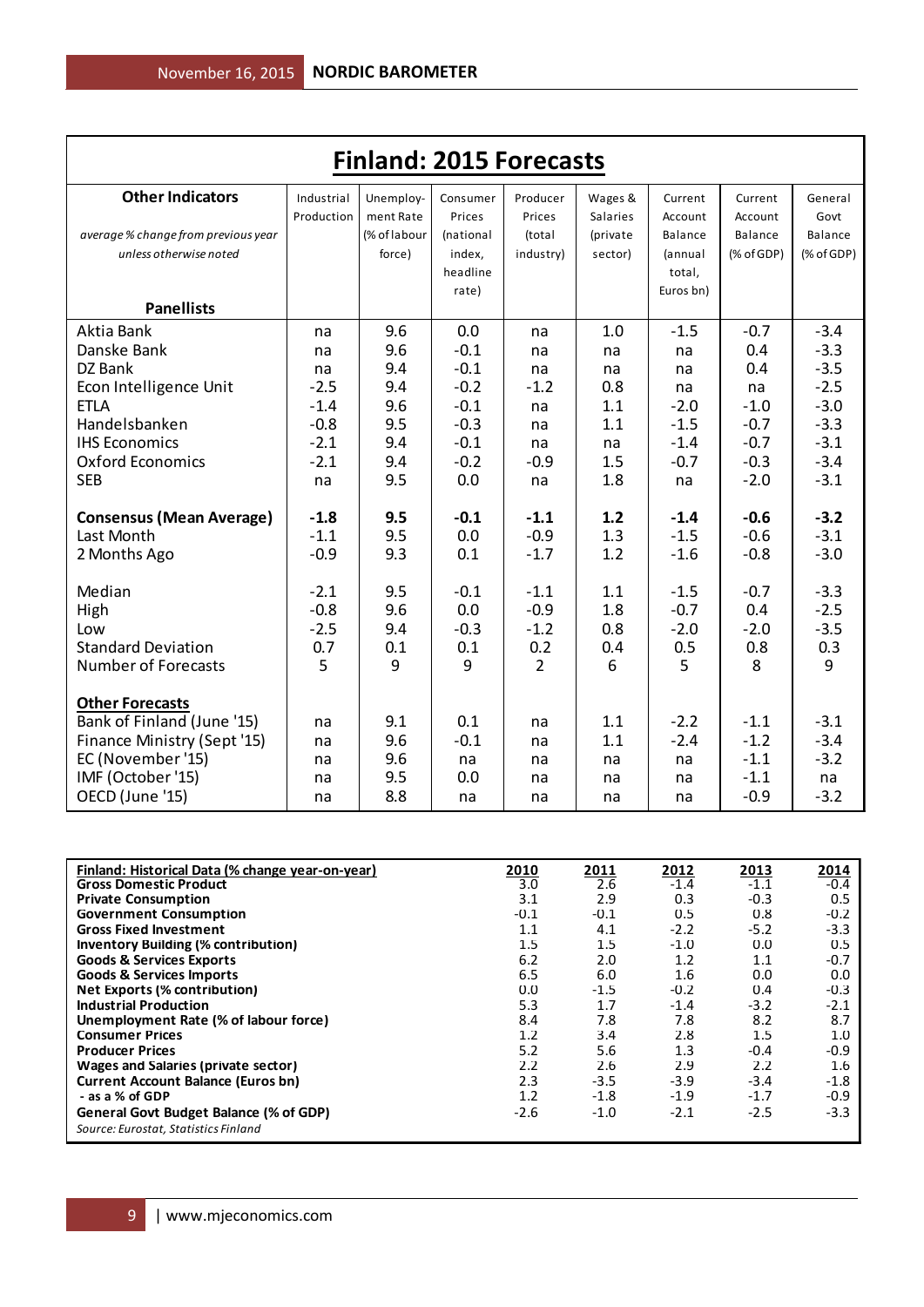| <b>Finland: 2016 Forecasts</b>                                                       |                              |                             |                             |                           |                                      |                                |                                |                                       |  |  |
|--------------------------------------------------------------------------------------|------------------------------|-----------------------------|-----------------------------|---------------------------|--------------------------------------|--------------------------------|--------------------------------|---------------------------------------|--|--|
| <b>National Accounts</b><br>(constant prices)<br>average % change from previous year | Gross<br>Domestic<br>Product | Private<br>Consump-<br>tion | Govern-<br>ment<br>Consump- | Gross<br>Fixed<br>Invest- | Stock<br>(inventory)<br>Building,    | Goods &<br>Services<br>Exports | Goods &<br>Services<br>Imports | <b>Net</b><br>Exports, %<br>contribu- |  |  |
| unless otherwise noted<br><b>Panellists</b>                                          |                              |                             | tion                        | ment                      | % contribu-<br>tion to GDP<br>growth |                                |                                | tion to<br>GDP growth                 |  |  |
| Aktia Bank                                                                           | 0.6                          | 0.3                         | $-0.2$                      | 1.0                       | na                                   | 2.2                            | 1.3                            | na                                    |  |  |
| Danske Bank                                                                          | 0.8                          | 0.4                         | $-0.5$                      | 2.5                       | na                                   | 3.0                            | 2.5                            | na                                    |  |  |
| DZ Bank                                                                              | 0.5                          | 0.2                         | 0.3                         | 1.4                       | na                                   | 1.6                            | 0.2                            | na                                    |  |  |
| Econ Intelligence Unit                                                               | 1.4                          | 1.2                         | 0.2                         | 2.0                       | 0.0                                  | 2.3                            | 1.7                            | 0.2                                   |  |  |
| <b>ETLA</b>                                                                          | 1.0                          | 0.4                         | $-0.2$                      | 2.8                       | na                                   | 2.7                            | 2.5                            | na                                    |  |  |
| Handelsbanken                                                                        | 1.0                          | 0.7                         | 0.2                         | 3.7                       | na                                   | 2.5                            | 3.0                            | $-0.2$                                |  |  |
| <b>IHS Economics</b>                                                                 | 1.0                          | 0.8                         | 0.2                         | 1.4                       | na                                   | 2.3                            | 2.3                            | na                                    |  |  |
| <b>Oxford Economics</b>                                                              | 0.7<br>0.8                   | 0.6<br>0.5                  | 0.1<br>0.2                  | 1.7                       | 0.3<br>0.0                           | 1.1<br>2.3                     | 2.1<br>1.4                     | $-0.4$                                |  |  |
| <b>SEB</b>                                                                           |                              |                             |                             | 1.0                       |                                      |                                |                                | na                                    |  |  |
| <b>Consensus (Mean Average)</b>                                                      | 0.9                          | 0.6                         | 0.0                         | 1.9                       | 0.1                                  | 2.2                            | 1.9                            | $-0.1$                                |  |  |
| Last Month                                                                           | 1.0                          | 0.7                         | 0.1                         | 2.0                       | 0.1                                  | 2.2                            | 2.0                            | 0.1                                   |  |  |
| 2 Months Ago                                                                         | 1.2                          | 0.8                         | 0.2                         | 2.1                       | 0.0                                  | 2.6                            | 2.0                            | 0.2                                   |  |  |
| Median                                                                               | 0.8                          | 0.5                         | 0.2                         | 1.7                       | 0.0                                  | 2.3                            | 2.1                            | $-0.2$                                |  |  |
| High                                                                                 | 1.4                          | 1.2                         | 0.3                         | 3.7                       | 0.3                                  | 3.0                            | 3.0                            | 0.2                                   |  |  |
| Low                                                                                  | 0.5                          | 0.2                         | $-0.5$                      | 1.0                       | 0.0                                  | 1.1                            | 0.2                            | $-0.4$                                |  |  |
| <b>Standard Deviation</b>                                                            | 0.3                          | 0.3                         | 0.3                         | 0.9                       | 0.2                                  | 0.6                            | 0.8                            | 0.3                                   |  |  |
| <b>Number of Forecasts</b>                                                           | 9                            | 9                           | 9                           | 9                         | $\overline{3}$                       | 9                              | 9                              | 3                                     |  |  |
| <b>Other Forecasts</b>                                                               |                              |                             |                             |                           |                                      |                                |                                |                                       |  |  |
| Bank of Finland (June '15)                                                           | 1.2                          | 0.4                         | 1.0                         | na                        | 0.0                                  | 3.3                            | 2.5                            | 0.3                                   |  |  |
| Finance Ministry (Sept '15)                                                          | 1.3                          | 0.8                         | $-0.2$                      | 5.4                       | na                                   | 3.0                            | 3.4                            | na                                    |  |  |
| EC (November '15)                                                                    | 0.7                          | 0.5                         | $-0.1$                      | 3.1                       | 0.0                                  | 2.3                            | 2.8                            | $-0.2$                                |  |  |
| IMF (October '15)                                                                    | 0.9                          | na                          | na                          | na                        | na                                   | na                             | na                             | na                                    |  |  |
| OECD (June '15)                                                                      | 1.3                          | 1.2                         | 0.0                         | 2.9                       | 0.0                                  | 3.9                            | 3.7                            | 0.1                                   |  |  |



#### **Finland: Background Information**

**Nominal GDP:** \$271 bn (2014)<br>**Population:** 5.5m (1st Jan. 2)

**Government Debt:** 59.3%<br>**Corporate Tax Rate:** 20.0% **Corporate Tax Rate:** 

**Government:** Centre Party led coalition **Next Election:** By April 2019 (parliamentary) **Capital City:** Helsinki (GMT+2 hours)<br> **Currency:** Euro (free float) Euro (free float)

**Population:** 5.5m (1st Jan. 2015)

**Economic Freedom:** 19th out of 178 countries<br> **Doing Business:** 10th out of 189 countries **Doing Business:** 10th out of 189 countries<br> **Competitiveness:** 4th out of 144 countries **Competitiveness:** 4th out of 144 countries<br> **Corruption:** 3rd out of 175 countries 3rd out of 175 countries<br>59.3% of GDP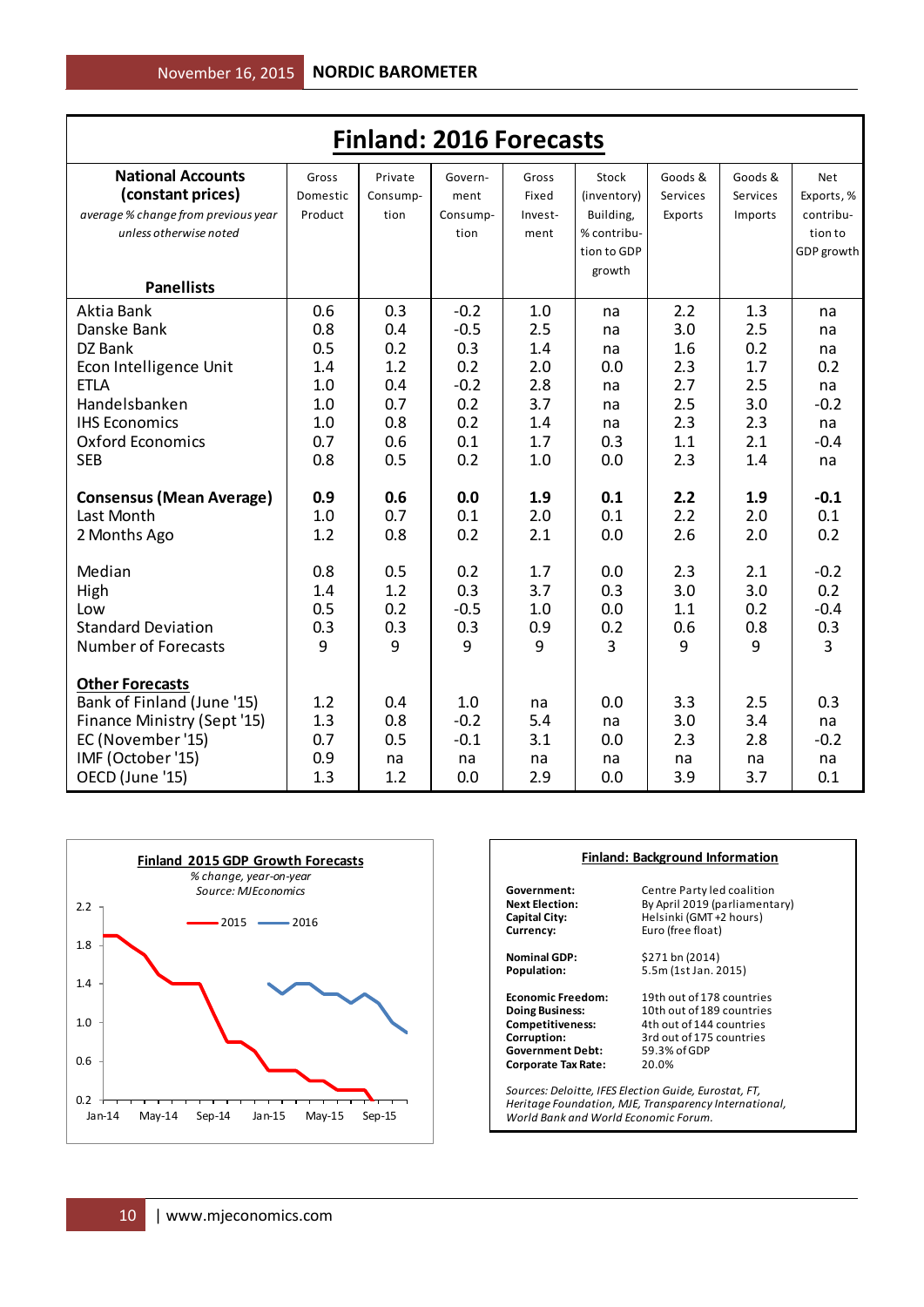|                                     |            | <b>Finland: 2016 Forecasts</b> |           |                |          |           |            |                                  |
|-------------------------------------|------------|--------------------------------|-----------|----------------|----------|-----------|------------|----------------------------------|
| <b>Other Indicators</b>             | Industrial | Unemploy-                      | Consumer  | Producer       | Wages &  | Current   | Current    | General                          |
|                                     | Production | ment Rate                      | Prices    | Prices         | Salaries | Account   | Account    | Govt                             |
| average % change from previous year |            | (% of labour                   | (national | (total         | (private | Balance   | Balance    | Balance                          |
| unless otherwise noted              |            | force)                         | index,    | industry)      | sector)  | (annual   | (% of GDP) | $(% \mathcal{L}_{0})$ (% of GDP) |
|                                     |            |                                | headline  |                |          | total,    |            |                                  |
|                                     |            |                                | rate)     |                |          | Euros bn) |            |                                  |
| <b>Panellists</b>                   |            |                                |           |                |          |           |            |                                  |
| Aktia Bank                          | na         | 9.8                            | 1.0       | na             | 0.8      | $-1.0$    | $-0.5$     | $-3.4$                           |
| Danske Bank                         | na         | 10.0                           | 1.0       | na             | na       | na        | 0.5        | $-2.9$                           |
| DZ Bank                             | na         | 9.4                            | 0.7       | na             | na       | na        | $-0.6$     | $-3.5$                           |
| Econ Intelligence Unit              | 0.8        | 8.9                            | 0.9       | 1.6            | 1.3      | na        | na         | $-1.5$                           |
| <b>ETLA</b>                         | 1.5        | 9.5                            | 0.7       | na             | 1.1      | $-1.1$    | $-0.5$     | $-2.6$                           |
| Handelsbanken                       | 1.5        | 9.6                            | 0.8       | na             | 1.0      | $-0.5$    | $-0.2$     | $-2.8$                           |
| <b>IHS Economics</b>                | 2.2        | 9.1                            | 1.0       | na             | na       | $-1.2$    | $-0.6$     | $-2.8$                           |
| <b>Oxford Economics</b>             | 2.5        | 9.4                            | 0.9       | 2.7            | 1.8      | $-0.1$    | $-0.1$     | $-2.8$                           |
| <b>SEB</b>                          | na         | 9.4                            | 0.5       | na             | 2.0      | na        | $-1.8$     | $-3.0$                           |
| <b>Consensus (Mean Average)</b>     | 1.7        | 9.5                            | 0.8       | 2.2            | 1.3      | $-0.8$    | $-0.5$     | $-2.8$                           |
| Last Month                          | 1.9        | 9.4                            | 0.9       | 2.0            | 1.4      | $-0.8$    | $-0.3$     | $-2.8$                           |
| 2 Months Ago                        | 2.1        | 9.2                            | 1.0       | 1.1            | 1.4      | $-1.0$    | $-0.5$     | $-2.7$                           |
| Median                              | 1.5        | 9.4                            | 0.9       | 2.2            | 1.2      | $-1.0$    | $-0.5$     | $-2.8$                           |
| High                                | 2.5        | 10.0                           | 1.0       | 2.7            | 2.0      | $-0.1$    | 0.5        | $-1.5$                           |
| Low                                 | 0.8        | 8.9                            | 0.5       | 1.6            | 0.8      | $-1.2$    | $-1.8$     | $-3.5$                           |
| <b>Standard Deviation</b>           | 0.7        | 0.3                            | 0.2       | 0.8            | 0.5      | 0.5       | 0.6        | 0.6                              |
| <b>Number of Forecasts</b>          | 5          | 9                              | 9         | $\overline{2}$ | 6        | 5         | 8          | 9                                |
| <b>Other Forecasts</b>              |            |                                |           |                |          |           |            |                                  |
| Bank of Finland (June '15)          | na         | 8.9                            | 1.1       | na             | 1.2      | $-1.7$    | $-0.8$     | $-3.1$                           |
| Finance Ministry (Sept '15)         | na         | 9.4                            | 1.1       | na             | 1.2      | $-2.8$    | $-1.3$     | $-2.8$                           |
| EC (November '15)                   | na         | 9.5                            | na        | na             | na       | na        | $-1.0$     | $-2.7$                           |
| IMF (October '15)                   | na         | 9.5                            | 1.3       | na             | na       | na        | $-0.7$     | na                               |
| OECD (June '15)                     | na         | 8.7                            | na        | na             | na       | na        | $-0.8$     | $-3.0$                           |



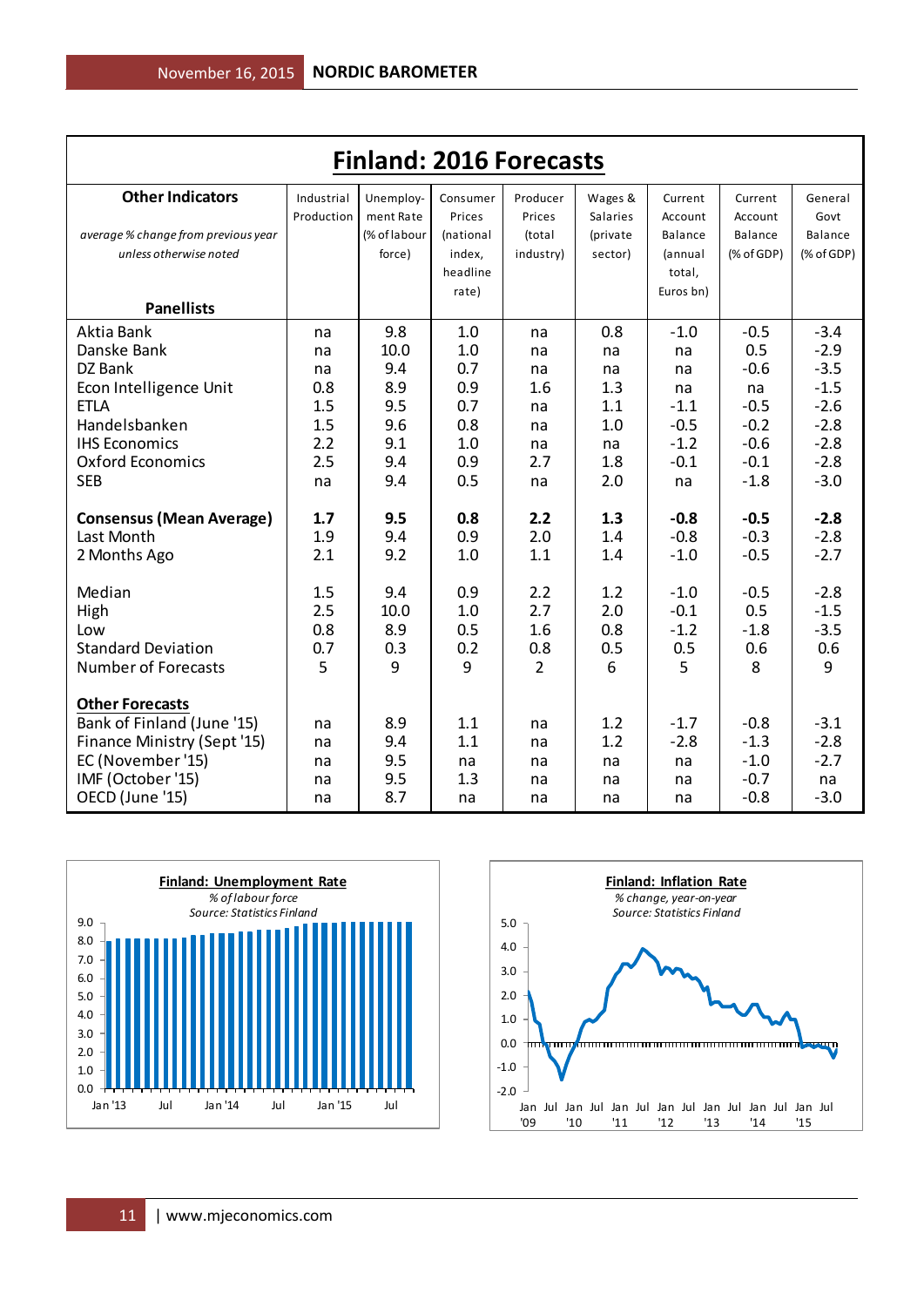| <b>Norway: 2015 Forecasts</b>                                                                                                                                                                                                                                 |                                                                                 |                                                                               |                                                                                 |                                                                                |                                                                                                              |                                                                             |                                                                               |                                                                              |                                                                              |  |
|---------------------------------------------------------------------------------------------------------------------------------------------------------------------------------------------------------------------------------------------------------------|---------------------------------------------------------------------------------|-------------------------------------------------------------------------------|---------------------------------------------------------------------------------|--------------------------------------------------------------------------------|--------------------------------------------------------------------------------------------------------------|-----------------------------------------------------------------------------|-------------------------------------------------------------------------------|------------------------------------------------------------------------------|------------------------------------------------------------------------------|--|
| <b>National Accounts</b><br>(constant prices)<br>average % change from previous year<br>unless otherwise noted                                                                                                                                                |                                                                                 | Gross<br>Domestic<br>Product                                                  | Private<br>Consump-<br>tion                                                     | Govern-<br>ment<br>Consump-<br>tion                                            | Gross<br>Fixed<br>Invest-<br>ment                                                                            | Stock<br>(inventory)<br>Building,<br>% contribu-<br>tion to GDP             | Goods &<br>Services<br>Exports                                                | Goods &<br>Services<br>Imports                                               | <b>Net</b><br>Exports, %<br>contribu-<br>tion to<br>GDP                      |  |
| <b>Panellists</b>                                                                                                                                                                                                                                             | Total                                                                           | Mainland                                                                      |                                                                                 |                                                                                |                                                                                                              | growth                                                                      |                                                                               |                                                                              | growth                                                                       |  |
| Danske Bank<br><b>DNB Markets</b><br>DZ Bank<br>Econ Intelligence Unit<br>Handelsbanken<br><b>IHS Economics</b><br>Nykredit<br><b>Oxford Economics</b><br><b>SEB</b><br><b>Statistics Norway</b><br><b>Swedbank First Securities</b><br><b>UniCredit Bank</b> | 1.3<br>1.6<br>1.1<br>1.0<br>1.2<br>0.9<br>na<br>1.1<br>1.3<br>1.4<br>1.2<br>1.5 | na<br>1.4<br>1.6<br>na<br>1.2<br>na<br>1.3<br>1.2<br>1.4<br>1.3<br>1.2<br>1.4 | 2.3<br>2.2<br>2.6<br>2.7<br>2.5<br>2.5<br>na<br>2.5<br>2.7<br>2.6<br>2.4<br>2.7 | 2.3<br>2.3<br>2.3<br>2.0<br>2.6<br>2.0<br>na<br>2.2<br>2.1<br>2.3<br>2.2<br>na | $-3.5$<br>$-4.2$<br>$-3.8$<br>$-3.6$<br>na<br>$-4.8$<br>na<br>$-4.0$<br>$-3.8$<br>$-2.8$<br>$-3.3$<br>$-3.2$ | 0.6<br>na<br>0.9<br>0.3<br>na<br>na<br>na<br>1.0<br>0.8<br>0.5<br>0.3<br>na | 1.8<br>1.1<br>1.0<br>1.8<br>na<br>1.6<br>na<br>0.6<br>1.2<br>2.2<br>2.0<br>na | 3.4<br>na<br>2.4<br>2.6<br>na<br>3.4<br>na<br>2.3<br>2.3<br>3.0<br>2.0<br>na | na<br>na<br>0.0<br>0.0<br>na<br>na<br>na<br>$-0.4$<br>na<br>0.0<br>0.2<br>na |  |
| <b>Consensus (Mean Average)</b><br>Last Month<br>2 Months Ago                                                                                                                                                                                                 | 1.2<br>1.2<br>1.2                                                               | 1.3<br>1.3<br>1.4                                                             | 2.5<br>2.5<br>2.2                                                               | 2.2<br>2.2<br>2.2                                                              | $-3.7$<br>$-3.7$<br>$-3.5$                                                                                   | 0.6<br>0.6<br>0.5                                                           | 1.5<br>1.4<br>1.4                                                             | 2.7<br>2.3<br>2.0                                                            | 0.0<br>0.0<br>$-0.1$                                                         |  |
| Median<br>High<br>Low<br><b>Standard Deviation</b><br><b>Number of Forecasts</b>                                                                                                                                                                              | 1.2<br>1.6<br>0.9<br>0.2<br>11                                                  | 1.3<br>1.6<br>1.2<br>0.1<br>9                                                 | 2.5<br>2.7<br>2.2<br>0.2<br>11                                                  | 2.3<br>2.6<br>2.0<br>0.2<br>10                                                 | $-3.7$<br>$-2.8$<br>$-4.8$<br>0.6<br>10                                                                      | 0.6<br>1.0<br>0.3<br>0.3<br>$\overline{7}$                                  | 1.6<br>2.2<br>0.6<br>0.5<br>9                                                 | 2.5<br>3.4<br>2.0<br>0.5<br>8                                                | 0.0<br>0.2<br>$-0.4$<br>0.2<br>5                                             |  |
| <b>Other Forecasts</b><br>Finance Ministry (Oct. '15)<br>Norges Bank (September '15)<br>EC (November '15)<br>IMF (October '15)<br>OECD (June '15)                                                                                                             | 1.2<br>1.3<br>0.6<br>0.9<br>1.2                                                 | 1.3<br>1.3<br>na<br>na<br>1.4                                                 | 2.5<br>2.5<br>1.2<br>na<br>1.8                                                  | 2.4<br>na<br>2.5<br>na<br>2.4                                                  | $-2.4$<br>na<br>$-1.7$<br>na<br>$-3.6$                                                                       | na<br>na<br>0.0<br>na<br>0.6                                                | 2.5<br>na<br>0.5<br>na<br>1.8                                                 | 2.5<br>3.8<br>1.0<br>na<br>1.3                                               | na<br>na<br>$-0.1$<br>na<br>0.3                                              |  |

- Norway's economy was stronger-than-expected during Q3 2015, bolstered mainly by a huge rise in gas production. GDP increased in real terms by 1.8% q/q and by 3% y/y, accelerating in intensity compared to Q2.
- However, growth on the Norwegian mainland (excluding oil, gas and shipping activities) rose by just 0.2%  $q/q$  (and 1.3%  $y/y$ ), continuing a pattern repeated since the oil shock took hold, and is highlighting the drop in oil sector investments fanning out along the oil industry supplier chain undermining the production of oil platforms, machinery and IT equipment used in the hydrocarbons extraction industry.
- The competitive krone exchange rate caused by the oil shock and an expansionary monetary policy is bolstering non-hydrocarbons exports. However, private consumption slowed to a crawl in Q3, much as the latest retail sales figures and consumer confidence readings had indicated.
- Consumer spending has been affected by the gradual rise in unemployment, firms keeping a tight rein on wage costs, and by higher prices for imports, including foreign travel, which is contributing to higher inflation in Norway compared to its competitor economies. Headline inflation increased to 2.5% y/y in October, while the main underlying rate was at 3%.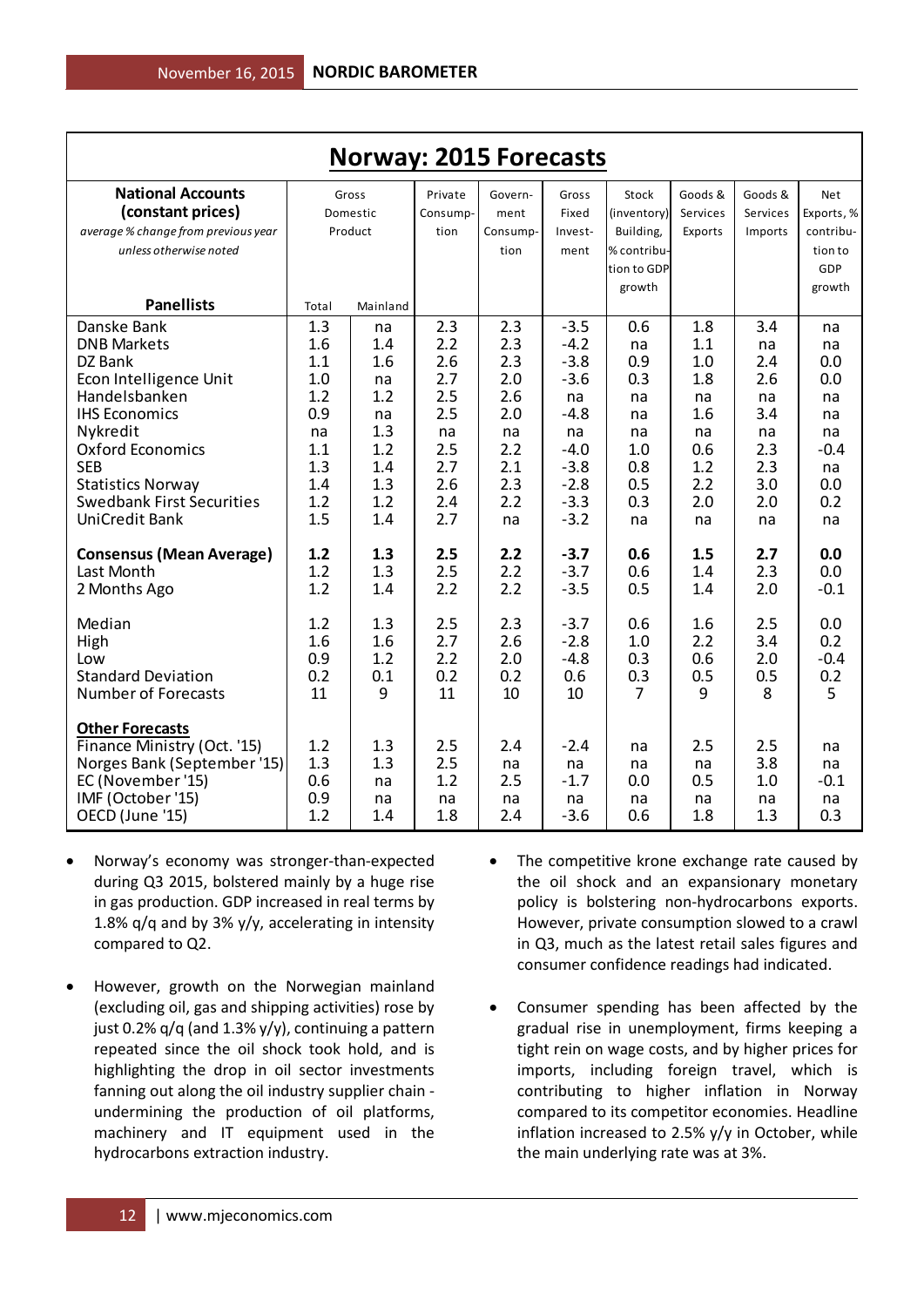| <b>Norway: 2015 Forecasts</b>                                |            |              |                  |            |           |                |            |              |  |  |
|--------------------------------------------------------------|------------|--------------|------------------|------------|-----------|----------------|------------|--------------|--|--|
| <b>Other Indicators</b>                                      | Industrial | Unemploy-    | Consumer         | Consumer   | Manufac-  | Current        | Current    | General      |  |  |
|                                                              | Production | ment Rate    | Prices           | Prices     | turing    | Account        | Account    | Govt         |  |  |
| average % change from previous year                          |            | (% of labour | <i>(national</i> | (CPI-ATE   | Earnings  | Balance        | Balance    | Balance      |  |  |
| unless otherwise noted                                       |            | force)       | index.           | index.     |           | <i>(annual</i> | (% of GDP) | $(%$ of GDP) |  |  |
|                                                              |            |              | headline         | underlying |           | total,         |            |              |  |  |
|                                                              |            |              | rate)            | rate)      |           | Nkr bn)        |            |              |  |  |
| <b>Panellists</b>                                            |            |              |                  |            |           |                |            |              |  |  |
| Danske Bank                                                  | na         | 4.3          | 2.1              | na         | na        | na             | na         | na           |  |  |
| <b>DNB Markets</b>                                           | na         | 4.3          | 2.0              | 2.6        | na        | na             | na         | na           |  |  |
| DZ Bank                                                      | na         | na           | na               | na         | na        | na             | 7.5        | 7.0          |  |  |
| Econ Intelligence Unit                                       | 0.7        | 4.4          | 2.0              | na         | 3.9       | 208.7          | 6.6        | 6.6          |  |  |
| Handelsbanken                                                | na         | 4.3          | 2.3              | 2.7        | na        | na             | na         | na           |  |  |
| <b>IHS Economics</b>                                         | 0.8        | 4.4          | 2.1              | na         | na        | na             | 6.4        | 6.5          |  |  |
| Nykredit                                                     | na         | na           | 2.1              | na         | na        | na             | na         | na           |  |  |
| <b>Oxford Economics</b>                                      | 1.0        | 4.4          | 2.1              | na         | 3.7       | 222.8          | 7.0        | 6.1          |  |  |
| <b>SEB</b>                                                   | na         | 4.3          | 2.0              | 2.6        | 2.8       | na             | na         | na           |  |  |
| <b>Statistics Norway</b><br><b>Swedbank First Securities</b> | na<br>0.8  | 4.4<br>4.5   | 2.1<br>2.2       | 2.6<br>2.7 | na<br>2.6 | 200.5<br>196.3 | 6.4<br>6.3 | na<br>6.9    |  |  |
| <b>UniCredit Bank</b>                                        | na         | 4.1          | 2.1              | 2.7        | na        | na             | na         | na           |  |  |
|                                                              |            |              |                  |            |           |                |            |              |  |  |
| <b>Consensus (Mean Average)</b>                              | 0.8        | 4.3          | 2.1              | 2.7        | 3.3       | 207.1          | 6.7        | 6.6          |  |  |
| Last Month                                                   | 0.3        | 4.4          | 2.1              | 2.6        | 2.6       | 210.9          | 6.8        | 6.6          |  |  |
| 2 Months Ago                                                 | $-0.4$     | 4.3          | 2.1              | 2.6        | 3.2       | 219.7          | 7.2        | 6.8          |  |  |
|                                                              |            |              |                  |            |           |                |            |              |  |  |
| Median                                                       | 0.8        | 4.4          | 2.1              | 2.7        | 3.3       | 204.6          | 6.5        | 6.6          |  |  |
| High                                                         | 1.0        | 4.5          | 2.3              | 2.7        | 3.9       | 222.8          | 7.5        | 7.0          |  |  |
| Low                                                          | 0.7        | 4.1          | 2.0              | 2.6        | 2.6       | 196.3          | 6.3        | 6.1          |  |  |
| <b>Standard Deviation</b>                                    | 0.1        | 0.1          | 0.1              | 0.1        | 0.6       | 11.7           | 0.5        | 0.4          |  |  |
| <b>Number of Forecasts</b>                                   | 4          | 10           | 11               | 6          | 4         | 4              | 6          | 5            |  |  |
|                                                              |            |              |                  |            |           |                |            |              |  |  |
| <b>Other Forecasts</b>                                       |            |              |                  |            |           |                |            | 7.0          |  |  |
| Finance Ministry (Oct. '15)                                  | na         | 4.4          | 2.1              | 2.7        | na        | na             | na         |              |  |  |
| Norges Bank (September '15)<br>EC (November '15)             | na         | 4.3<br>3.4   | 2.3              | 2.8        | na        | na             | na<br>8.7  | na<br>8.6    |  |  |
| IMF (October '15)                                            | na         | 4.2          | na<br>2.3        | na         | na        | na             | 7.0        |              |  |  |
| OECD (June '15)                                              | na<br>na   | 4.1          | 2.1              | na<br>na   | na<br>na  | na<br>na       | 6.9        | na<br>6.4    |  |  |
|                                                              |            |              |                  |            |           |                |            |              |  |  |

| Norway: Historical Data (% change year-on-year)   | 2010   | 2011   | 2012   | 2013   | 2014  |
|---------------------------------------------------|--------|--------|--------|--------|-------|
| GDP, total                                        | 0.6    | 1.0    | 2.7    | 1.0    | 2.2   |
| GDP, mainland                                     | 1.8    | 1.9    | 3.8    | 2.3    | 2.3   |
| <b>Private Consumption</b>                        | 3.8    | 2.3    | 3.5    | 2.7    | 1.7   |
| <b>Government Consumption</b>                     | 2.2    | 1.0    | 1.6    | 1.0    | 2.9   |
| <b>Gross Fixed Investment</b>                     | $-6.6$ | 7.4    | 7.6    | 6.3    | 0.0   |
| <b>Inventory Building (% contribution)</b>        | 1.9    | $-0.2$ | $-0.2$ | 0.2    | 0.3   |
| <b>Goods &amp; Services Exports</b>               | 0.7    | $-0.8$ | 1.4    | $-1.7$ | 2.2   |
| <b>Goods &amp; Services Imports</b>               | 8.3    | 4.0    | 3.1    | 4.9    | 1.5   |
| Net Exports (% contribution)                      | $-2.2$ | $-1.6$ | $-0.5$ | $-2.3$ | 0.3   |
| <b>Industrial Production</b>                      | $-5.5$ | $-4.3$ | 2.7    | $-4.9$ | 3.5   |
| Unemployment Rate (% of labour force)             | 3.6    | 3.3    | 3.2    | 3.5    | 3.5   |
| <b>Consumer Prices, headline rate</b>             | 2.5    | 1.2    | 0.8    | 2.1    | 2.0   |
| <b>Consumer Prices, underlying rate (CPI-ATE)</b> | 1.4    | 0.9    | 1.2    | 1.6    | 2.4   |
| <b>Manufacturing Earnings</b>                     | 3.6    | 4.5    | 4.4    | 3.6    | 2.6   |
| <b>Current Account Balance (Nkr bn)</b>           | 282.7  | 344.9  | 368.6  | 307.7  | 297.0 |
| - as a % of GDP                                   | 10.9   | 12.4   | 12.4   | 10.0   | 9.4   |
| General Govt Budget Balance (% of GDP)            | 11.0   | 13.4   | 13.8   | 10.8   | 9.1   |
| Source: Eurostat, Statistics Norway               |        |        |        |        |       |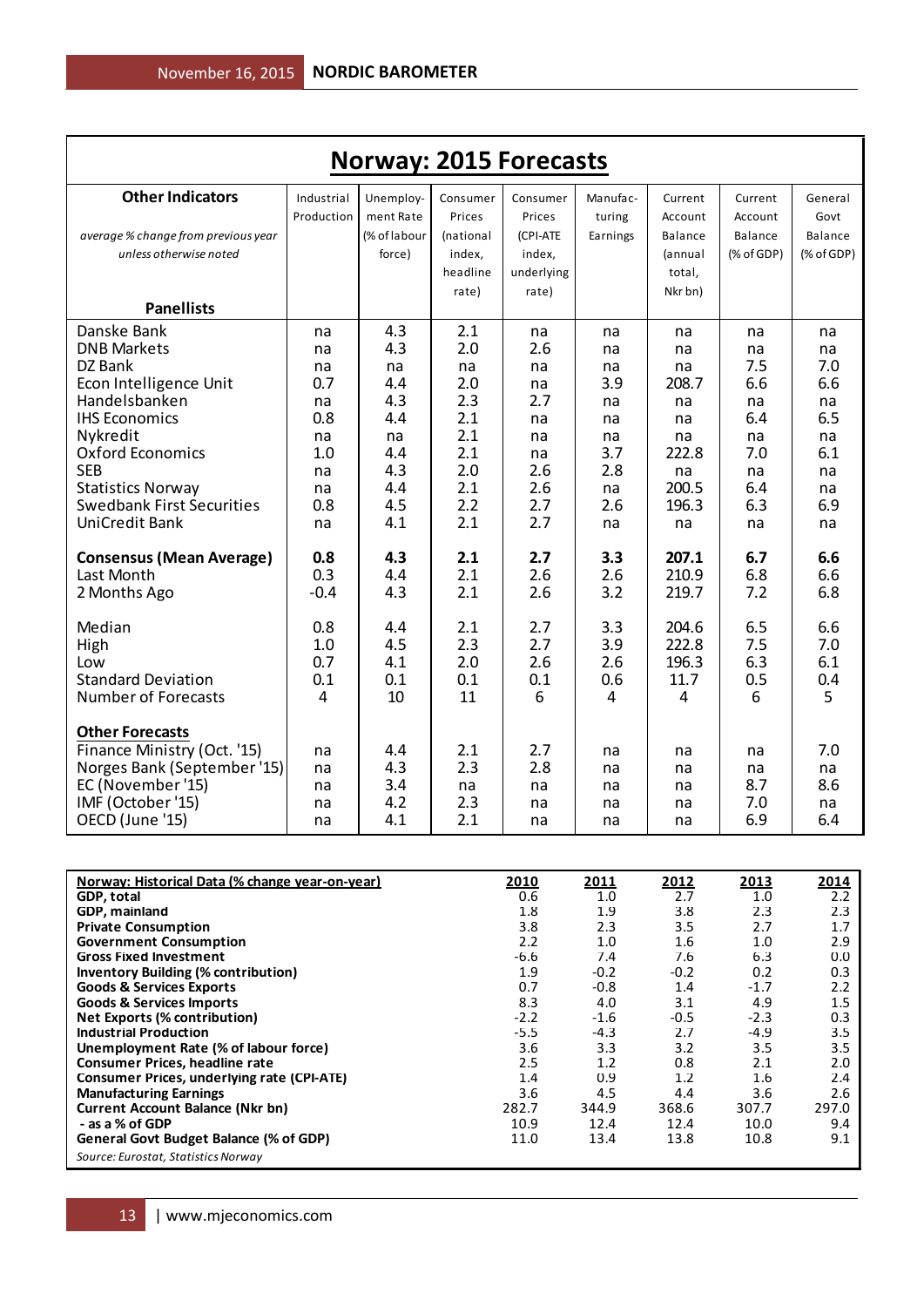| <b>Norway: 2016 Forecasts</b>                                                                                                                                                                                                                                 |                                                                                 |                                                                               |                                                                                 |                                                                                |                                                                                            |                                                                                               |                                                                                  |                                                                                 |                                                                           |  |
|---------------------------------------------------------------------------------------------------------------------------------------------------------------------------------------------------------------------------------------------------------------|---------------------------------------------------------------------------------|-------------------------------------------------------------------------------|---------------------------------------------------------------------------------|--------------------------------------------------------------------------------|--------------------------------------------------------------------------------------------|-----------------------------------------------------------------------------------------------|----------------------------------------------------------------------------------|---------------------------------------------------------------------------------|---------------------------------------------------------------------------|--|
| <b>National Accounts</b><br>(constant prices)<br>average % change from previous year<br>unless otherwise noted                                                                                                                                                |                                                                                 | Gross<br>Domestic<br>Product                                                  | Private<br>Consump-<br>tion                                                     | Govern-<br>ment<br>Consump-<br>tion                                            | Gross<br>Fixed<br>Invest-<br>ment                                                          | Stock<br>(inventory)<br>Building,<br>% contribu-<br>tion to GDP<br>growth                     | Goods &<br>Services<br>Exports                                                   | Goods &<br>Services<br>Imports                                                  | <b>Net</b><br>Exports, %<br>contribu-<br>tion to<br>GDP<br>growth         |  |
| <b>Panellists</b>                                                                                                                                                                                                                                             | Total                                                                           | Mainland                                                                      |                                                                                 |                                                                                |                                                                                            |                                                                                               |                                                                                  |                                                                                 |                                                                           |  |
| Danske Bank<br><b>DNB Markets</b><br>DZ Bank<br>Econ Intelligence Unit<br>Handelsbanken<br><b>IHS Economics</b><br>Nykredit<br><b>Oxford Economics</b><br><b>SEB</b><br><b>Statistics Norway</b><br><b>Swedbank First Securities</b><br><b>UniCredit Bank</b> | 1.8<br>1.2<br>1.3<br>1.3<br>0.5<br>0.8<br>na<br>1.0<br>1.4<br>1.2<br>0.4<br>1.9 | na<br>1.4<br>1.6<br>na<br>0.7<br>na<br>1.4<br>1.7<br>2.0<br>1.8<br>1.3<br>1.5 | 1.9<br>2.0<br>1.7<br>2.2<br>1.5<br>1.7<br>na<br>1.4<br>2.3<br>1.8<br>0.9<br>2.3 | 2.3<br>2.2<br>2.7<br>2.1<br>2.7<br>3.2<br>na<br>2.8<br>2.3<br>2.6<br>2.0<br>na | 0.7<br>$-1.3$<br>0.6<br>$-0.7$<br>na<br>$-3.2$<br>na<br>1.4<br>0.4<br>0.0<br>$-1.8$<br>0.7 | $-0.2$<br>na<br>$-0.7$<br>$-0.3$<br>na<br>na<br>na<br>$-0.7$<br>$-0.3$<br>0.0<br>$-0.1$<br>na | 1.8<br>1.1<br>2.6<br>2.6<br>na<br>2.6<br>na<br>1.0<br>1.7<br>1.8<br>$-0.1$<br>na | 2.6<br>na<br>1.6<br>2.0<br>na<br>1.5<br>na<br>0.5<br>1.4<br>2.5<br>$-0.4$<br>na | na<br>na<br>0.6<br>0.5<br>na<br>na<br>na<br>0.2<br>na<br>0.0<br>0.1<br>na |  |
| <b>Consensus (Mean Average)</b><br>Last Month<br>2 Months Ago                                                                                                                                                                                                 | 1.2<br>1.0<br>1.2                                                               | 1.5<br>1.5<br>1.6                                                             | 1.8<br>1.8<br>1.9                                                               | 2.5<br>2.3<br>2.4                                                              | $-0.3$<br>$-0.4$<br>0.3                                                                    | $-0.3$<br>$-0.4$<br>$-0.4$                                                                    | 1.7<br>1.6<br>1.9                                                                | 1.5<br>1.3<br>1.4                                                               | 0.3<br>0.3<br>0.2                                                         |  |
| Median<br>High<br>Low<br><b>Standard Deviation</b><br><b>Number of Forecasts</b>                                                                                                                                                                              | 1.2<br>1.9<br>0.4<br>0.5<br>11                                                  | 1.5<br>2.0<br>0.7<br>0.4<br>9                                                 | 1.8<br>2.3<br>0.9<br>0.4<br>11                                                  | 2.5<br>3.2<br>2.0<br>0.4<br>10                                                 | 0.2<br>1.4<br>$-3.2$<br>1.4<br>10                                                          | $-0.3$<br>0.0<br>$-0.7$<br>0.3<br>$\overline{7}$                                              | 1.8<br>2.6<br>$-0.1$<br>0.9<br>9                                                 | 1.6<br>2.6<br>$-0.4$<br>1.0<br>8                                                | 0.2<br>0.6<br>0.0<br>0.3<br>5                                             |  |
| <b>Other Forecasts</b><br>Finance Ministry (Oct. '15)<br>Norges Bank (September '15)<br>EC (November '15)<br>IMF (October '15)<br>OECD (June '15)                                                                                                             | 1.2<br>1.0<br>1.1<br>1.3<br>1.5                                                 | 1.8<br>1.3<br>na<br>na<br>2.1                                                 | 1.9<br>1.8<br>0.7<br>na<br>1.9                                                  | 2.7<br>na<br>2.3<br>na<br>2.4                                                  | 0.2<br>na<br>$-2.0$<br>na<br>0.5                                                           | na<br>na<br>0.0<br>na<br>$-0.1$                                                               | 1.3<br>na<br>3.6<br>na<br>2.2                                                    | 2.7<br>1.3<br>2.0<br>na<br>1.6                                                  | na<br>na<br>0.8<br>na<br>0.3                                              |  |



#### **Norway: Background Information**

**Government:** Conservative-Progress Party coalition<br>**Next Election:** 2017 (parliamentary) **Next Election:** 2017 (parliamentary)<br> **Capital City:** 0slo (GMT +1 hour) **Capital City:** Capital City: Contract Contract Contract Contract Contract Contract Contract Contract Contract Contract Contract Contract Contract Contract Contract Contract Contract Contract Contract Contract Contract Con

**Nominal GDP:** \$500 bn (2014)<br>**Population:** \$5.2m (1st Jan. 2

**Government Debt:** 26.4%<br>**Corporate Tax Rate:** 27.0% **Corporate Tax Rate:** 

**Population:** 5.2m (1st Jan. 2015) **Economic Freedom:** 32nd out of 178 countries<br> **Doing Business:** 9th out of 189 countries **Doing Business:** 9th out of 189 countries<br> **Competitiveness:** 11th out of 144 countries **Competitiveness:** 11th out of 144 countries<br> **Corruption:** 5th out of 175 countries **CORRUPTION:** 5th out of 175 countries<br>26.4% of GDP

**Currency:** Norwegian Krone (free float)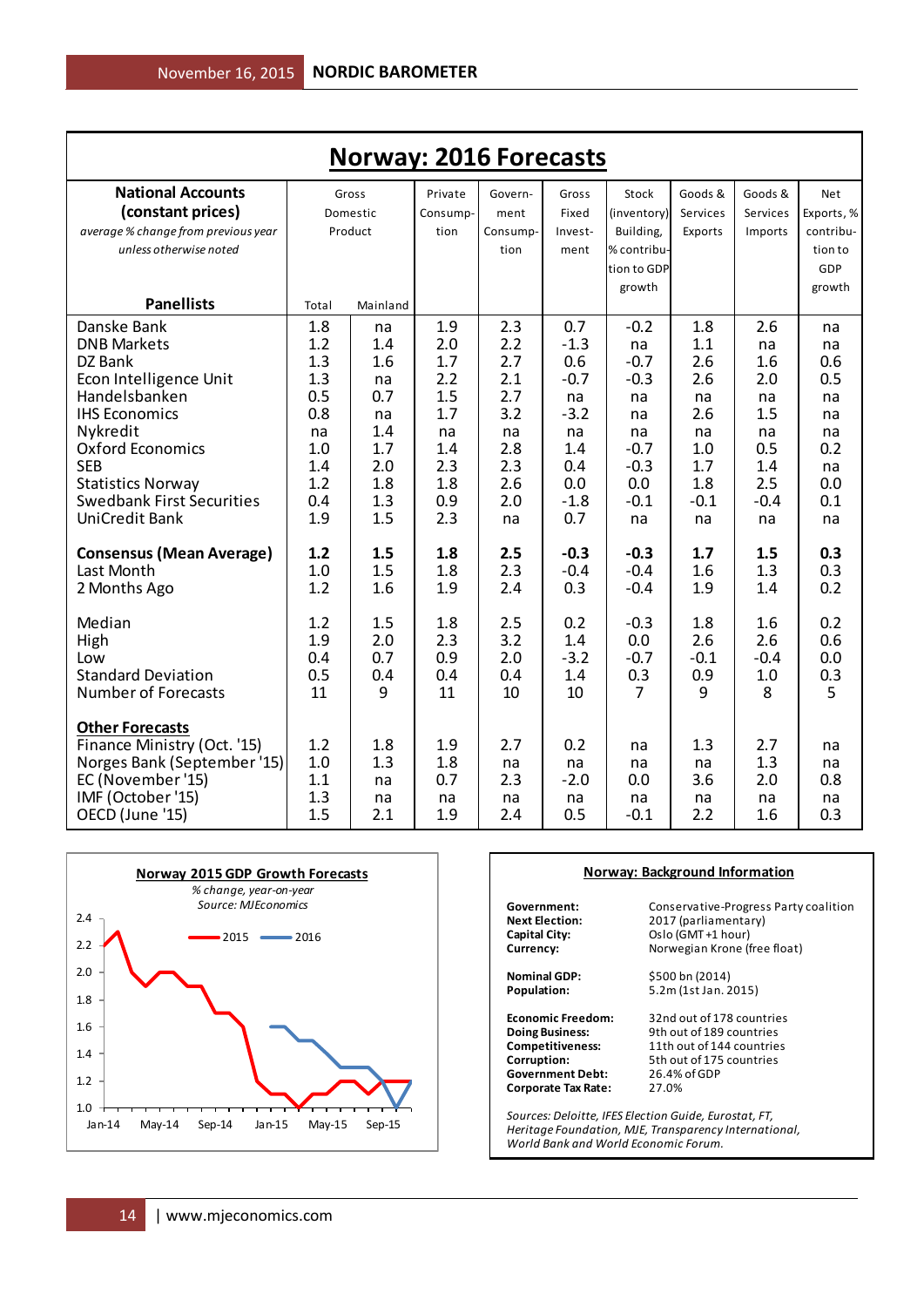| <b>Norway: 2016 Forecasts</b>                    |                          |                        |                    |                    |                    |                    |                    |                   |  |  |
|--------------------------------------------------|--------------------------|------------------------|--------------------|--------------------|--------------------|--------------------|--------------------|-------------------|--|--|
| <b>Other Indicators</b>                          | Industrial<br>Production | Unemploy-<br>ment Rate | Consumer<br>Prices | Consumer<br>Prices | Manufac-<br>turing | Current<br>Account | Current<br>Account | General<br>Govt   |  |  |
| average % change from previous year              |                          | (% of labour           | (national          | (CPI-ATE           | Earnings           | Balance            | Balance            | Balance           |  |  |
| unless otherwise noted                           |                          | force)                 | index,             | index,             |                    | <i>(annual</i>     | $(%$ (% of GDP)    | $(%$ $(*$ of GDP) |  |  |
|                                                  |                          |                        | headline           | underlying         |                    | total,             |                    |                   |  |  |
|                                                  |                          |                        | rate)              | rate)              |                    | Nkr bn)            |                    |                   |  |  |
| <b>Panellists</b>                                |                          |                        |                    |                    |                    |                    |                    |                   |  |  |
| Danske Bank                                      | na                       | 4.2                    | 2.5                | na                 | na                 | na                 | na                 | na                |  |  |
| <b>DNB Markets</b>                               | na                       | 4.6                    | 2.1                | 2.1                | na                 | na                 | na                 | na                |  |  |
| DZ Bank                                          | na                       | na                     | na                 | na                 | na                 | na                 | 8.0                | 6.0               |  |  |
| Econ Intelligence Unit                           | 1.6                      | 4.4                    | 2.2                | na                 | 4.3                | 266.6              | 8.0                | 5.3               |  |  |
| Handelsbanken<br><b>IHS Economics</b>            | na<br>0.9                | 5.0<br>5.0             | 2.5<br>2.1         | 2.5                | na<br>na           | na                 | na<br>6.8          | na<br>6.3         |  |  |
| Nykredit                                         | na                       | na                     | 2.0                | na<br>na           | na                 | na<br>na           | na                 | na                |  |  |
| <b>Oxford Economics</b>                          | $-1.8$                   | 4.7                    | 2.4                | na                 | 2.4                | 168.3              | 5.2                | 4.9               |  |  |
| <b>SEB</b>                                       | na                       | 4.5                    | 2.3                | 2.3                | 2.7                | na                 | na                 | na                |  |  |
| <b>Statistics Norway</b>                         | na                       | 4.6                    | 2.9                | 2.5                | na                 | 158.8              | 4.9                | na                |  |  |
| <b>Swedbank First Securities</b>                 | 1.7                      | 5.5                    | 3.0                | 3.0                | 2.5                | 212.1              | 6.6                | 5.8               |  |  |
| UniCredit Bank                                   | na                       | 4.1                    | 2.2                | 2.9                | na                 | na                 | na                 | na                |  |  |
| <b>Consensus (Mean Average)</b>                  | 0.6                      | 4.7                    | 2.4                | 2.6                | 3.0                | 201.5              | 6.6                | 5.7               |  |  |
| Last Month                                       | 0.4                      | 4.7                    | 2.4                | 2.5                | 2.4                | 198.0              | 6.5                | 5.8               |  |  |
| 2 Months Ago                                     | $-0.6$                   | 4.6                    | 2.3                | 2.4                | 2.9                | 240.6              | 7.6                | 7.1               |  |  |
| Median                                           | 1.3                      | 4.6                    | 2.3                | 2.5                | 2.6                | 190.2              | 6.7                | 5.8               |  |  |
| High                                             | 1.7                      | 5.5                    | 3.0                | 3.0                | 4.3                | 266.6              | 8.0                | 6.3               |  |  |
| Low                                              | $-1.8$                   | 4.1                    | 2.0                | 2.1                | 2.4                | 158.8              | 4.9                | 4.9               |  |  |
| <b>Standard Deviation</b>                        | 1.6                      | 0.4                    | 0.3                | 0.3                | 0.9                | 49.2               | 1.3                | 0.6               |  |  |
| <b>Number of Forecasts</b>                       | 4                        | 10                     | 11                 | 6                  | 4                  | 4                  | 6                  | 5                 |  |  |
|                                                  |                          |                        |                    |                    |                    |                    |                    |                   |  |  |
| <b>Other Forecasts</b>                           |                          |                        |                    |                    |                    |                    |                    |                   |  |  |
| Finance Ministry (Oct. '15)                      | na                       | 4.5<br>4.5             | 2.5<br>2.8         | 2.5<br>2.8         | na                 | na                 | na                 | 5.6               |  |  |
| Norges Bank (September '15)<br>EC (November '15) | na<br>na                 | 4.5                    | na                 | na                 | na<br>na           | na<br>na           | na<br>9.9          | na<br>9.8         |  |  |
| IMF (October '15)                                | na                       | 4.3                    | 2.2                | na                 | na                 | na                 | 5.4                | na                |  |  |
| OECD (June '15)                                  | na                       | 4.2                    | 2.2                | na                 | na                 | na                 | 6.9                | 6.3               |  |  |
|                                                  |                          |                        |                    |                    |                    |                    |                    |                   |  |  |



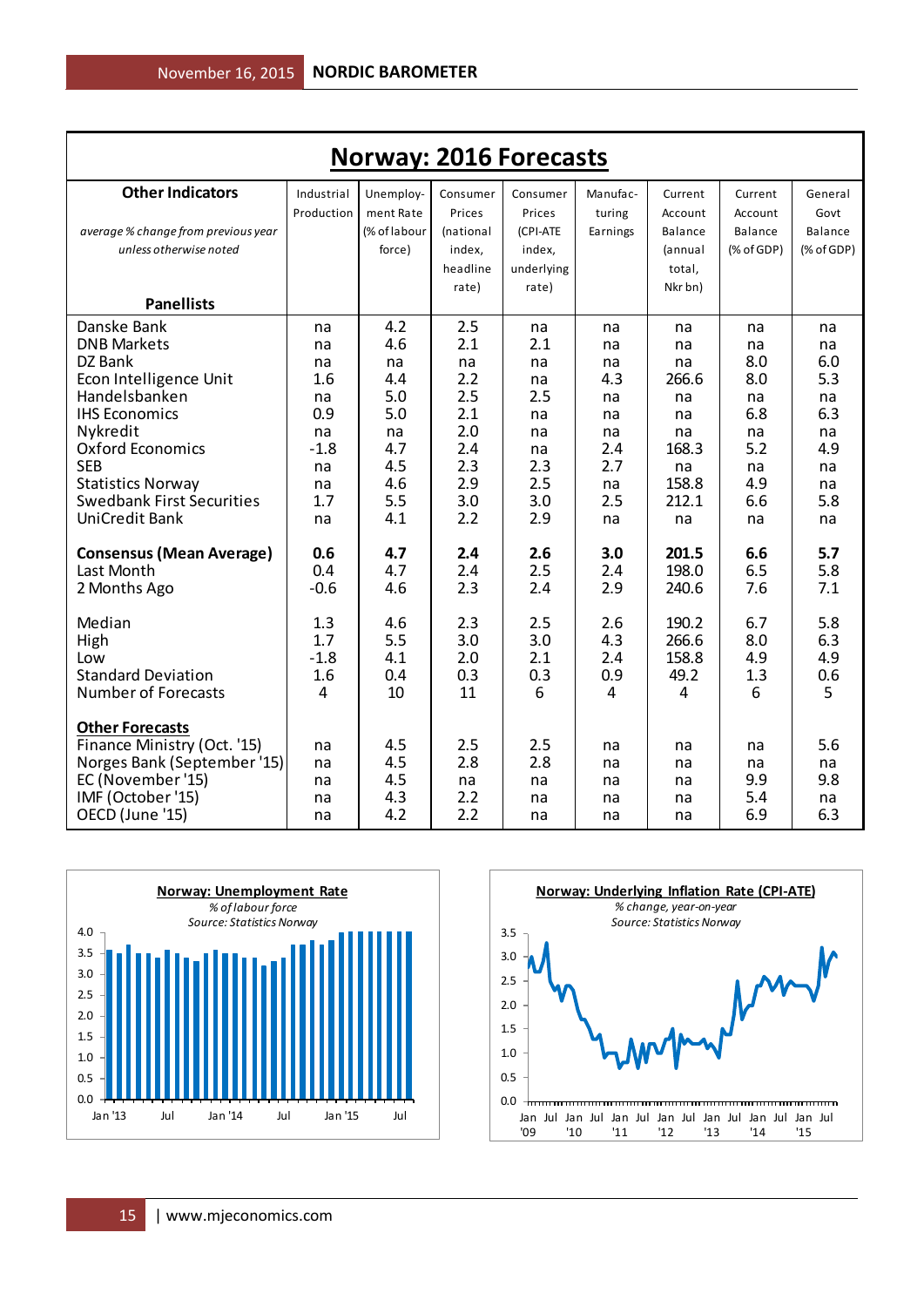| <b>Sweden: 2015 Forecasts</b>           |            |           |           |            |               |            |            |                |  |  |
|-----------------------------------------|------------|-----------|-----------|------------|---------------|------------|------------|----------------|--|--|
| <b>National Accounts</b>                | Gross      | Private   | Govern-   | Gross      | Stock         | Goods &    | Goods &    | <b>Net</b>     |  |  |
| (constant prices)                       | Domestic   | Consump-  | ment      | Fixed      | (inventory)   | Services   | Services   | Exports, %     |  |  |
| average % change from previous year     | Product    | tion      | Consump-  | Invest-    | Building,     | Exports    | Imports    | contribu-      |  |  |
| unless otherwise noted                  |            |           | tion      | ment       | % contribu-   |            |            | tion to        |  |  |
|                                         |            |           |           |            | tion to GDP   |            |            | GDP growth     |  |  |
|                                         |            |           |           |            | growth        |            |            |                |  |  |
| <b>Panellists</b>                       |            |           |           |            |               |            |            |                |  |  |
| Confed of Swe Enterprise                | 3.1        | 2.1       | 1.7       | 4.1        | $-0.1$        | 3.5        | 1.9        | 0.8            |  |  |
| Danske Bank                             | 3.1        | 2.1       | 1.9       | 5.2        | $-0.3$        | 4.3        | 2.8        | na             |  |  |
| <b>DNB Markets</b>                      | 2.8        | 2.1       | 2.2       | 3.1        | na            | 3.1        | 2.1        | na             |  |  |
| DZ Bank                                 | 2.9        | 2.1       | 1.3       | 4.5        | 0.8           | 3.3        | 1.6        | $-0.2$         |  |  |
| Econ Intelligence Unit<br>Handelsbanken | 2.8<br>2.9 | 2.2       | 1.4       | 5.3        | $-0.2$        | 3.7        | 3.4        | 0.2            |  |  |
| <b>IHS Economics</b>                    | 3.0        | na<br>2.0 | na<br>1.6 | na<br>4.8  | na<br>na      | na<br>3.2  | na<br>1.6  | na<br>na       |  |  |
| Morgan Stanley                          | 2.8        | 1.9       | 1.9       | 3.7        | 0.0           | 3.5        | 2.4        | 0.6            |  |  |
| National Institute - KI                 | 2.9        | 2.4       | 1.9       | 3.9        | $-0.1$        | 3.8        | 2.7        | 0.6            |  |  |
| Nykredit                                | 3.0        | na        | na        | na         | na            | na         | na         | na             |  |  |
| Oxford Economics                        | 3.0        | 2.0       | 1.6       | 4.5        | $-0.1$        | 3.4        | 1.9        | 0.7            |  |  |
| <b>SEB</b>                              | 3.2        | 2.5       | 2.0       | 7.0        | 0.0           | 4.1        | 5.3        | na             |  |  |
| <b>UniCredit Bank</b>                   | 3.2        | 2.3       | 1.5       | 3.9        | $-0.2$        | 3.8        | 1.6        | 0.0            |  |  |
| <b>Consensus (Mean Average)</b>         | 3.0        | 2.2       | 1.7       | 4.5        | 0.0           | 3.6        | 2.5        | 0.4            |  |  |
| Last Month                              | 3.0        | 2.3       | 1.7       | 4.5        | 0.0           | 3.7        | 2.8        | 0.3            |  |  |
| 2 Months Ago                            | 2.7        | 2.3       | 1.8       | 4.2        | 0.1           | 3.6        | 3.4        | 0.1            |  |  |
|                                         |            | 2.1       | 1.7       |            |               |            |            |                |  |  |
| Median                                  | 3.0<br>3.2 | 2.5       | 2.2       | 4.5<br>7.0 | $-0.1$<br>0.8 | 3.5<br>4.3 | 2.1<br>5.3 | 0.6<br>0.8     |  |  |
| High<br>Low                             | 2.8        | 1.9       | 1.3       | 3.1        | $-0.3$        | 3.1        | 1.6        | $-0.2$         |  |  |
| <b>Standard Deviation</b>               | 0.1        | 0.2       | 0.3       | 1.0        | 0.3           | 0.4        | 1.1        | 0.4            |  |  |
| <b>Number of Forecasts</b>              | 13         | 11        | 11        | 11         | 9             | 11         | 11         | $\overline{7}$ |  |  |
|                                         |            |           |           |            |               |            |            |                |  |  |
| <b>Other Forecasts</b>                  |            |           |           |            |               |            |            |                |  |  |
| Finance Ministry (Sept '15)             | 2.6        | 2.1       | 1.9       | 3.6        | 0.0           | na         | na         | 0.5            |  |  |
| Riksbank (September '15)                | 2.8        | 2.2       | 2.3       | 4.3        | 0.0           | 3.8        | 2.9        | 0.5            |  |  |
| EC (November '15)                       | 3.0        | 2.3       | 2.6       | 4.3        | $-0.1$        | 3.6        | 3.1        | 0.3            |  |  |
| IMF (October '15)                       | 2.8        | na        | na        | na         | na            | na         | na         | na             |  |  |
| OECD (June '15)                         | 2.8        | 2.5       | 1.8       | 5.4        | $-0.1$        | 4.6        | 5.2        | na             |  |  |

- Sweden's economy has been growing a decent clip this year, and economic sentiment further improved in October, extending the upward trend to four successive months.
- Manufacturers were distinctly upbeat, confidence in the services sector just as, if not more buoyant than usual, and the construction sector notably ebullient on the back of falling borrowing rates and plans to step up housing development. Separately labour market statistics show decent employment growth, of 81,000 y/y in October, with an unemployment rate of 7.2% (seasonally-adjusted).
- The health of the economy is raising questions concerning the Riksbank's desire for more monetary stimulus to achieve its inflation target if it leads to overheating, a personal debt crisis and an unstainable housing boom.
- The central bank has already increased its rather voluminous QE programme, while maintaining a negative policy interest rate, and has suggested it is prepared to do more to boost inflation. That puts the Riksbank in a quandary as it will need to respond to any further easing from the ECB, continually pump-priming the economy at the risk of accentuating these imbalances.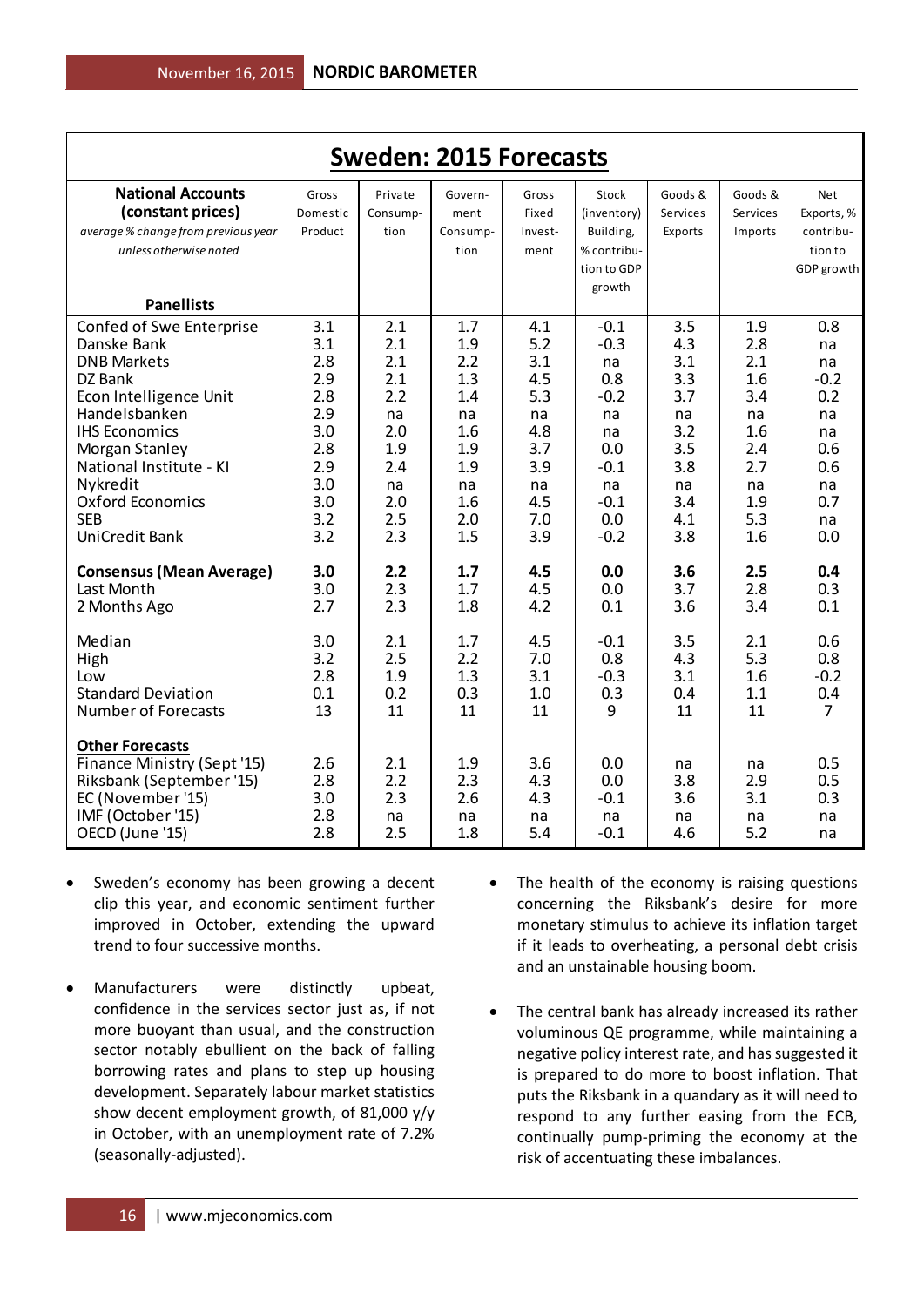|                                                                                                                                                                                                                                                                                                                                                                |                                  |                                                   |                                   | <b>Sweden: 2015 Forecasts</b>                                 |                              |                                                      |                                                                      |                                                                            |                                                                      |
|----------------------------------------------------------------------------------------------------------------------------------------------------------------------------------------------------------------------------------------------------------------------------------------------------------------------------------------------------------------|----------------------------------|---------------------------------------------------|-----------------------------------|---------------------------------------------------------------|------------------------------|------------------------------------------------------|----------------------------------------------------------------------|----------------------------------------------------------------------------|----------------------------------------------------------------------|
| <b>Other Indicators</b><br>average % change from previous year                                                                                                                                                                                                                                                                                                 | Industrial<br>Prodn<br>(mining & | Unemploy- Consumer Consumer<br>ment Rate<br>(% of | Prices<br>(national               | Prices<br>(CPIF                                               | Producer<br>Prices<br>(total | Hourly<br>Earnings<br>(total                         | Current<br>Account<br>Balance                                        | Current<br>Account<br><b>Balance</b>                                       | General<br>Govt<br>Balance                                           |
| unless otherwise noted                                                                                                                                                                                                                                                                                                                                         | manufac.)                        | labour<br>force)                                  | index,<br>headline<br>rate)       | index,<br>underlying<br>rate)                                 | industry)                    | industry)                                            | (annual<br>total,<br>Skr bn)                                         | (% of GDP)                                                                 | $(%$ (% of GDP)                                                      |
| <b>Panellists</b>                                                                                                                                                                                                                                                                                                                                              |                                  |                                                   |                                   |                                                               |                              |                                                      |                                                                      |                                                                            |                                                                      |
| Confed of Swe Enterprise                                                                                                                                                                                                                                                                                                                                       | na                               | 7.4                                               | 0.0                               | 0.9                                                           | na                           | na                                                   | na                                                                   | na                                                                         | na                                                                   |
| Danske Bank                                                                                                                                                                                                                                                                                                                                                    | na                               | 7.8                                               | 0.0                               | na                                                            | na                           | na                                                   | na                                                                   | 7.4                                                                        | $-1.7$                                                               |
| <b>DNB Markets</b>                                                                                                                                                                                                                                                                                                                                             | na                               | 7.6                                               | na                                | 1.0                                                           | na                           | 2.5                                                  | na                                                                   | na                                                                         | na                                                                   |
| DZ Bank                                                                                                                                                                                                                                                                                                                                                        | na                               | na                                                | na                                | na                                                            | na                           | na                                                   | na                                                                   | 5.5                                                                        | $-1.2$                                                               |
| Econ Intelligence Unit                                                                                                                                                                                                                                                                                                                                         | $-0.6$                           | 7.4                                               | 0.0                               | na                                                            | 0.4                          | 1.5                                                  | 256.2                                                                | 6.3                                                                        | $-1.1$                                                               |
| Handelsbanken                                                                                                                                                                                                                                                                                                                                                  | na                               | 7.4                                               | 0.1                               | na                                                            | na                           | na                                                   | na                                                                   | na                                                                         | na                                                                   |
| <b>IHS Economics</b>                                                                                                                                                                                                                                                                                                                                           | 2.6                              | 7.5                                               | 0.0                               | na                                                            | na                           | na                                                   | na                                                                   | 5.8                                                                        | $-1.0$                                                               |
| Morgan Stanley                                                                                                                                                                                                                                                                                                                                                 | na                               | 7.7                                               | 0.0                               | 1.0                                                           | na                           | na                                                   | 273.1                                                                | 6.5                                                                        | $-1.7$                                                               |
| National Institute - KI                                                                                                                                                                                                                                                                                                                                        | 2.5                              | 7.5                                               | 0.0                               | 0.9                                                           | na                           | 2.5                                                  | 274.5                                                                | 6.7                                                                        | $-1.1$                                                               |
| Nykredit                                                                                                                                                                                                                                                                                                                                                       | na                               | na                                                | 0.0                               | na                                                            | na                           | na                                                   | na                                                                   | na                                                                         | na                                                                   |
| <b>Oxford Economics</b>                                                                                                                                                                                                                                                                                                                                        | 1.9                              | 7.4                                               | 0.0                               | na                                                            | 1.2                          | na                                                   | 268.3                                                                | 6.5                                                                        | $-1.9$                                                               |
| <b>SEB</b>                                                                                                                                                                                                                                                                                                                                                     | na                               | 7.5                                               | 0.1                               | 0.9                                                           | na                           | 2.6                                                  | na                                                                   | 7.3                                                                        | $-1.4$                                                               |
| UniCredit Bank                                                                                                                                                                                                                                                                                                                                                 | na                               | 7.6                                               | na                                | na                                                            | na                           | na                                                   | na                                                                   | 6.5                                                                        | $-1.0$                                                               |
| <b>Consensus (Mean Average)</b>                                                                                                                                                                                                                                                                                                                                | 1.6                              | 7.5                                               | 0.0                               | 0.9                                                           | 0.8                          | 2.3                                                  | 268.0                                                                | 6.5                                                                        | $-1.3$                                                               |
| Last Month                                                                                                                                                                                                                                                                                                                                                     | 1.0                              | 7.5                                               | 0.1                               | 1.0                                                           | 1.6                          | 2.3                                                  | 283.8                                                                | 6.7                                                                        | $-1.4$                                                               |
| 2 Months Ago                                                                                                                                                                                                                                                                                                                                                   | 1.0                              | 7.6                                               | 0.1                               | 1.0                                                           | 1.6                          | 2.4                                                  | 274.6                                                                | 6.4                                                                        | $-1.4$                                                               |
| Median                                                                                                                                                                                                                                                                                                                                                         | 2.2                              | 7.5                                               | 0.0                               | 0.9                                                           | 0.8                          | 2.5                                                  | 270.7                                                                | 6.5                                                                        | $-1.2$                                                               |
| High                                                                                                                                                                                                                                                                                                                                                           | 2.6                              | 7.8                                               | 0.1                               | 1.0                                                           | 1.2                          | 2.6                                                  | 274.5                                                                | 7.4                                                                        | $-1.0$                                                               |
| Low                                                                                                                                                                                                                                                                                                                                                            | $-0.6$                           | 7.4                                               | 0.0                               | 0.9                                                           | 0.4                          | 1.5                                                  | 256.2                                                                | 5.5                                                                        | $-1.9$                                                               |
| <b>Standard Deviation</b>                                                                                                                                                                                                                                                                                                                                      | 1.5                              | 0.1                                               | 0.0                               | 0.1                                                           | 0.6                          | 0.5                                                  | 8.3                                                                  | 0.6                                                                        | 0.3                                                                  |
| <b>Number of Forecasts</b>                                                                                                                                                                                                                                                                                                                                     | 4                                | 11                                                | 10                                | 5                                                             | 2                            | 4                                                    | 4                                                                    | 9                                                                          | 9                                                                    |
| <b>Other Forecasts</b><br>Finance Ministry (Sept '15)<br>Riksbank (September '15)<br>EC (November '15)<br>IMF (October '15)<br>OECD (June '15)                                                                                                                                                                                                                 | na<br>na<br>na<br>na<br>na       | 7.6<br>7.6<br>7.7<br>7.7<br>7.7                   | $-0.1$<br>0.0<br>na<br>0.5<br>0.2 | na<br>0.9<br>na<br>na<br>na                                   | na<br>na<br>na<br>na<br>na   | na<br>2.6<br>na<br>na<br>na                          | na<br>na<br>na<br>na<br>na                                           | na<br>6.7<br>5.9<br>6.7<br>6.5                                             | $-0.9$<br>$-1.4$<br>$-1.4$<br>na<br>$-1.2$                           |
| Sweden: Historical Data (% change year-on-year)<br><b>Gross Domestic Product</b><br><b>Private Consumption</b><br><b>Government Consumption</b><br><b>Gross Fixed Investment</b>                                                                                                                                                                               |                                  |                                                   |                                   | 2010<br>6.0<br>3.9<br>1.3<br>6.0                              | 2011                         | 2.7<br>1.9<br>0.8<br>5.7                             | 2012<br>$-0.3$<br>0.8<br>1.1<br>$-0.2$                               | 2013<br>1.2<br>1.9<br>1.3<br>0.6                                           | 2014<br>2.3<br>2.2<br>1.6<br>7.6                                     |
| <b>Inventory Building (% contribution)</b><br><b>Goods &amp; Services Exports</b><br><b>Goods &amp; Services Imports</b><br><b>Net Exports (% contribution)</b><br><b>Industrial Production</b><br>Unemployment Rate (% of labour force)<br><b>Consumer Prices (headline rate)</b><br><b>Consumer Prices (underlying rate, CPIF)</b><br><b>Producer Prices</b> |                                  |                                                   |                                   | 2.1<br>11.9<br>12.8<br>0.3<br>8.7<br>8.4<br>1.3<br>2.0<br>1.0 | $-0.2$                       | 0.5<br>6.1<br>7.3<br>3.0<br>7.5<br>3.0<br>1.4<br>0.4 | $-1.1$<br>1.0<br>0.5<br>0.2<br>$-3.2$<br>7.9<br>0.9<br>1.0<br>$-0.9$ | 0.2<br>$-0.8$<br>$-0.1$<br>$-0.3$<br>$-2.5$<br>8.0<br>0.0<br>0.9<br>$-2.8$ | 0.1<br>3.5<br>6.3<br>$-0.9$<br>$-3.8$<br>7.9<br>$-0.2$<br>0.5<br>1.8 |
| Labour Costs (mining and manufacturing)<br><b>Current Account Balance (Skr bn)</b><br>- as a % of GDP<br>General Govt Budget Balance (% of GDP)<br>Source: Eurostat, Statistics Sweden                                                                                                                                                                         |                                  |                                                   |                                   | 2.6<br>211.6<br>6.0<br>0.0                                    | 251.6<br>$-0.1$              | 2.7<br>6.9                                           | 3.2<br>244.2<br>6.6<br>$-0.9$                                        | 2.6<br>252.6<br>6.7<br>$-1.4$                                              | 3.0<br>242.9<br>6.2<br>-1.7                                          |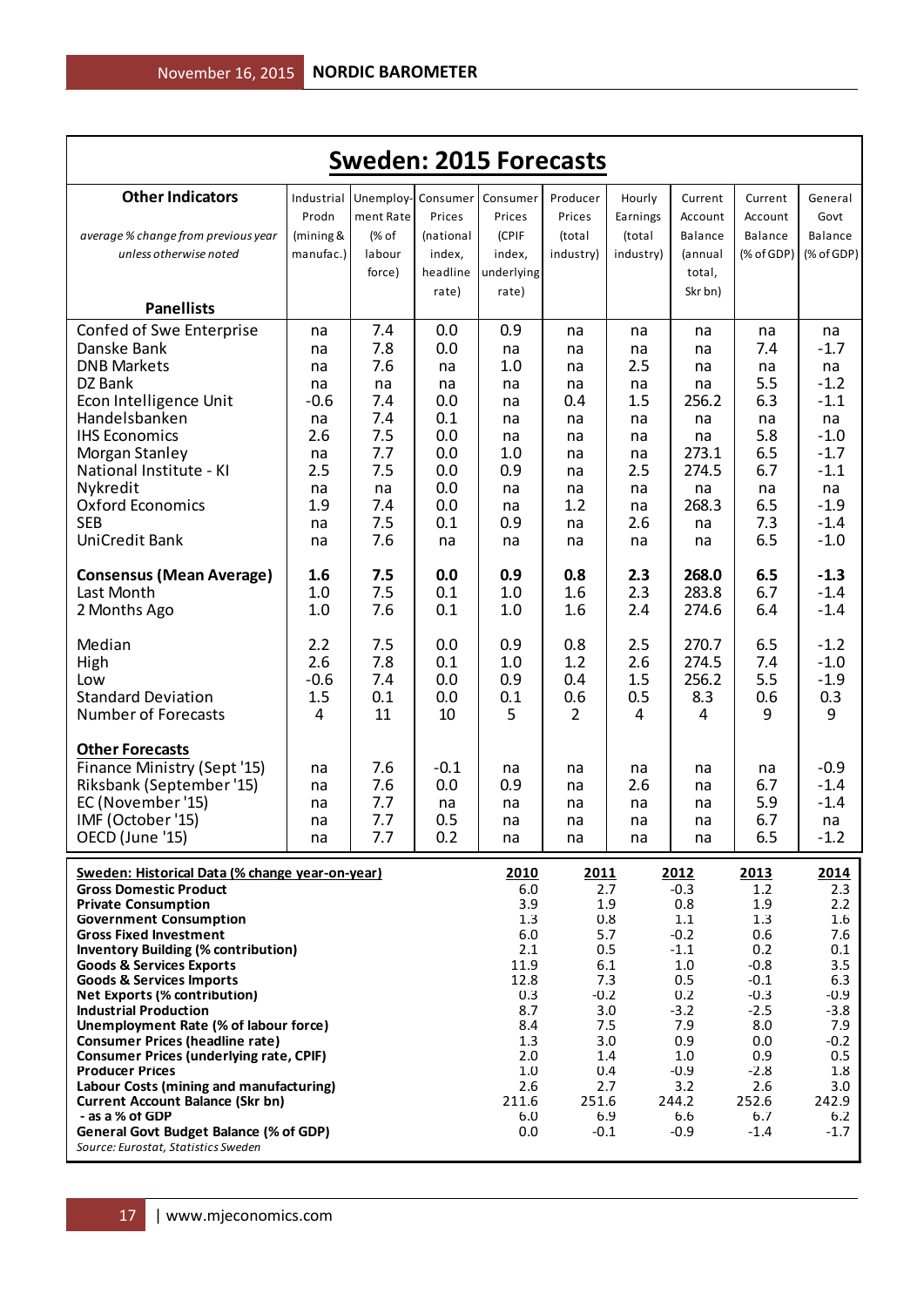| <b>Sweden: 2016 Forecasts</b>           |            |           |           |           |             |           |           |                |  |  |
|-----------------------------------------|------------|-----------|-----------|-----------|-------------|-----------|-----------|----------------|--|--|
| <b>National Accounts</b>                | Gross      | Private   | Govern-   | Gross     | Stock       | Goods &   | Goods &   | <b>Net</b>     |  |  |
| (constant prices)                       | Domestic   | Consump-  | ment      | Fixed     | (inventory) | Services  | Services  | Exports, %     |  |  |
| average % change from previous year     | Product    | tion      | Consump-  | Invest-   | Building,   | Exports   | Imports   | contribu-      |  |  |
| unless otherwise noted                  |            |           | tion      | ment      | % contribu- |           |           | tion to        |  |  |
|                                         |            |           |           |           | tion to GDP |           |           | GDP growth     |  |  |
|                                         |            |           |           |           | growth      |           |           |                |  |  |
| <b>Panellists</b>                       |            |           |           |           |             |           |           |                |  |  |
| Confed of Swe Enterprise                | 2.9        | 2.7       | 2.3       | 3.9       | 0.0         | 4.4       | 4.6       | 0.1            |  |  |
| Danske Bank                             | 2.6        | 1.7       | 2.3       | 4.6       | $-0.1$      | 4.9       | 4.7       | na             |  |  |
| <b>DNB Markets</b>                      | 2.3        | 2.4       | 1.7       | 3.3       | na          | 3.1       | 3.4       | na             |  |  |
| DZ Bank                                 | 2.5        | 2.5       | 0.8       | 3.8       | $-0.4$      | 4.0       | 3.6       | 0.3            |  |  |
| Econ Intelligence Unit<br>Handelsbanken | 2.8<br>3.1 | 2.3       | 1.3       | 4.5       | 0.0         | 3.8       | 3.0       | 0.5            |  |  |
| <b>IHS Economics</b>                    | 2.2        | na<br>1.8 | na<br>1.4 | na<br>3.7 | na<br>na    | na<br>3.0 | na<br>3.2 | na<br>na       |  |  |
| Morgan Stanley                          | 3.2        | 2.2       | 1.3       | 5.1       | 0.0         | 6.1       | 5.1       | 0.6            |  |  |
| National Institute - KI                 | 2.9        | 3.0       | 2.2       | 4.9       | 0.0         | 4.1       | 5.2       | $-0.3$         |  |  |
| Nykredit                                | 2.9        | na        | na        | na        | na          | na        | na        | na             |  |  |
| <b>Oxford Economics</b>                 | 2.8        | 2.8       | 1.5       | 5.9       | 0.3         | 3.8       | 5.7       | $-0.6$         |  |  |
| <b>SEB</b>                              | 3.1        | 2.6       | 1.5       | 6.5       | 0.1         | 4.9       | 6.2       | na             |  |  |
| <b>UniCredit Bank</b>                   | 3.1        | 3.1       | 1.3       | 3.8       | 0.0         | 5.0       | 4.3       | 0.0            |  |  |
| <b>Consensus (Mean Average)</b>         | 2.8        | 2.5       | 1.6       | 4.5       | 0.0         | 4.3       | 4.5       | 0.1            |  |  |
| Last Month                              | 2.8        | 2.5       | 1.5       | 4.6       | 0.0         | 4.3       | 4.4       | 0.1            |  |  |
| 2 Months Ago                            | 2.8        | 2.5       | 1.5       | 4.7       | 0.0         | 4.5       | 4.7       | 0.1            |  |  |
| Median                                  | 2.9        | 2.5       | 1.5       | 4.5       | 0.0         | 4.1       | 4.6       | 0.1            |  |  |
| High                                    | 3.2        | 3.1       | 2.3       | 6.5       | 0.3         | 6.1       | 6.2       | 0.6            |  |  |
| Low                                     | 2.2        | 1.7       | 0.8       | 3.3       | $-0.4$      | 3.0       | 3.0       | $-0.6$         |  |  |
| <b>Standard Deviation</b>               | 0.3        | 0.4       | 0.5       | 1.0       | 0.2         | 0.9       | 1.1       | 0.4            |  |  |
| <b>Number of Forecasts</b>              | 13         | 11        | 11        | 11        | 9           | 11        | 11        | $\overline{7}$ |  |  |
| <b>Other Forecasts</b>                  |            |           |           |           |             |           |           |                |  |  |
| Finance Ministry (Sept '15)             | 2.5        | 2.5       | 2.1       | 3.7       | 0.0         | na        | na        | 0.2            |  |  |
| Riksbank (September '15)                | 3.2        | 3.0       | 2.8       | 5.9       | 0.0         | 5.4       | 6.2       | $-0.1$         |  |  |
| EC (November '15)                       | 2.8        | 2.5       | 2.6       | 3.6       | 0.0         | 3.9       | 4.1       | 0.1            |  |  |
| IMF (October '15)                       | 3.0        | na        | na        | na        | na          | na        | na        | na             |  |  |
| OECD (June '15)                         | 3.0        | 2.7       | 1.7       | 5.2       | 0.0         | 4.7       | 4.9       | na             |  |  |



#### **Sweden: Background Information**

| Government:                | Social Democratic-Green coalition |
|----------------------------|-----------------------------------|
| <b>Next Election:</b>      | By September 2018 (parliamentary) |
| <b>Capital City:</b>       | Stockholm (GMT + 1 hour)          |
| Currency:                  | Swedish Krona (free float)        |
| <b>Nominal GDP:</b>        | \$571 bn (2014)                   |
| Population:                | 9.8m (1st Jan. 2015)              |
| <b>Economic Freedom:</b>   | 20th out of 178 countries         |
| <b>Doing Business:</b>     | 8th out of 189 countries          |
| <b>Competitiveness:</b>    | 10th out of 144 countries         |
| Corruption:                | 4th out of 175 countries          |
| <b>Government Debt:</b>    | 43.9% of GDP                      |
| <b>Corporate Tax Rate:</b> | 22.0%                             |
|                            |                                   |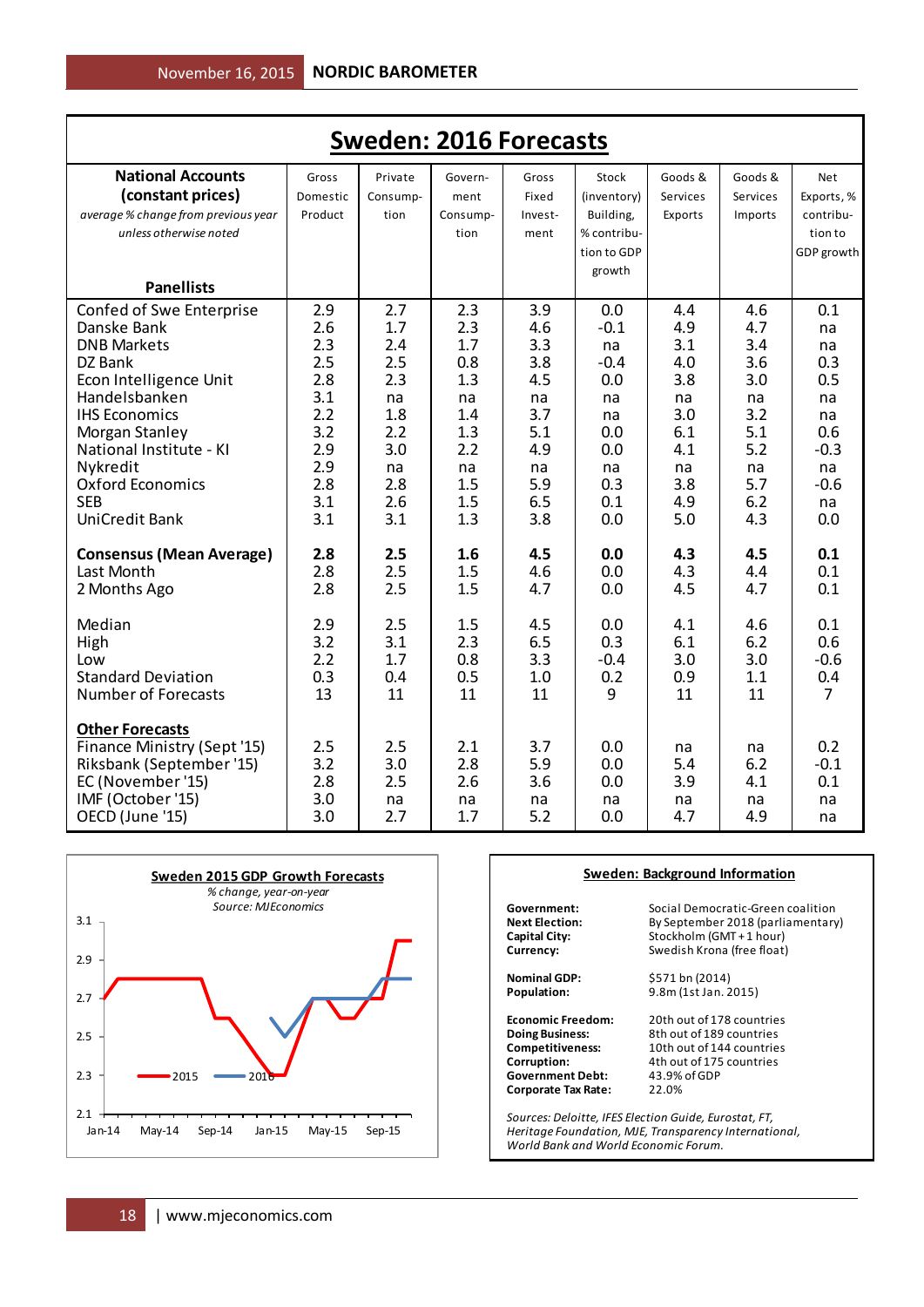| <b>Sweden: 2016 Forecasts</b>       |            |                    |            |            |                |           |             |                |                                  |  |
|-------------------------------------|------------|--------------------|------------|------------|----------------|-----------|-------------|----------------|----------------------------------|--|
| <b>Other Indicators</b>             | Industrial | Unemploy- Consumer |            | Consumer   | Producer       | Hourly    | Current     | Current        | General                          |  |
|                                     | Prodn      | ment Rate          | Prices     | Prices     | Prices         | Earnings  | Account     | Account        | Govt                             |  |
| average % change from previous year | (mining &  | (% of              | (national  | (CPIF      | (total         | (total    | Balance     | <b>Balance</b> | Balance                          |  |
| unless otherwise noted              | manufac.)  | labour             | index,     | index,     | industry)      | industry) | (annual     | (% of GDP)     | $(% \mathcal{L}_{0})$ (% of GDP) |  |
|                                     |            | force)             | headline   | underlying |                |           | total,      |                |                                  |  |
|                                     |            |                    | rate)      | rate)      |                |           | Skr bn)     |                |                                  |  |
| <b>Panellists</b>                   |            |                    |            |            |                |           |             |                |                                  |  |
| Confed of Swe Enterprise            | na         | 7.2                | 1.0        | 1.6        | na             | na        | na          | na             | na                               |  |
| Danske Bank                         | na         | 7.4                | 1.2        | na         | na             | na        | na          | 7.6            | $-1.5$                           |  |
| <b>DNB Markets</b>                  | na         | 7.5                | na         | 1.8        | na             | 3.0       | na          | na             | na                               |  |
| DZ Bank                             | na         | na                 | na         | na         | na             | na        | na          | 5.3            | $-0.7$                           |  |
| Econ Intelligence Unit              | 1.9        | 7.2                | 1.2        | na         | 0.7            | 2.0       | 256.3       | 6.1            | $-1.0$                           |  |
| Handelsbanken                       | na         | 6.9                | 1.7        | na         | na             | na        | na          | na             | na                               |  |
| <b>IHS Economics</b>                | 3.5        | 7.2                | 0.9        | na         | na             | na        | na          | 5.6            | $-0.5$                           |  |
| Morgan Stanley                      | na         | 7.4                | 1.1        | 1.6        | na             | na        | 333.4       | 7.7            | $-0.9$                           |  |
| National Institute - KI             | 3.7        | 7.4                | 0.9<br>1.2 | 1.5        | na             | 3.1       | 284.3       | 6.6            | $-0.8$                           |  |
| Nykredit<br><b>Oxford Economics</b> | na<br>2.9  | na<br>6.8          | 1.5        | na<br>na   | na<br>2.1      | na<br>na  | na<br>239.4 | na<br>5.5      | na<br>$-1.8$                     |  |
| <b>SEB</b>                          | na         | 7.3                | 1.1        | 1.6        | na             | 3.0       | na          | 6.5            | $-0.8$                           |  |
| <b>UniCredit Bank</b>               | na         | 7.4                | na         | na         | na             | na        | na          | 6.0            | $-0.5$                           |  |
|                                     |            |                    |            |            |                |           |             |                |                                  |  |
| <b>Consensus (Mean Average)</b>     | 3.0        | 7.2                | 1.2        | 1.6        | 1.4            | 2.8       | 278.4       | 6.3            | $-0.9$                           |  |
| Last Month                          | 2.4        | 7.3                | 1.2        | 1.6        | 2.2            | 2.8       | 287.9       | 6.5            | $-1.0$                           |  |
| 2 Months Ago                        | 2.5        | 7.3                | 1.4        | 1.7        | 2.1            | 2.7       | 271.9       | 6.2            | $-0.8$                           |  |
| Median                              | 3.2        | 7.3                | 1.2        | 1.6        | 1.4            | 3.0       | 270.3       | 6.1            | $-0.8$                           |  |
| High                                | 3.7        | 7.5                | 1.7        | 1.8        | 2.1            | 3.1       | 333.4       | 7.7            | $-0.5$                           |  |
| Low                                 | 1.9        | 6.8                | 0.9        | 1.5        | 0.7            | 2.0       | 239.4       | 5.3            | $-1.8$                           |  |
| <b>Standard Deviation</b>           | 0.8        | 0.2                | 0.3        | 0.1        | 1.0            | 0.5       | 41.1        | 0.9            | 0.4                              |  |
| <b>Number of Forecasts</b>          | 4          | 11                 | 10         | 5          | $\overline{2}$ | 4         | 4           | 9              | 9                                |  |
| <b>Other Forecasts</b>              |            |                    |            |            |                |           |             |                |                                  |  |
| Finance Ministry (Sept '15)         | na         | 7.1                | 1.0        | na         | na             | na        | na          | na             | $-0.9$                           |  |
| Riksbank (September '15)            | na         | 7.2                | 1.8        | 2.0        | na             | 3.2       | na          | 6.2            | $-0.8$                           |  |
| EC (November '15)                   | na         | 7.7                | na         | na         | na             | na        | na          | 5.9            | $-1.3$                           |  |
| IMF (October '15)                   | na         | 7.6                | 1.1        | na         | na             | na        | na          | 6.7            | na                               |  |
| OECD (June '15)                     | na         | 7.6                | 1.4        | na         | na             | na        | na          | 6.3            | $-0.5$                           |  |



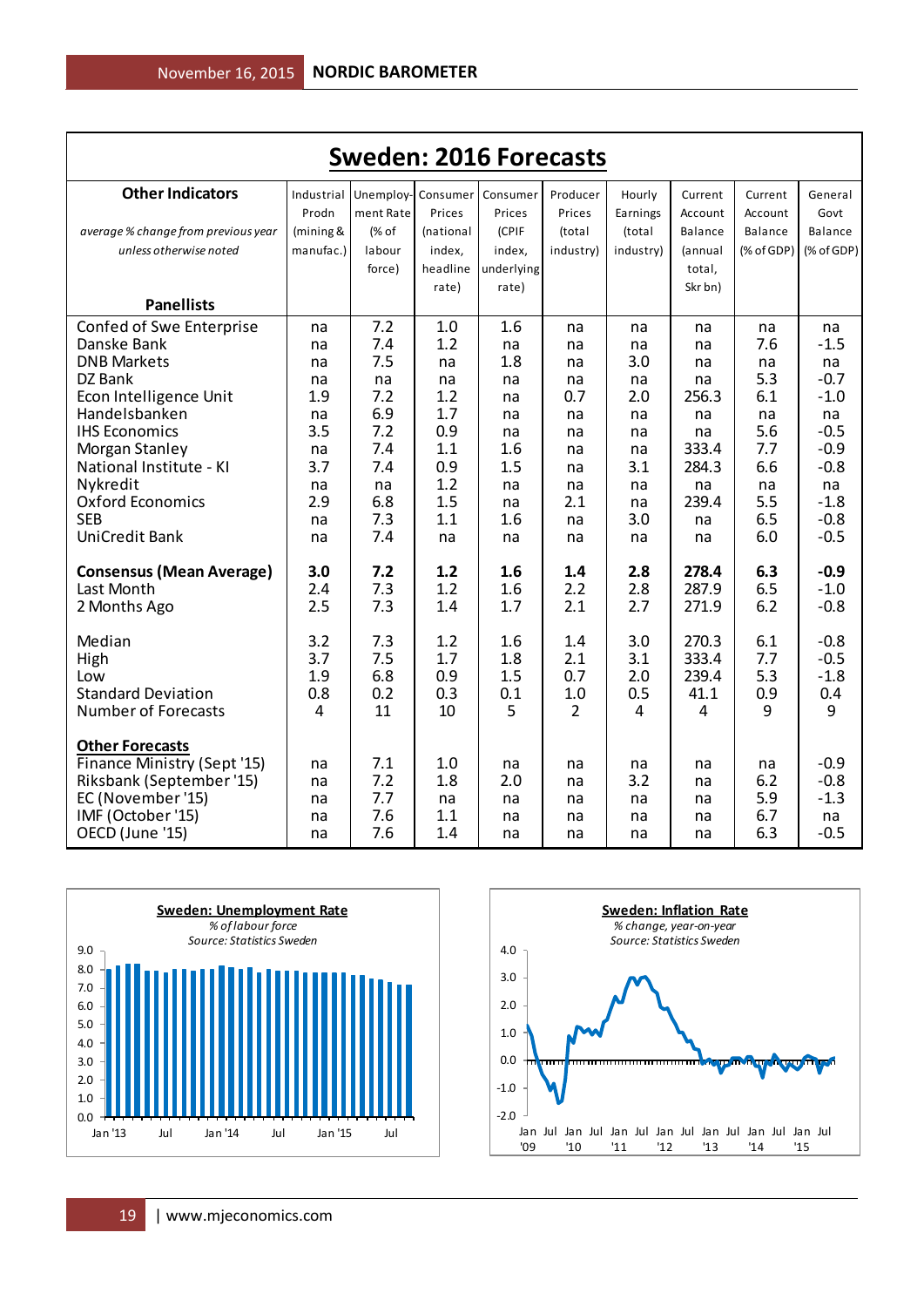| <b>Iceland Forecasts</b><br>% change, year-on-year, unless otherwise stated                                                                                                                                   |               |               |             |  |  |  |  |  |  |  |  |
|---------------------------------------------------------------------------------------------------------------------------------------------------------------------------------------------------------------|---------------|---------------|-------------|--|--|--|--|--|--|--|--|
| <b>GDP Growth</b><br>CBol                                                                                                                                                                                     | 2014<br>1.9   | 2015<br>4.2   | 2016<br>3.0 |  |  |  |  |  |  |  |  |
| EC                                                                                                                                                                                                            | 1.8           | 4.0           | 3.2         |  |  |  |  |  |  |  |  |
| <b>IMF</b>                                                                                                                                                                                                    | 1.8           | 4.8           | 3.7         |  |  |  |  |  |  |  |  |
| OECD                                                                                                                                                                                                          | 1.9           | 3.7           | 2.9         |  |  |  |  |  |  |  |  |
| SI                                                                                                                                                                                                            | 1.8           | 4.3           | 3.5         |  |  |  |  |  |  |  |  |
| <b>Private Consumption</b>                                                                                                                                                                                    | 2014          | 2015          | 2016        |  |  |  |  |  |  |  |  |
| CBol                                                                                                                                                                                                          | 3.7           | 4.2           | 4.6         |  |  |  |  |  |  |  |  |
| EC<br><b>IMF</b>                                                                                                                                                                                              | 3.1<br>na     | 4.0<br>na     | 3.5<br>na   |  |  |  |  |  |  |  |  |
| OECD                                                                                                                                                                                                          | 3.7           | 3.9           | 2.8         |  |  |  |  |  |  |  |  |
| SI                                                                                                                                                                                                            | 3.1           | 4.4           | 4.7         |  |  |  |  |  |  |  |  |
| <b>Fixed Investment</b>                                                                                                                                                                                       | 2014          | 2015          | 2016        |  |  |  |  |  |  |  |  |
| CBol                                                                                                                                                                                                          | 13.7          | 22.5          | 8.0         |  |  |  |  |  |  |  |  |
| EC                                                                                                                                                                                                            | 15.4          | 18.0          | 15.0        |  |  |  |  |  |  |  |  |
| IMF<br>OECD                                                                                                                                                                                                   | na<br>13.7    | na<br>13.4    | na<br>14.5  |  |  |  |  |  |  |  |  |
| SI                                                                                                                                                                                                            | 15.4          | 17.7          | 15.5        |  |  |  |  |  |  |  |  |
| <b>Export Volume</b>                                                                                                                                                                                          | 2014          | 2015          | 2016        |  |  |  |  |  |  |  |  |
| CBol                                                                                                                                                                                                          | 3.1           | 6.8           | 3.6         |  |  |  |  |  |  |  |  |
| EC                                                                                                                                                                                                            | 3.1           | 8.2           | 5.2         |  |  |  |  |  |  |  |  |
| <b>IMF</b>                                                                                                                                                                                                    | na            | na            | na          |  |  |  |  |  |  |  |  |
| OECD                                                                                                                                                                                                          | 3.1           | 3.9           | 3.2         |  |  |  |  |  |  |  |  |
| SI                                                                                                                                                                                                            | 3.1           | 6.9           | 3.6         |  |  |  |  |  |  |  |  |
| <b>Import Volume</b>                                                                                                                                                                                          | 2014          | <u>2015</u>   | 2016        |  |  |  |  |  |  |  |  |
| CBol                                                                                                                                                                                                          | 9.9           | 12.4          | 6.6         |  |  |  |  |  |  |  |  |
| ЕC                                                                                                                                                                                                            | 9.8           | 12.5          | 9.4         |  |  |  |  |  |  |  |  |
| <b>IMF</b><br>OECD                                                                                                                                                                                            | na<br>9.9     | na<br>7.6     | na<br>6.7   |  |  |  |  |  |  |  |  |
| SI                                                                                                                                                                                                            | 9.8           | 10.8          | 8.6         |  |  |  |  |  |  |  |  |
| <b>Consumer Price Inflation</b>                                                                                                                                                                               | 2014          | 2015          | 2016        |  |  |  |  |  |  |  |  |
| CBol                                                                                                                                                                                                          | 2.0           | 2.2           | 4.3         |  |  |  |  |  |  |  |  |
| ЕC                                                                                                                                                                                                            | 1.0           | 1.8           | 3.2         |  |  |  |  |  |  |  |  |
| <b>IMF</b>                                                                                                                                                                                                    | 2.0           | 2.1           | 4.5         |  |  |  |  |  |  |  |  |
| OECD                                                                                                                                                                                                          | 2.0<br>2.0    | 1.6<br>1.7    | 3.8<br>3.2  |  |  |  |  |  |  |  |  |
| SI –                                                                                                                                                                                                          |               |               |             |  |  |  |  |  |  |  |  |
| Current Acc. (% of GDP)<br>CBol                                                                                                                                                                               | 2014<br>4.2   | 2015<br>3.2   | 2016<br>2.5 |  |  |  |  |  |  |  |  |
| EC                                                                                                                                                                                                            | 3.4           | 2.4           | 1.1         |  |  |  |  |  |  |  |  |
| <b>IMF</b>                                                                                                                                                                                                    | 3.4           | 4.6           | 3.4         |  |  |  |  |  |  |  |  |
| OECD                                                                                                                                                                                                          | 3.6           | 3.1           | 2.4         |  |  |  |  |  |  |  |  |
| SI                                                                                                                                                                                                            | 3.4           | 3.7           | 1.9         |  |  |  |  |  |  |  |  |
| <b>Budget Balance (% of GDP)</b>                                                                                                                                                                              | <u> 2014 </u> | <u> 2015 </u> | 2016        |  |  |  |  |  |  |  |  |
| CBol<br>EC                                                                                                                                                                                                    | na<br>$-0.1$  | na<br>$-0.5$  | na<br>0.0   |  |  |  |  |  |  |  |  |
| <b>IMF</b>                                                                                                                                                                                                    | na            | na            | na          |  |  |  |  |  |  |  |  |
| OECD                                                                                                                                                                                                          | $-0.2$        | 0.2           | 0.5         |  |  |  |  |  |  |  |  |
| SI                                                                                                                                                                                                            | na            | na            | na          |  |  |  |  |  |  |  |  |
| Sources:<br>Central Bank of Iceland, August 2015<br>European Commission, November 2015<br>IMF, World Economic Outlook, October 2015<br>OECD, Economic Outlook, June 2015<br>Statistics Iceland, November 2015 |               |               |             |  |  |  |  |  |  |  |  |

#### **Iceland Snapshot**

 The statistical office has released its latest macroeconomic projections (shown opposite), pointing to 4.3% real GDP growth this year, slowing to 3.5% in 2016. The European Commission's new forecasts are a touch lower, but are similar.

 Finance Minister Bjarni Benediktsson is preparing the ground for the dissolution of capital controls early in 2016 according to a plan previously unveiled enabling the liquidation of the estates of the failed banks.

• The hope is that safeguards will prevent excessive currency weakness undermining a recovery which has also seen inflation fall. High wage demands are already expected to fuel inflationary pressure in 2016.



| Iceland: Background Information                                                                                                                        |                                    |  |
|--------------------------------------------------------------------------------------------------------------------------------------------------------|------------------------------------|--|
| Government:                                                                                                                                            | Progressive Party led coalition    |  |
| <b>Next Election:</b>                                                                                                                                  | By June 2016 (presidential)        |  |
| Capital City:                                                                                                                                          | Reykjavic (GMT time)               |  |
| Currency:                                                                                                                                              | Icelandic Krona (capital controls) |  |
| <b>Nominal GDP:</b>                                                                                                                                    | \$17 bn (2014)                     |  |
| Population:                                                                                                                                            | 0.3m (1st Jan. 2015)               |  |
| <b>Economic Freedom:</b>                                                                                                                               | 23rd out of 178 countries          |  |
| <b>Doing Business:</b>                                                                                                                                 | 19th out of 189 countries          |  |
| <b>Competitiveness:</b>                                                                                                                                | 30th out of 144 countries          |  |
| Corruption:                                                                                                                                            | 12th out of 175 countries          |  |
| <b>Government Debt:</b>                                                                                                                                | 86.4% of GDP                       |  |
| <b>Corporate Tax Rate:</b>                                                                                                                             | 20.0%                              |  |
| Sources: Deloitte, IFES Election Guide, Eurostat, FT,<br>Heritage Foundation, MJE, Transparency International,<br>World Bank and World Economic Forum. |                                    |  |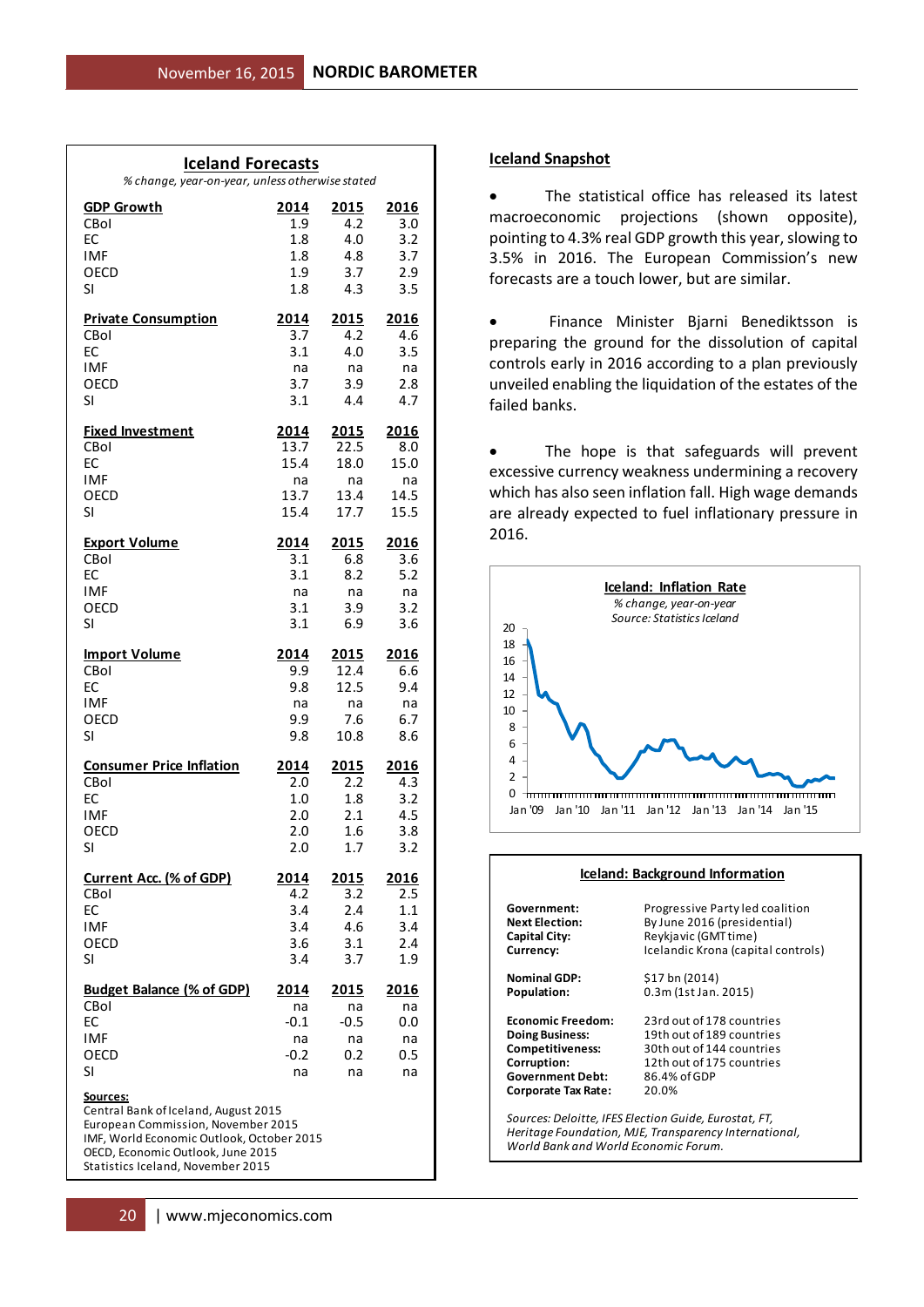|                                   |         |         | <b>Interest Rate Forecasts</b>     |      |      |
|-----------------------------------|---------|---------|------------------------------------|------|------|
| 3-month Danish CIBOR Rate, %      |         |         | 10 Year Danish Govt Bond Yield, %  |      |      |
| <b>Rate on Survey Date:</b>       |         | $-0.15$ | <b>Rate on Survey Date:</b>        |      | 0.87 |
|                                   | 2015    | 2016    |                                    | 2015 | 2016 |
| <b>Mean Average</b>               | $-0.11$ | 0.01    | <b>Mean Average</b>                | 0.69 | 1.18 |
| High                              | $-0.02$ | 0.10    | High                               | 0.87 | 1.68 |
| Low                               | $-0.20$ | $-0.10$ | Low                                | 0.50 | 0.80 |
| <b>Standard Deviation</b>         | 0.09    | 0.10    | <b>Standard Deviation</b>          | 0.19 | 0.45 |
| 3-month Euro Area EURIBOR Rate, % |         |         | 10 Year Finnish Govt Bond Yield, % |      |      |
| <b>Rate on Survey Date:</b>       |         | $-0.08$ | <b>Rate on Survey Date:</b>        |      | 0.68 |
|                                   | 2015    | 2016    |                                    | 2015 | 2016 |
| <b>Mean Average</b>               | $-0.05$ | $-0.05$ | <b>Mean Average</b>                | 0.87 | 1.75 |
| High                              | 0.08    | 0.10    | High                               | 0.90 | 2.00 |
| Low                               | $-0.15$ | $-0.20$ | Low                                | 0.82 | 1.47 |
| <b>Standard Deviation</b>         | 0.06    | 0.08    | <b>Standard Deviation</b>          | 0.04 | 0.27 |
| 3-month Norwegian NIBOR Rate, %   |         |         | 10 Year Norwegian Govt Bond Yield, |      |      |
| <b>Rate on Survey Date:</b>       |         | 1.16    | <b>Rate on Survey Date:</b>        |      | 1.58 |
|                                   | 2015    | 2016    |                                    | 2015 | 2016 |
| <b>Mean Average</b>               | 1.07    | 0.78    | <b>Mean Average</b>                | 1.62 | 1.61 |
| High                              | 1.40    | 1.30    | High                               | 1.78 | 2.10 |
| Low                               | 0.85    | 0.22    | Low                                | 1.55 | 1.00 |
| <b>Standard Deviation</b>         | 0.19    | 0.44    | <b>Standard Deviation</b>          | 0.11 | 0.46 |
| 3-month Swedish STIBOR Rate, %    |         |         | 10 Year Swedish Govt Bond Yield, % |      |      |
| <b>Rate on Survey Date:</b>       |         | $-0.36$ | <b>Rate on Survey Date:</b>        |      | 0.86 |
|                                   | 2015    | 2016    |                                    | 2015 | 2016 |
| <b>Mean Average</b>               | $-0.27$ | 0.25    | <b>Mean Average</b>                | 0.97 | 1.84 |
| High                              | $-0.10$ | 0.70    | High                               | 1.20 | 2.00 |
| Low                               | $-0.40$ | $-0.10$ | Low                                | 0.80 | 1.70 |
| <b>Standard Deviation</b>         | 0.13    | 0.37    | <b>Standard Deviation</b>          | 0.16 | 0.11 |



| survey and those in our companion publication, the |
|----------------------------------------------------|
| Euro Zone Barometer. Forecasts are for end period. |
|                                                    |

Notes: The consensus (mean average) is based on responses from panellists in our Nordic Barometer

**Oil Prices, Brent Blent, US\$ per barrel** Price on Survey Date: 44.7

**Oil Price Forecasts**

**Mean Average 50.7 57.2** High 55.3 66.0 Low 44.5 45.0 Standard Deviation 3.9 5.5

**2015 2016**

| ו העוכ טוו טעו פכן העוכ. |      | v.o/ |
|--------------------------|------|------|
|                          | 2015 | 2016 |
| Mean Average             | 0.69 | 1.18 |
| High                     | 0.87 | 1.68 |
| Low                      | 0.50 | 0.80 |
| Standard Deviation       | 0.19 | 0.45 |
|                          |      |      |

# **3-month Euro Area EURIBOR Rate, % 10 Year Finnish Govt Bond Yield, %**

| <b>Rate on Survey Date:</b> |      | 0.68 |  |
|-----------------------------|------|------|--|
|                             | 2015 | 2016 |  |
| <b>Mean Average</b>         | 0.87 | 1.75 |  |
| High                        | 0.90 | 2.00 |  |
| Low                         | 0.82 | 1.47 |  |
| Standard Deviation          | 0.04 | 0.27 |  |

## **3-month Norwegian NIBOR Rate, % 10 Year Norwegian Govt Bond Yield, %**

| <b>Rate on Survey Date:</b> |              | 1.58         |
|-----------------------------|--------------|--------------|
| Mean Average                | 2015<br>1.62 | 2016<br>1.61 |
| High                        | 1.78         | 2.10         |
| Low                         | 1.55         | 1.00         |
| Standard Deviation          | 0.11         | 0.46         |

## **2005 Road Strip Sedish Govt Bond Yield, %**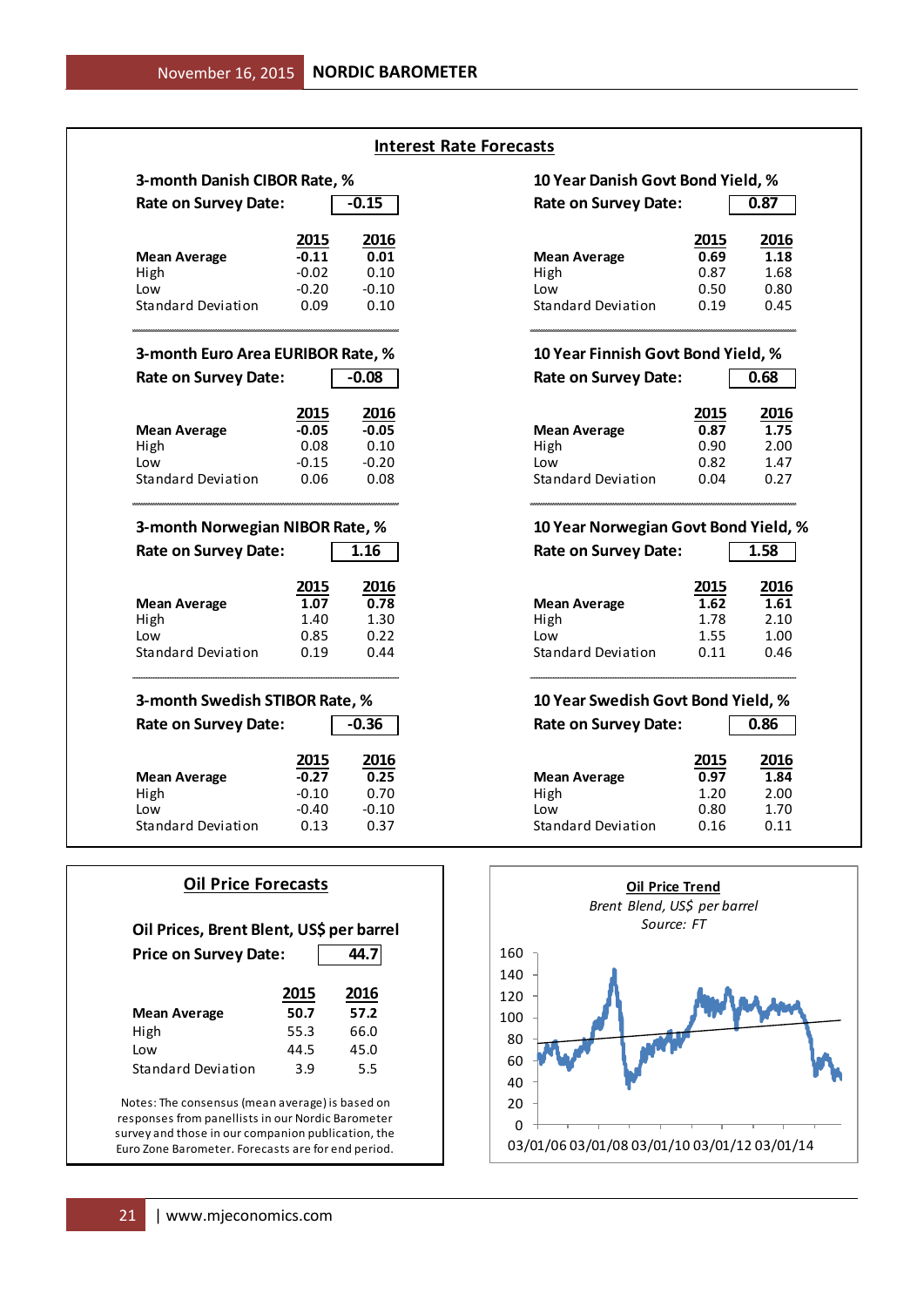## **Exchange Rate Forecasts**

| Danish Krone/Euro Exchange Rate |       |       |
|---------------------------------|-------|-------|
| <b>Rate on Survey Date:</b>     |       | 7.462 |
|                                 | 2015  | 2016  |
| <b>Mean Average</b>             | 7.462 | 7.464 |
| High                            | 7.500 | 7.500 |
| Low                             | 7.440 | 7.450 |
| Standard Deviation              | 0.023 | 0.020 |

#### **US Dollar/Euro Exchange Rate**

| <b>Rate on Survey Date:</b> |       | 1.072 |
|-----------------------------|-------|-------|
|                             | 2015  | 2016  |
| <b>Mean Average</b>         | 1.086 | 1.081 |
| High                        | 1.142 | 1.200 |
| Low                         | 1.040 | 1.000 |
| <b>Standard Deviation</b>   | 0.028 | 0.057 |

#### **Norwegian Krone/Euro Exchange Rate**

| <b>Rate on Survey Date:</b> |       | 9.317 |
|-----------------------------|-------|-------|
|                             | 2015  | 2016  |
| <b>Mean Average</b>         | 9.263 | 8.951 |
| High                        | 9.500 | 9.160 |
| Low                         | 8.800 | 8.790 |
| Standard Deviation          | 0.201 | 0.128 |

# **Swedish Krona/Euro Exchange Rate** Rate on Survey Date: 9.315

|                     | 2015  | 2016  |
|---------------------|-------|-------|
| <b>Mean Average</b> | 9.406 | 9.203 |
| High                | 9.663 | 9.800 |
| Low                 | 9.150 | 8.600 |
| Standard Deviation  | 0.178 | 0.373 |

# **Icelandic Krona/Euro Exchange Rate** Rate on Survey Date: 140.8 **2015 2016 Mean Average 143.8 143.2**

| High               | 146.4 | 147.0 |
|--------------------|-------|-------|
| Low                | 141.0 | 141.0 |
| Standard Deviation | 2.7   | 3.3   |









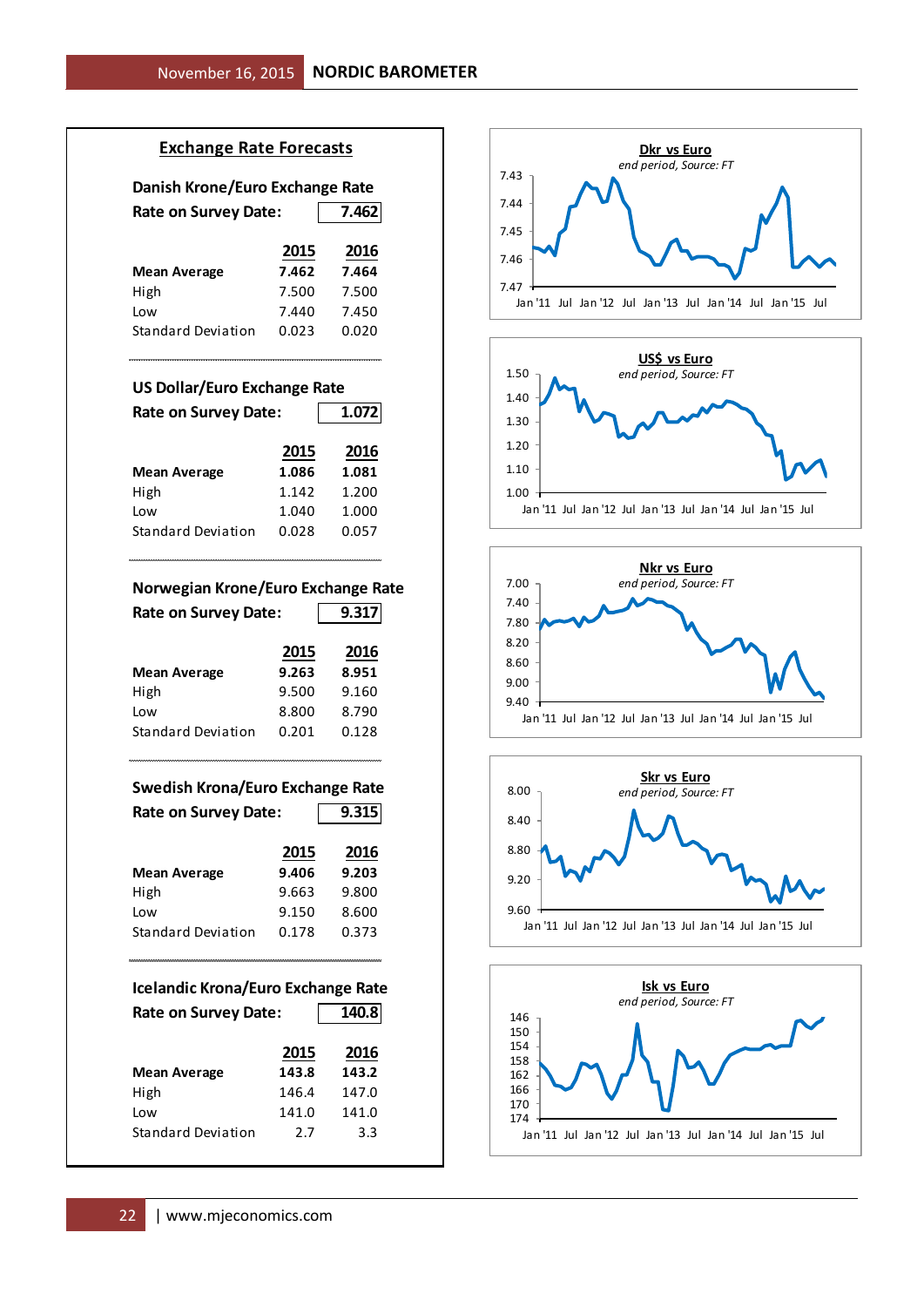# **The Nordic Barometer Monthly Qualitative Interest Rate Poll**

**Share of respondents anticipating that between now and our next survey the DANISH POLICY RATE will:**

| <b>Remain UNCHANGED?</b> | 100% |
|--------------------------|------|
| <b>INCREASE?</b>         | በ%   |
| Likely increase?         | na   |
| <b>DECREASE?</b>         | በ%   |
| Likely decrease?         | na   |

#### **Share of respondents anticipating that between now and our next survey the DANISH LENDING RATE will:**

| <b>Remain UNCHANGED?</b> | 100% |
|--------------------------|------|
| <b>INCREASE?</b>         | 0%   |
| Likely increase?         | na   |
| <b>DECREASE?</b>         | 0%   |
| Likely decrease?         | na   |

**Share of respondents anticipating that between now and our next survey the EURO AREA POLICY RATE will:**

| <b>Remain UNCHANGED?</b> | 100% |
|--------------------------|------|
| <b>INCREASE?</b>         | በ%   |
| Likely increase?         | na   |
| <b>DECREASE?</b>         | 0%   |
| Likely decrease?         | na   |

**Share of respondents anticipating that between now and our next survey the NORWEGIAN POLICY RATE will:**

| <b>Remain UNCHANGED?</b> | 83%   |
|--------------------------|-------|
| <b>INCREASE?</b>         | 0%    |
| Likely increase?         | na    |
| <b>DECREASE?</b>         | 17%   |
| Likely decrease?         | 25bps |

#### **Share of respondents anticipating that between now and our next survey the SWEDISH POLICY RATE will:**

| <b>Remain UNCHANGED?</b>                     | 100%       |
|----------------------------------------------|------------|
| <b>INCREASE?</b>                             | 0%         |
| Likely increase?                             | na         |
| <b>DECREASE?</b>                             | 0%         |
| Likely decrease?                             | na         |
| are of respondents anticipating that betw    |            |
| now and our next survey the                  |            |
| <b>DANISH LENDING RATE will:</b>             |            |
| <b>Remain UNCHANGED?</b>                     | 100%       |
| <b>INCREASE?</b>                             | 0%         |
| Likely increase?                             | na         |
| <b>DECREASE?</b>                             | 0%         |
| Likely decrease?                             | na         |
| are of respondents anticipating that betw    |            |
| now and our next survey the                  |            |
| <b>EURO AREA POLICY RATE will:</b>           |            |
| <b>Remain UNCHANGED?</b>                     |            |
| <b>INCREASE?</b>                             | 100%<br>0% |
| Likely increase?                             | na         |
| <b>DECREASE?</b>                             | 0%         |
| Likely decrease?                             | na         |
|                                              |            |
| are of respondents anticipating that betw    |            |
| now and our next survey the                  |            |
| <b>NORWEGIAN POLICY RATE will:</b>           |            |
| <b>Remain UNCHANGED?</b>                     | 83%        |
| <b>INCREASE?</b>                             | 0%         |
| Likely increase?                             | na         |
| <b>DECREASE?</b>                             | 17%        |
| Likely decrease?                             | 25bps      |
| are of respondents anticipating that betw    |            |
| now and our next survey the                  |            |
| <b>SWEDISH POLICY RATE will:</b>             |            |
|                                              |            |
| <b>Remain UNCHANGED?</b><br><b>INCREASE?</b> | 57%        |
|                                              | 0%         |
| Likely increase?<br><b>DECREASE?</b>         | na<br>43%  |
|                                              |            |
| Likely decrease?                             | $10-25bps$ |
|                                              |            |
| www.mjeconomics.com<br>23                    |            |

## **Central Bank Watch**

 Most of our survey contributors believe that policy rates will be held as they are in all four countries between now and our next survey, although there is a substantial share of respondents anticipating a response from the Riksbank.

 As in Norway, Swedish policymakers are keen to ensure the economy continues to grow, but with inflation well below target (unlike Norway) there is even greater emphasis on ensuring the krona remains competitive with the euro depreciating. The Riksbank has other tools at its disposal, including FX market intervention, direct lending to corporations via the banks, and expanding the QE programme, which makes a rate cut possible, but not inevitable.

#### **The Most Recent Interest Rate Changes**

unchanged at 0.05%. February 5th, 2015 A reduction in the certificates of deposit rate are unchanged at 0.00%, and the lending rate is from -0.50% to -0.75% with effect from February 6th. The discount rate and current-account rate **Denmark: Danmarks Nationalbank**

**Finland: European Central Bank** September 4th, 2014 A reduction in the repo rate from 0.15% to 0.05% with effect from September 10th.

to 0.75% with effect from September 25th. **Norway: Norges Bank** September 24th, 2015 A reduction in the sight deposit rate from 1.00%

A reduction in the repo rate from -0.25% to -0.35% with effect from July 8th. **Sweden: Sveriges Riksbank** July 1st, 2015

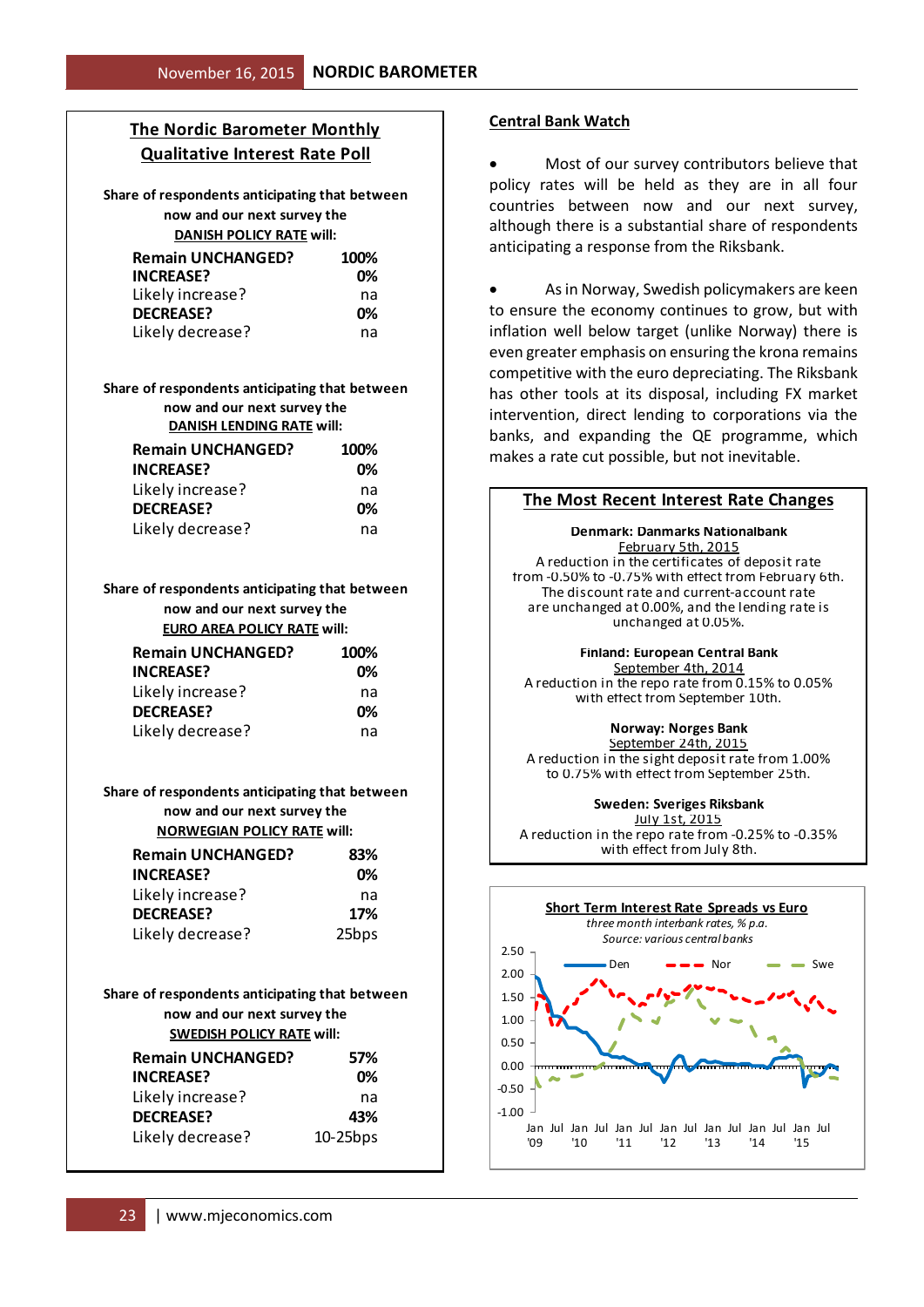# **Long Term Forecasts**

Forecasts for 2017 to 2019 are taken from our October 2015 special long term forecasts survey.

| Denmark                                                                           |                |                 |              |              |              |              |
|-----------------------------------------------------------------------------------|----------------|-----------------|--------------|--------------|--------------|--------------|
| (% change year-on-year, unless otherwise stated)                                  | 2014           | 2015            | 2016         | 2017         | 2018         | 2019         |
| <b>Gross Domestic Product</b>                                                     | 1.1            | 1.6             | 1.7          | 2.1          | 1.8          | 1.8          |
| <b>Private Consumption</b>                                                        | 0.7            | 2.0             | 1.8          | 1.5          | 1.9          | 1.8          |
| <b>Gross Fixed Investment</b><br><b>Unemployment Rate (% of labour force)</b>     | 4.0<br>5.1     | 0.8<br>4.7      | 3.1<br>4.5   | 2.5<br>5.0   | 2.8<br>5.0   | 2.8<br>5.0   |
| <b>Consumer Prices</b>                                                            | 0.6            | 0.6             | 1.3          | 1.7          | 1.9          | 1.9          |
| Current Account (annual total, Dkr bn)                                            | 149.9          | 124.3           | 115.7        | 118.4        | 116.2        | 117.1        |
| <b>Current Account (% of GDP)</b>                                                 | 7.8            | 6.4             | 5.8          | 5.9          | 5.9          | 5.7          |
|                                                                                   |                |                 |              |              |              |              |
| (end period)                                                                      | 2014<br>0.28   | 2015<br>$-0.11$ | 2016         | 2017<br>0.30 | 2018<br>0.67 | 2019         |
| 3 Month Interest Rate, % per annum                                                | 0.84           |                 | 0.01         |              |              | 0.95         |
| 10 Year Bond Yield, % per annum<br><b>Yield Differential</b>                      | 0.56           | 0.69<br>0.80    | 1.18<br>1.17 | 1.73<br>1.43 | 1.97<br>1.30 | 2.40<br>1.45 |
| Dkr per Euro Exchange Rate                                                        | 7.446          | 7.462           | 7.464        | 7.471        | 7.471        | 7.471        |
|                                                                                   |                |                 |              |              |              |              |
| Finland                                                                           |                |                 |              |              |              |              |
| (% change year-on-year, unless otherwise stated)<br><b>Gross Domestic Product</b> | 2014<br>$-0.4$ | 2015<br>0.0     | 2016<br>0.9  | 2017<br>1.5  | 2018<br>1.9  | 2019<br>1.9  |
| <b>Private Consumption</b>                                                        | 0.5            | 0.6             | 0.6          | 1.1          | 1.4          | 1.4          |
| <b>Gross Fixed Investment</b>                                                     | $-3.3$         | $-1.9$          | 1.9          | 2.7          | 2.6          | 2.7          |
| <b>Industrial Production</b>                                                      | $-2.1$         | $-1.8$          | 1.7          | 2.6          | 2.8          | 3.0          |
| <b>Unemployment Rate</b> (% of labour force)                                      | 8.7            | 9.5             | 9.5          | 8.8          | 8.4          | 8.2          |
| <b>Consumer Prices</b>                                                            | 1.0            | $-0.1$          | 0.8          | 1.3          | 1.6          | 1.7          |
| Current Account (annual total, Euros bn)                                          | $-1.8$         | $-1.4$          | -0.8         | $-0.4$       | 0.4          | 1.0          |
| <b>Current Account (% of GDP)</b>                                                 | $-0.9$         | $-0.6$          | -0.5         | $-0.1$       | 0.2          | 0.5          |
| (end period)                                                                      | 2014           | 2015            | 2016         | 2017         | 2018         | 2019         |
| 3 Month Interest Rate, % per annum                                                | 0.08           | $-0.05$         | $-0.05$      | 0.30         | 0.93         | 1.43         |
| 10 Year Bond Yield, % per annum                                                   | 0.65           | 0.87            | 1.75         | 2.45         | 2.84         | 3.37         |
| <b>Yield Differential</b>                                                         | 0.57           | 0.92            | 1.80         | 2.15         | 1.90         | 1.93         |
| US\$ per Euro Exchange Rate                                                       | 1.210          | 1.086           | 1.081        | 1.132        | 1.162        | 1.207        |
| Norway                                                                            |                |                 |              |              |              |              |
|                                                                                   |                |                 |              |              |              |              |
| (% change year-on-year, unless otherwise stated)                                  | 2014           | 2015            | 2016         | 2017         | 2018         | 2019         |
| <b>Gross Domestic Product, total</b>                                              | 2.2            | 1.2             | 1.2          | 1.5          | 1.9          | 2.1          |
| <b>Private Consumption</b>                                                        | 1.7            | 2.5             | 1.8          | 2.2          | 2.4          | 2.5          |
| <b>Gross Fixed Investment</b>                                                     | 0.0            | $-3.7$          | -0.3         | 1.6          | 2.1          | 3.1          |
| <b>Industrial Production</b>                                                      | 3.5            | 0.8             | 0.6          | 1.2          | 1.3          | 1.6          |
| <b>Unemployment Rate (% of labour force)</b>                                      | 3.5            | 4.3             | 4.7          | 4.7          | 4.4          | 4.1          |
| <b>Consumer Prices</b>                                                            | 2.0            | 2.1             | 2.4          | 2.0          | 2.2          | 2.3          |
| Current Account (annual total, Nkr bn)                                            | 297.0          | 207.1           | 201.5        | 227.5        | 239.4        | 275.0        |
| Current Account (% of GDP)                                                        | 9.4            | 6.7             | 6.6          | 6.8          | 7.0          | 7.9          |
| (end period)                                                                      | 2014           | 2015            | 2016         | 2017         | 2018         | 2019         |
| <b>3 Month Interest Rate</b> , % per annum                                        | 1.48           | 1.07            | 0.78         | 1.14         | 1.58         | 2.58         |
| 10 Year Bond Yield, % per annum                                                   | 1.55           | 1.62            | 1.61         | 2.36         | 3.02         | 3.68         |
| <b>Yield Differential</b>                                                         | 0.07           | 0.55            | 0.83         | 1.22         | 1.45         | 1.10         |
| Nkr per Euro Exchange Rate                                                        | 9.072          | 9.263           | 8.951        | 8.739        | 8.478        | 8.394        |
| Sweden                                                                            |                |                 |              |              |              |              |
| (% change year-on-year, unless otherwise stated)                                  | 2014           | 2015            | 2016         | 2017         | 2018         | 2019         |
| <b>Gross Domestic Product</b>                                                     | 2.3            | 3.0             | 2.8          | 2.6          | 2.1          | 2.0          |
| <b>Private Consumption</b><br><b>Gross Fixed Investment</b>                       | 2.2            | 2.2<br>4.5      | 2.5<br>4.5   | 2.4<br>4.0   | 2.2          | 2.0<br>2.4   |
| <b>Industrial Production</b>                                                      | 7.6<br>$-3.8$  | 1.6             | 3.0          | 2.6          | 2.9<br>2.8   | 2.6          |
| <b>Unemployment Rate</b> (% of labour force)                                      | 7.9            | 7.5             | 7.2          | 6.9          | 6.6          | 6.5          |
| <b>Consumer Prices</b>                                                            | $-0.2$         | 0.0             | 1.2          | 2.1          | 2.6          | 2.4          |
| Current Account (annual total, Skr bn)                                            | 242.9          | 268.0           | 278.4        | 258.4        | 256.9        | 253.9        |
| <b>Current Account (% of GDP)</b>                                                 | $6.2$          | 6.5             | 6.3          | 5.8          | 5.6          | 5.2          |
| (end period)                                                                      | 2014           | 2015            | 2016         | 2017         | 2018         | 2019         |
| 3 Month Interest Rate, % per annum                                                | 0.26           | $-0.27$         | 0.25         | 1.26         | 2.02         | 2.63         |
| 10 Year Bond Yield, % per annum                                                   | 0.94           | 0.97            | 1.84         | 2.28         | 2.97         | 3.88         |
| <b>Yield Differential</b>                                                         | 0.68           | 1.24            | 1.59         | 1.02         | 0.95         | 1.25         |
| Skr per Euro Exchange Rate<br>Note: forecasts = consensus (mean average).         | 9.473          | 9.406           | 9.203        | 8.926        | 8.792        | 8.579        |